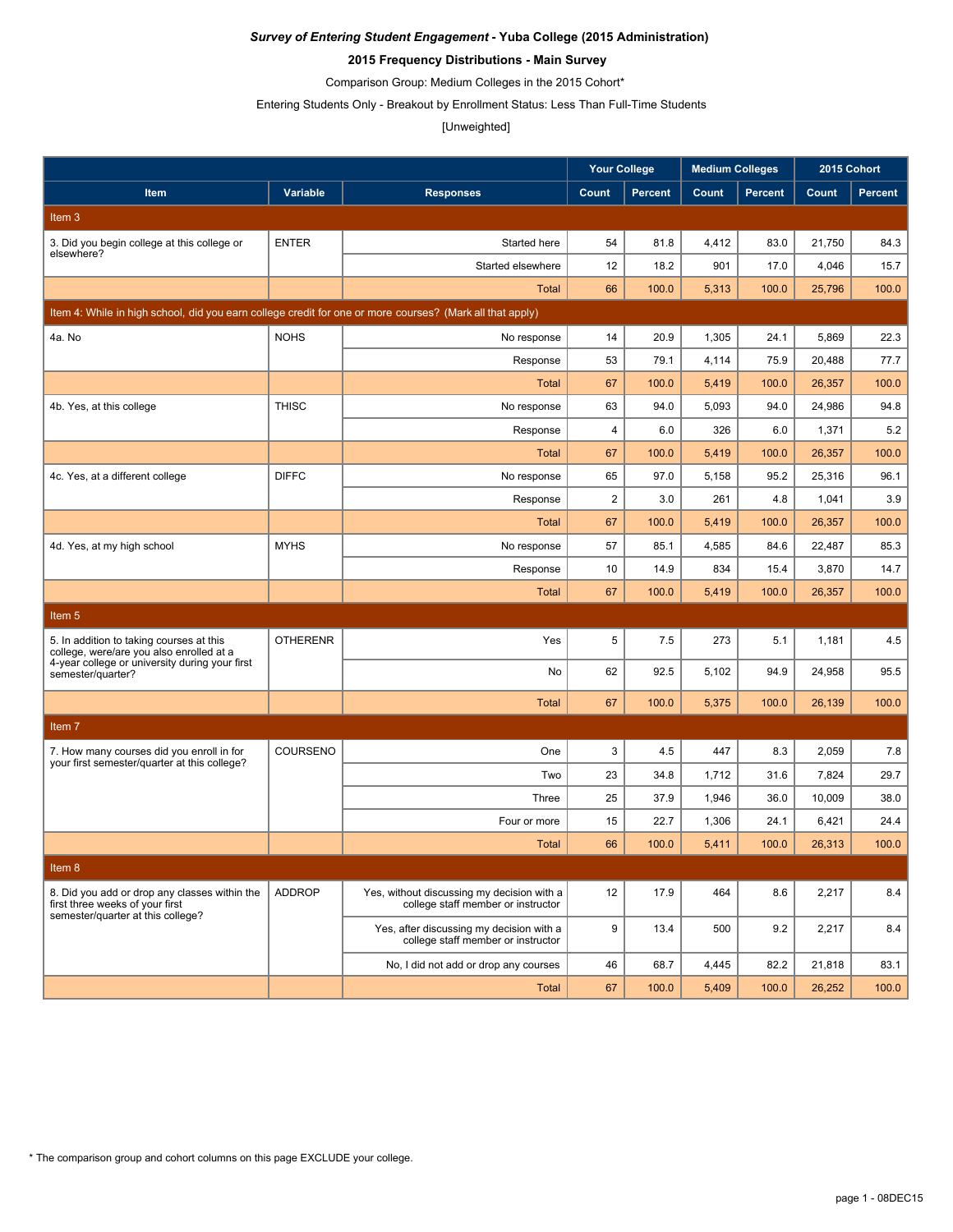### **2015 Frequency Distributions - Main Survey**

Comparison Group: Medium Colleges in the 2015 Cohort\*

Entering Students Only - Breakout by Enrollment Status: Less Than Full-Time Students

### [Unweighted]

|                                                                                                                           |                 |                                                                                                                                                                      | <b>Your College</b> |                | <b>Medium Colleges</b> |                | 2015 Cohort |                |
|---------------------------------------------------------------------------------------------------------------------------|-----------------|----------------------------------------------------------------------------------------------------------------------------------------------------------------------|---------------------|----------------|------------------------|----------------|-------------|----------------|
| Item                                                                                                                      | Variable        | <b>Responses</b>                                                                                                                                                     | Count               | <b>Percent</b> | Count                  | <b>Percent</b> | Count       | <b>Percent</b> |
| Item 9                                                                                                                    |                 |                                                                                                                                                                      |                     |                |                        |                |             |                |
| 9. Of the courses you enrolled in during your                                                                             | <b>DROPNO</b>   | None                                                                                                                                                                 | 55                  | 82.1           | 4,825                  | 89.5           | 23,613      | 90.0           |
| first semester/quarter at this college, how<br>many did you drop after the first day of                                   |                 | One                                                                                                                                                                  | 12                  | 17.9           | 429                    | 8.0            | 2,047       | 7.8            |
| class?                                                                                                                    |                 | Two                                                                                                                                                                  | 0                   | N/A            | 100                    | 1.9            | 415         | 1.6            |
|                                                                                                                           |                 | Three                                                                                                                                                                | $\mathbf 0$         | N/A            | 27                     | 0.5            | 120         | 0.5            |
|                                                                                                                           |                 | Four or more                                                                                                                                                         | 0                   | N/A            | 11                     | 0.2            | 49          | 0.2            |
|                                                                                                                           |                 | <b>Total</b>                                                                                                                                                         | 67                  | 100.0          | 5,392                  | 100.0          | 26,244      | 100.0          |
| Item 10                                                                                                                   |                 |                                                                                                                                                                      |                     |                |                        |                |             |                |
| 10. When did you register for your courses                                                                                | <b>REGCLASS</b> | More than one week before classes began                                                                                                                              | 54                  | 80.6           | 4,516                  | 83.6           | 22,051      | 83.8           |
| for your first semester/quarter at this<br>college?                                                                       |                 | During the week before classes began                                                                                                                                 | 6                   | 9.0            | 685                    | 12.7           | 3,393       | 12.9           |
|                                                                                                                           |                 | During the first week of classes                                                                                                                                     | $\overline{7}$      | 10.4           | 151                    | 2.8            | 656         | 2.5            |
|                                                                                                                           |                 | After the first week of classes                                                                                                                                      | $\mathbf 0$         | N/A            | 53                     | 1.0            | 213         | 0.8            |
|                                                                                                                           |                 | Total                                                                                                                                                                | 67                  | 100.0          | 5,405                  | 100.0          | 26,313      | 100.0          |
|                                                                                                                           |                 | Item 11: The following statements are about this college's orientation for new students. (Mark all that apply)                                                       |                     |                |                        |                |             |                |
| 11a. I took part in an online orientation prior<br>to the beginning of classes                                            | <b>ONLORIEN</b> | No response                                                                                                                                                          | 17                  | 25.4           | 4,571                  | 84.4           | 22,389      | 84.9           |
|                                                                                                                           |                 | Response                                                                                                                                                             | 50                  | 74.6           | 848                    | 15.6           | 3,968       | 15.1           |
|                                                                                                                           |                 | Total                                                                                                                                                                | 67                  | 100.0          | 5,419                  | 100.0          | 26,357      | 100.0          |
| 11b. I attended an on-campus orientation<br>prior to the beginning of classes                                             | <b>ONCORIEN</b> | No response                                                                                                                                                          | 53                  | 79.1           | 2,771                  | 51.1           | 12,593      | 47.8           |
|                                                                                                                           |                 | Response                                                                                                                                                             | 14                  | 20.9           | 2,648                  | 48.9           | 13,764      | 52.2           |
|                                                                                                                           |                 | <b>Total</b>                                                                                                                                                         | 67                  | 100.0          | 5,419                  | 100.0          | 26,357      | 100.0          |
| 11c. I enrolled in an orientation course as<br>part of my course schedule during my first                                 | <b>CSORIEN</b>  | No response                                                                                                                                                          | 66                  | 98.5           | 5,054                  | 93.3           | 23,962      | 90.9           |
| semester/quarter at this college                                                                                          |                 | Response                                                                                                                                                             | $\mathbf{1}$        | 1.5            | 365                    | 6.7            | 2,395       | 9.1            |
|                                                                                                                           |                 | Total                                                                                                                                                                | 67                  | 100.0          | 5,419                  | 100.0          | 26,357      | 100.0          |
| 11d. I was not aware of a college orientation                                                                             | <b>NWORIEN</b>  | No response                                                                                                                                                          | 61                  | 91.0           | 4,675                  | 86.3           | 23.004      | 87.3           |
|                                                                                                                           |                 | Response                                                                                                                                                             | 6                   | 9.0            | 744                    | 13.7           | 3,353       | 12.7           |
|                                                                                                                           |                 | Total                                                                                                                                                                | 67                  | 100.0          | 5,419                  | 100.0          | 26,357      | 100.0          |
| 11e. I was unable to participate in orientation<br>due to scheduling or other issues                                      | <b>UNAORIEN</b> | No response                                                                                                                                                          | 66                  | 98.5           | 4,350                  | 80.3           | 21,792      | 82.7           |
|                                                                                                                           |                 | Response                                                                                                                                                             | $\mathbf{1}$        | 1.5            | 1,069                  | 19.7           | 4,565       | 17.3           |
|                                                                                                                           |                 | <b>Total</b>                                                                                                                                                         | 67                  | 100.0          | 5,419                  | 100.0          | 26,357      | 100.0          |
|                                                                                                                           |                 | Item 12: Think about your experiences from the time of your decision to attend this college through the end of the first three weeks of your first semester/quarter. |                     |                |                        |                |             |                |
| 12a. Before I could register for classes, I was<br>required to take a placement test<br>(COMPASS, ASSET, ACCUPLACER, SAT, | <b>REQPTEST</b> | Yes                                                                                                                                                                  | 57                  | 85.1           | 4,524                  | 85.5           | 21,698      | 83.9           |
| ACT, etc.) to assess my skills in reading,<br>writing, and/or math [COLLREAD]                                             |                 | No                                                                                                                                                                   | 10                  | 14.9           | 769                    | 14.5           | 4,167       | 16.1           |
|                                                                                                                           |                 | <b>Total</b>                                                                                                                                                         | 67                  | 100.0          | 5,293                  | 100.0          | 25,865      | 100.0          |
| 12b. I took a placement test (COMPASS,<br>ASSET, ACCUPLACER, SAT, ACT, etc.)                                              | <b>TKPTEST</b>  | Yes                                                                                                                                                                  | 50                  | 82.0           | 4,544                  | 88.5           | 21,928      | 87.3           |
| [COLLREAD]                                                                                                                |                 | No                                                                                                                                                                   | 11                  | 18.0           | 592                    | 11.5           | 3,183       | 12.7           |
|                                                                                                                           |                 | <b>Total</b>                                                                                                                                                         | 61                  | 100.0          | 5,136                  | 100.0          | 25,111      | 100.0          |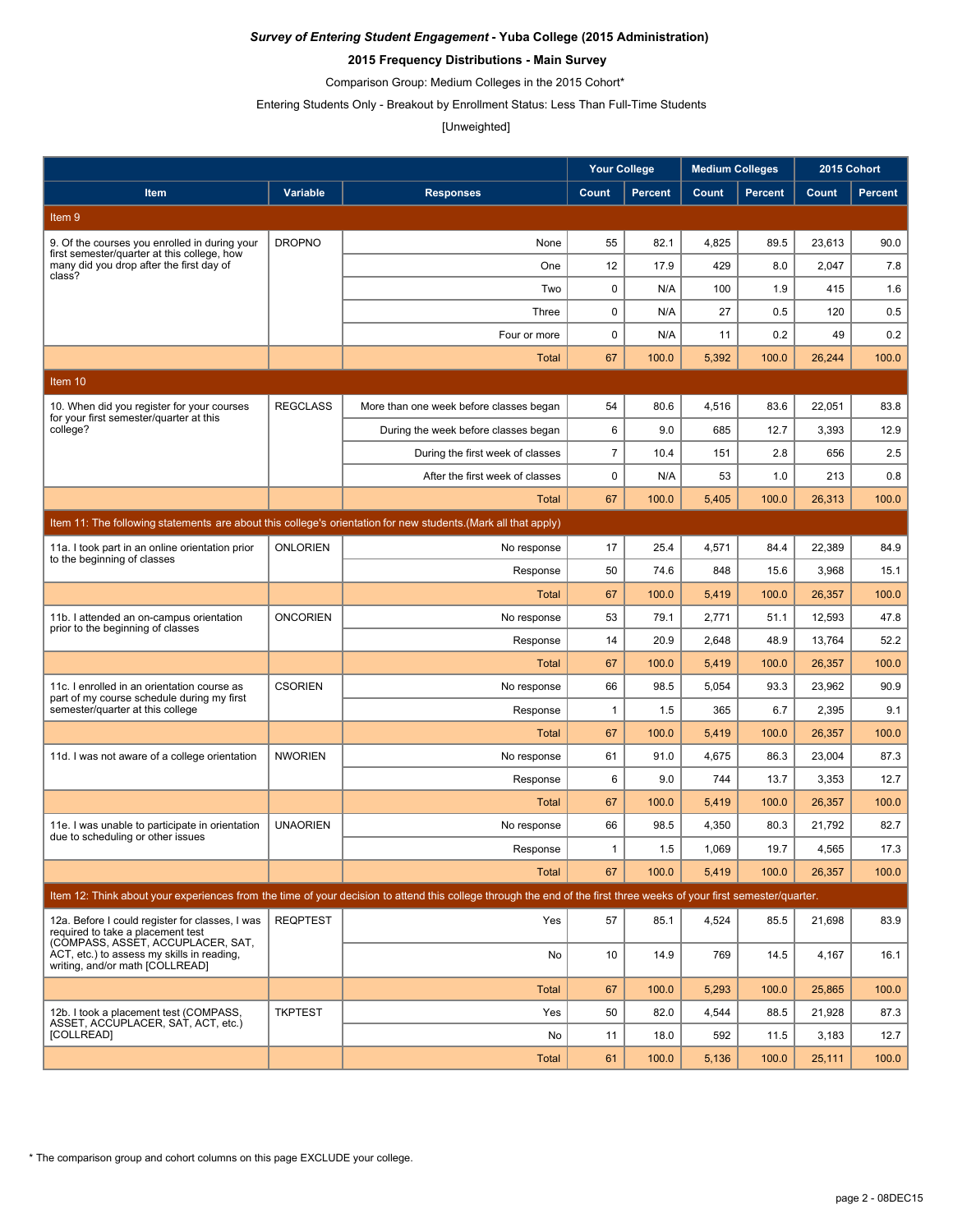### **2015 Frequency Distributions - Main Survey**

Comparison Group: Medium Colleges in the 2015 Cohort\*

Entering Students Only - Breakout by Enrollment Status: Less Than Full-Time Students

## [Unweighted]

|                                                                                                                                |                 |                                                                                                                                                                                   | <b>Your College</b> |                | <b>Medium Colleges</b> |                | 2015 Cohort |                |
|--------------------------------------------------------------------------------------------------------------------------------|-----------------|-----------------------------------------------------------------------------------------------------------------------------------------------------------------------------------|---------------------|----------------|------------------------|----------------|-------------|----------------|
| Item                                                                                                                           | Variable        | <b>Responses</b>                                                                                                                                                                  | Count               | <b>Percent</b> | Count                  | <b>Percent</b> | Count       | <b>Percent</b> |
|                                                                                                                                |                 | Item 12: Think about your experiences from the time of your decision to attend this college through the end of the first three weeks of your first semester/quarter.              |                     |                |                        |                |             |                |
| 12c. I was exempt from taking a placement                                                                                      | <b>EXPTEST</b>  | Yes                                                                                                                                                                               | 14                  | 21.2           | 819                    | 16.2           | 4,462       | 18.0           |
| test at this college                                                                                                           |                 | No                                                                                                                                                                                | 52                  | 78.8           | 4,237                  | 83.8           | 20,334      | 82.0           |
|                                                                                                                                |                 | <b>Total</b>                                                                                                                                                                      | 66                  | 100.0          | 5,056                  | 100.0          | 24,796      | 100.0          |
| that apply)                                                                                                                    |                 | Item 13: My placement test scores indicated that I needed to take a Developmental course (also referred to as Basic Skills, College Prep, etc.) in the following areas. (Mark all |                     |                |                        |                |             |                |
| 13a. Didn't take a placement test                                                                                              | <b>NOTEST</b>   | No response                                                                                                                                                                       | 61                  | 91.0           | 4,897                  | 90.4           | 23,485      | 89.1           |
|                                                                                                                                |                 | Response                                                                                                                                                                          | 6                   | 9.0            | 522                    | 9.6            | 2,872       | 10.9           |
|                                                                                                                                |                 | <b>Total</b>                                                                                                                                                                      | 67                  | 100.0          | 5,419                  | 100.0          | 26,357      | 100.0          |
| 13b. Developmental Reading                                                                                                     | NEEDREAD        | No response                                                                                                                                                                       | 63                  | 94.0           | 3,942                  | 72.7           | 19,602      | 74.4           |
|                                                                                                                                |                 | Response                                                                                                                                                                          | $\overline{4}$      | 6.0            | 1,477                  | 27.3           | 6,755       | 25.6           |
|                                                                                                                                |                 | <b>Total</b>                                                                                                                                                                      | 67                  | 100.0          | 5,419                  | 100.0          | 26,357      | 100.0          |
| 13c. Developmental Writing                                                                                                     | <b>NEEDWRIT</b> | No response                                                                                                                                                                       | 47                  | 70.1           | 3,934                  | 72.6           | 19,283      | 73.2           |
|                                                                                                                                |                 | Response                                                                                                                                                                          | 20                  | 29.9           | 1,485                  | 27.4           | 7,074       | 26.8           |
|                                                                                                                                |                 | <b>Total</b>                                                                                                                                                                      | 67                  | 100.0          | 5,419                  | 100.0          | 26,357      | 100.0          |
| 13d. Developmental Math                                                                                                        | <b>NEEDMATH</b> | No response                                                                                                                                                                       | 34                  | 50.7           | 3,042                  | 56.1           | 14,487      | 55.0           |
|                                                                                                                                |                 | Response                                                                                                                                                                          | 33                  | 49.3           | 2,377                  | 43.9           | 11,870      | 45.0           |
|                                                                                                                                |                 | <b>Total</b>                                                                                                                                                                      | 67                  | 100.0          | 5,419                  | 100.0          | 26,357      | 100.0          |
| 13e. Didn't place into any Developmental<br>courses                                                                            | <b>NEEDNONE</b> | No response                                                                                                                                                                       | 41                  | 61.2           | 3,799                  | 70.1           | 18,415      | 69.9           |
|                                                                                                                                |                 | Response                                                                                                                                                                          | 26                  | 38.8           | 1,620                  | 29.9           | 7,942       | 30.1           |
|                                                                                                                                |                 | <b>Total</b>                                                                                                                                                                      | 67                  | 100.0          | 5,419                  | 100.0          | 26,357      | 100.0          |
| Item 14                                                                                                                        |                 |                                                                                                                                                                                   |                     |                |                        |                |             |                |
| 14. This college required me to enroll in<br>classes indicated by my placement test<br>scores during my first semester/quarter | <b>REQCLASS</b> | Yes                                                                                                                                                                               | 49                  | 76.6           | 3,660                  | 69.3           | 17,970      | 69.7           |
| [COLLREAD]                                                                                                                     |                 | No                                                                                                                                                                                | 15                  | 23.4           | 1,625                  | 30.7           | 7,822       | 30.3           |
|                                                                                                                                |                 | <b>Total</b>                                                                                                                                                                      | 64                  | 100.0          | 5,285                  | 100.0          | 25,792      | 100.0          |
|                                                                                                                                |                 | Item 15: With regard to financial assistance (scholarships, grants, or loans, etc.) to help with your college costs:                                                              |                     |                |                        |                |             |                |
| 15a. I applied for financial assistance                                                                                        | <b>APPLIED</b>  | Yes                                                                                                                                                                               | 54                  | 80.6           | 3,799                  | 71.6           | 17,975      | 69.4           |
|                                                                                                                                |                 | No                                                                                                                                                                                | 13                  | 19.4           | 1,507                  | 28.4           | 7,913       | 30.6           |
|                                                                                                                                |                 | <b>Total</b>                                                                                                                                                                      | 67                  | 100.0          | 5,306                  | 100.0          | 25,888      | 100.0          |
| 15b. I was notified I was eligible to receive<br>financial assistance                                                          | OFFERED         | Yes                                                                                                                                                                               | 48                  | 73.8           | 3,243                  | 62.3           | 15,426      | 60.6           |
|                                                                                                                                |                 | No                                                                                                                                                                                | 17                  | 26.2           | 1,963                  | 37.7           | 10,026      | 39.4           |
|                                                                                                                                |                 | <b>Total</b>                                                                                                                                                                      | 65                  | 100.0          | 5,206                  | 100.0          | 25,452      | 100.0          |
| 15c. I received financial assistance funds<br>before classes began                                                             | <b>RECEIVED</b> | Yes                                                                                                                                                                               | 20                  | 29.9           | 2,349                  | 44.9           | 10,638      | 41.5           |
|                                                                                                                                |                 | No                                                                                                                                                                                | 47                  | 70.1           | 2,888                  | 55.1           | 14,975      | 58.5           |
|                                                                                                                                |                 | <b>Total</b>                                                                                                                                                                      | 67                  | 100.0          | 5,237                  | 100.0          | 25,613      | 100.0          |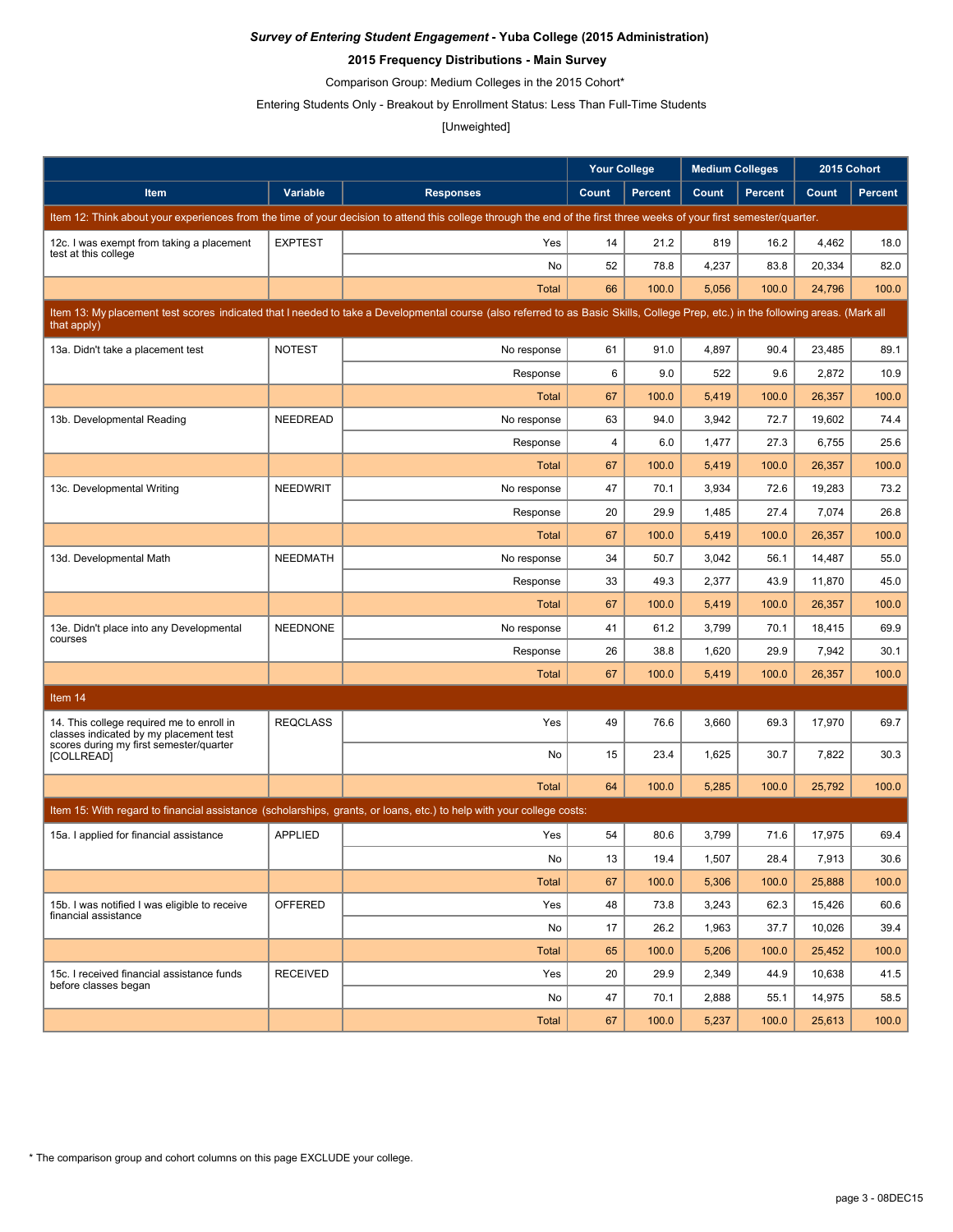### **2015 Frequency Distributions - Main Survey**

Comparison Group: Medium Colleges in the 2015 Cohort\*

Entering Students Only - Breakout by Enrollment Status: Less Than Full-Time Students

#### [Unweighted]

|                                                                                                |                 |                                                                                                                                                                      | <b>Your College</b> |                | <b>Medium Colleges</b> |                | 2015 Cohort |                |
|------------------------------------------------------------------------------------------------|-----------------|----------------------------------------------------------------------------------------------------------------------------------------------------------------------|---------------------|----------------|------------------------|----------------|-------------|----------------|
| <b>Item</b>                                                                                    | <b>Variable</b> | <b>Responses</b>                                                                                                                                                     | Count               | <b>Percent</b> | Count                  | <b>Percent</b> | Count       | <b>Percent</b> |
| Item 16                                                                                        |                 |                                                                                                                                                                      |                     |                |                        |                |             |                |
| 16. When did you first apply for financial<br>assistance?                                      | <b>TIMEAPPL</b> | 3 or more months before classes began                                                                                                                                | 24                  | 35.8           | 1,815                  | 34.2           | 8,496       | 32.8           |
|                                                                                                |                 | 1 to 2 months before classes began                                                                                                                                   | 18                  | 26.9           | 1,190                  | 22.4           | 5,642       | 21.8           |
|                                                                                                |                 | Less than 1 month before classes began                                                                                                                               | 11                  | 16.4           | 725                    | 13.7           | 3,507       | 13.6           |
|                                                                                                |                 | After classes began                                                                                                                                                  | 3                   | 4.5            | 175                    | 3.3            | 863         | 3.3            |
|                                                                                                |                 | I did not apply for financial assistance                                                                                                                             | 11                  | 16.4           | 1,401                  | 26.4           | 7,362       | 28.5           |
|                                                                                                |                 | Total                                                                                                                                                                | 67                  | 100.0          | 5,306                  | 100.0          | 25,870      | 100.0          |
|                                                                                                |                 | Item 17: In which of the following types of courses were you enrolled during your first semester/quarter at this college?                                            |                     |                |                        |                |             |                |
| 17a. Developmental Reading (also referred<br>to as Basic Skills, College Prep, etc.)           | <b>EDCPR</b>    | Enrolled                                                                                                                                                             | 9                   | 13.8           | 1,577                  | 30.3           | 7,422       | 29.2           |
|                                                                                                |                 | Not enrolled                                                                                                                                                         | 56                  | 86.2           | 3,621                  | 69.7           | 18,021      | 70.8           |
|                                                                                                |                 | Total                                                                                                                                                                | 65                  | 100.0          | 5,198                  | 100.0          | 25,443      | 100.0          |
| 17b. Developmental Writing (also referred to<br>as Basic Skills, College Prep, etc.)           | <b>EDCPW</b>    | Enrolled                                                                                                                                                             | 26                  | 39.4           | 1,685                  | 32.4           | 8,039       | 31.7           |
|                                                                                                |                 | Not enrolled                                                                                                                                                         | 40                  | 60.6           | 3,508                  | 67.6           | 17,345      | 68.3           |
|                                                                                                |                 | Total                                                                                                                                                                | 66                  | 100.0          | 5,193                  | 100.0          | 25,384      | 100.0          |
| 17c. Developmental Math (also referred to<br>as Basic Skills, College Prep, etc.)              | <b>EDCPM</b>    | Enrolled                                                                                                                                                             | 35                  | 54.7           | 2,157                  | 41.6           | 11.242      | 44.2           |
|                                                                                                |                 | Not enrolled                                                                                                                                                         | 29                  | 45.3           | 3,031                  | 58.4           | 14,220      | 55.8           |
|                                                                                                |                 | Total                                                                                                                                                                | 64                  | 100.0          | 5,188                  | 100.0          | 25,462      | 100.0          |
| 17d. An English course taught specifically for<br>students whose first language is not English | <b>ENRLENG</b>  | Enrolled                                                                                                                                                             | 3                   | 4.6            | 223                    | 4.4            | 1,112       | 4.5            |
| (ESL, ESOL)                                                                                    |                 | Not enrolled                                                                                                                                                         | 62                  | 95.4           | 4,851                  | 95.6           | 23,801      | 95.5           |
|                                                                                                |                 | Total                                                                                                                                                                | 65                  | 100.0          | 5,074                  | 100.0          | 24,913      | 100.0          |
| 17e. A course specifically designed to teach<br>skills and strategies to help students         | <b>ENRLSSDC</b> | Enrolled                                                                                                                                                             | 18                  | 27.3           | 1,711                  | 33.1           | 9,277       | 36.6           |
| succeed in college (e.g., a college success<br>or student success course)                      |                 | Not enrolled                                                                                                                                                         | 48                  | 72.7           | 3,452                  | 66.9           | 16,061      | 63.4           |
|                                                                                                |                 | <b>Total</b>                                                                                                                                                         | 66                  | 100.0          | 5,163                  | 100.0          | 25,338      | 100.0          |
| 17f. An organized "learning community" (two<br>or more courses that a group of students        | <b>ENRLOLC</b>  | Enrolled                                                                                                                                                             | 0                   | N/A            | 323                    | 6.3            | 1,400       | 5.6            |
| take together)                                                                                 |                 | Not enrolled                                                                                                                                                         | 65                  | 100.0          | 4,781                  | 93.7           | 23,683      | 94.4           |
|                                                                                                |                 | Total                                                                                                                                                                | 65                  | 100.0          | 5,104                  | 100.0          | 25,083      | 100.0          |
|                                                                                                |                 | Item 18: Think about your experiences from the time of your decision to attend this college through the end of the first three weeks of your first semester/quarter. |                     |                |                        |                |             |                |
| 18a. The very first time I came to this college<br>I felt welcome [EARLYCON]                   | WELCOME         | Strongly disagree                                                                                                                                                    | 3                   | 4.5            | 59                     | 1.1            | 232         | 0.9            |
|                                                                                                |                 | <b>Disagree</b>                                                                                                                                                      | 6                   | 9.0            | 111                    | 2.1            | 566         | 2.2            |
|                                                                                                |                 | Neutral                                                                                                                                                              | 15                  | 22.4           | 1,174                  | 22.0           | 6,171       | 23.7           |
|                                                                                                |                 | Agree                                                                                                                                                                | 30                  | 44.8           | 2,434                  | 45.6           | 11,592      | 44.5           |
|                                                                                                |                 | Strongly agree                                                                                                                                                       | 13                  | 19.4           | 1,555                  | 29.2           | 7,505       | 28.8           |
|                                                                                                |                 | Total                                                                                                                                                                | 67                  | 100.0          | 5,333                  | 100.0          | 26,066      | 100.0          |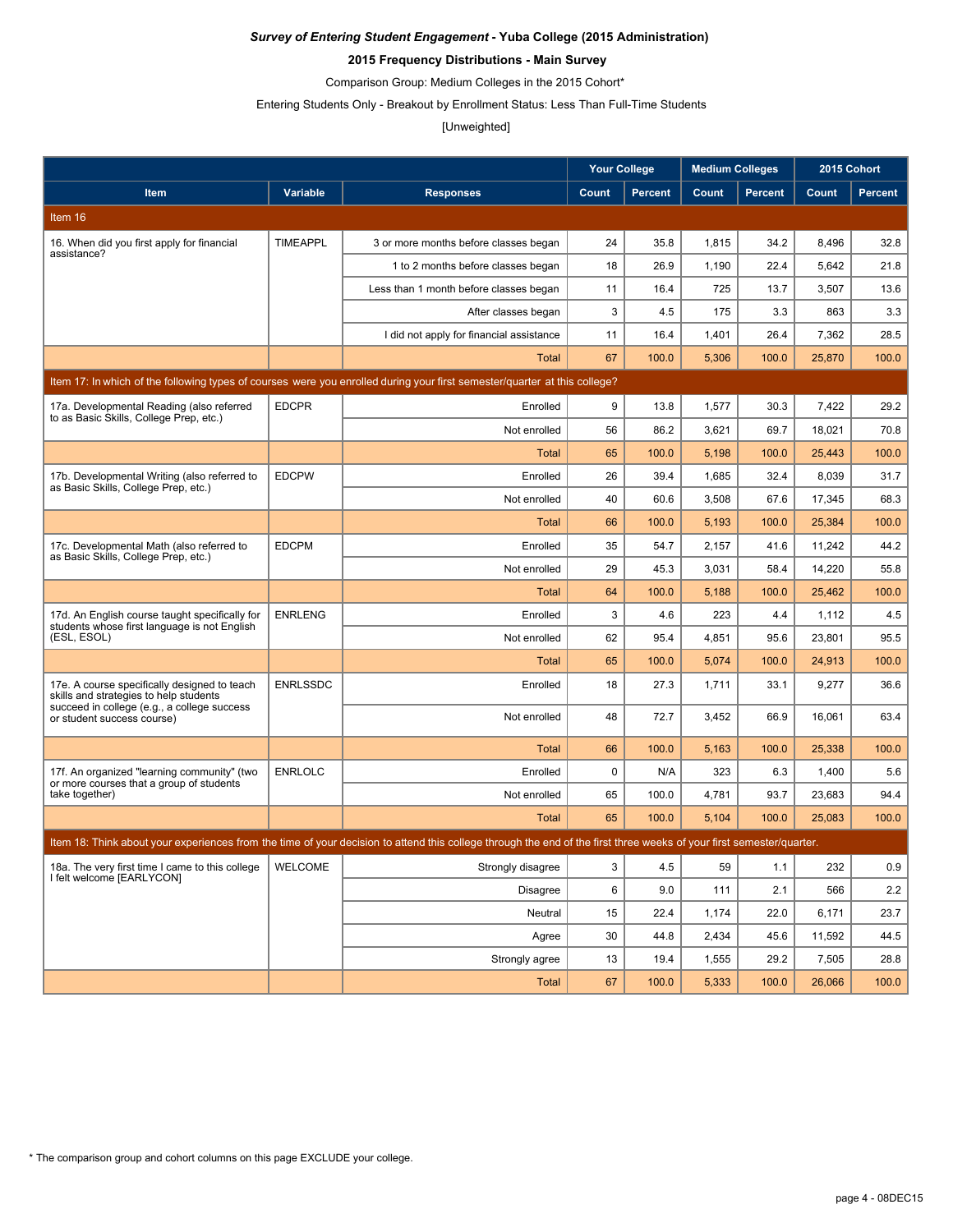### **2015 Frequency Distributions - Main Survey**

Comparison Group: Medium Colleges in the 2015 Cohort\*

Entering Students Only - Breakout by Enrollment Status: Less Than Full-Time Students

# [Unweighted]

|                                                                                             |                 |                                                                                                                                                                      | <b>Your College</b>     |                | <b>Medium Colleges</b> |                | 2015 Cohort |                |
|---------------------------------------------------------------------------------------------|-----------------|----------------------------------------------------------------------------------------------------------------------------------------------------------------------|-------------------------|----------------|------------------------|----------------|-------------|----------------|
| <b>Item</b>                                                                                 | Variable        | <b>Responses</b>                                                                                                                                                     | Count                   | <b>Percent</b> | Count                  | <b>Percent</b> | Count       | <b>Percent</b> |
|                                                                                             |                 | Item 18: Think about your experiences from the time of your decision to attend this college through the end of the first three weeks of your first semester/quarter. |                         |                |                        |                |             |                |
| 18b. The instructors at this college want me                                                | <b>WNTSCCD</b>  | Strongly disagree                                                                                                                                                    | 1                       | 1.5            | 8                      | 0.2            | 51          | 0.2            |
| to succeed [HIEXPECT]                                                                       |                 | <b>Disagree</b>                                                                                                                                                      | $\mathbf 0$             | N/A            | 29                     | 0.5            | 165         | 0.6            |
|                                                                                             |                 | Neutral                                                                                                                                                              | 16                      | 23.9           | 620                    | 11.7           | 2,983       | 11.5           |
|                                                                                             |                 | Agree                                                                                                                                                                | 31                      | 46.3           | 2,392                  | 45.2           | 11,891      | 45.9           |
|                                                                                             |                 | Strongly agree                                                                                                                                                       | 19                      | 28.4           | 2,240                  | 42.4           | 10,817      | 41.8           |
|                                                                                             |                 | Total                                                                                                                                                                | 67                      | 100.0          | 5,289                  | 100.0          | 25,907      | 100.0          |
| 18c. All the courses I needed to take during<br>my first semester/quarter were available at | <b>CONVTIME</b> | Strongly disagree                                                                                                                                                    | 3                       | 4.5            | 131                    | 2.5            | 659         | 2.5            |
| times convenient for me                                                                     |                 | Disagree                                                                                                                                                             | 6                       | 9.0            | 508                    | 9.5            | 2,522       | 9.7            |
|                                                                                             |                 | Neutral                                                                                                                                                              | 17                      | 25.4           | 928                    | 17.4           | 4,187       | 16.1           |
|                                                                                             |                 | Agree                                                                                                                                                                | 26                      | 38.8           | 2,080                  | 39.1           | 10,134      | 39.0           |
|                                                                                             |                 | Strongly agree                                                                                                                                                       | 15                      | 22.4           | 1,675                  | 31.5           | 8,495       | 32.7           |
|                                                                                             |                 | Total                                                                                                                                                                | 67                      | 100.0          | 5,322                  | 100.0          | 25,997      | 100.0          |
| 18d. I was able to meet with an academic<br>advisor at times convenient for me              | <b>AACONTIM</b> | Strongly disagree                                                                                                                                                    | $\overline{\mathbf{c}}$ | 3.0            | 171                    | 3.3            | 712         | 2.8            |
| [ACADPLAN]                                                                                  |                 | <b>Disagree</b>                                                                                                                                                      | 4                       | 6.1            | 387                    | 7.4            | 2,005       | 7.8            |
|                                                                                             |                 | Neutral                                                                                                                                                              | 22                      | 33.3           | 1,420                  | 27.0           | 6,663       | 25.8           |
|                                                                                             |                 | Agree                                                                                                                                                                | 25                      | 37.9           | 2,038                  | 38.8           | 10,074      | 39.0           |
|                                                                                             |                 | Strongly agree                                                                                                                                                       | 13                      | 19.7           | 1,241                  | 23.6           | 6,364       | 24.6           |
|                                                                                             |                 | Total                                                                                                                                                                | 66                      | 100.0          | 5,257                  | 100.0          | 25,818      | 100.0          |
| 18e. An advisor helped me to select a<br>course of study, program, or major                 | AASELMAJ        | Strongly disagree                                                                                                                                                    | 3                       | 4.5            | 299                    | 5.6            | 1,324       | 5.1            |
| [ACADPLAN]                                                                                  |                 | Disagree                                                                                                                                                             | 6                       | 9.0            | 721                    | 13.6           | 3,286       | 12.6           |
|                                                                                             |                 | Neutral                                                                                                                                                              | 17                      | 25.4           | 1,015                  | 19.1           | 5,099       | 19.6           |
|                                                                                             |                 | Agree                                                                                                                                                                | 26                      | 38.8           | 1,916                  | 36.1           | 9,176       | 35.3           |
|                                                                                             |                 | Strongly agree                                                                                                                                                       | 15                      | 22.4           | 1,360                  | 25.6           | 7,116       | 27.4           |
|                                                                                             |                 | Total                                                                                                                                                                | 67                      | 100.0          | 5,311                  | 100.0          | 26,001      | 100.0          |
| 18f. An advisor helped me to set academic<br>goals and to create a plan for achieving       | <b>ACADGOAL</b> | Strongly disagree                                                                                                                                                    | 3                       | 4.5            | 384                    | 7.2            | 1,746       | 6.7            |
| them [ACADPLAN]                                                                             |                 | <b>Disagree</b>                                                                                                                                                      | 13                      | 19.4           | 1,051                  | 19.8           | 5,028       | 19.4           |
|                                                                                             |                 | Neutral                                                                                                                                                              | 16                      | 23.9           | 1,591                  | 30.0           | 7,658       | 29.5           |
|                                                                                             |                 | Agree                                                                                                                                                                | 20                      | 29.9           | 1,406                  | 26.5           | 6,864       | 26.4           |
|                                                                                             |                 | Strongly agree                                                                                                                                                       | 15                      | 22.4           | 878                    | 16.5           | 4,672       | 18.0           |
|                                                                                             |                 | <b>Total</b>                                                                                                                                                         | 67                      | 100.0          | 5,310                  | 100.0          | 25,968      | 100.0          |
| 18g. An advisor helped me to identify the<br>courses I needed to take during my first       | <b>CRSADV</b>   | Strongly disagree                                                                                                                                                    | $\mathbf{1}$            | 1.5            | 230                    | 4.3            | 1,051       | 4.0            |
| semester/quarter [ACADPLAN]                                                                 |                 | <b>Disagree</b>                                                                                                                                                      | $\overline{\mathbf{4}}$ | 6.0            | 468                    | 8.8            | 2,256       | 8.7            |
|                                                                                             |                 | Neutral                                                                                                                                                              | 11                      | 16.4           | 816                    | 15.4           | 3,986       | 15.3           |
|                                                                                             |                 | Agree                                                                                                                                                                | 29                      | 43.3           | 2,221                  | 41.8           | 10.702      | 41.1           |
|                                                                                             |                 | Strongly agree                                                                                                                                                       | 22                      | 32.8           | 1,579                  | 29.7           | 8,014       | 30.8           |
|                                                                                             |                 | <b>Total</b>                                                                                                                                                         | 67                      | 100.0          | 5,314                  | 100.0          | 26,009      | 100.0          |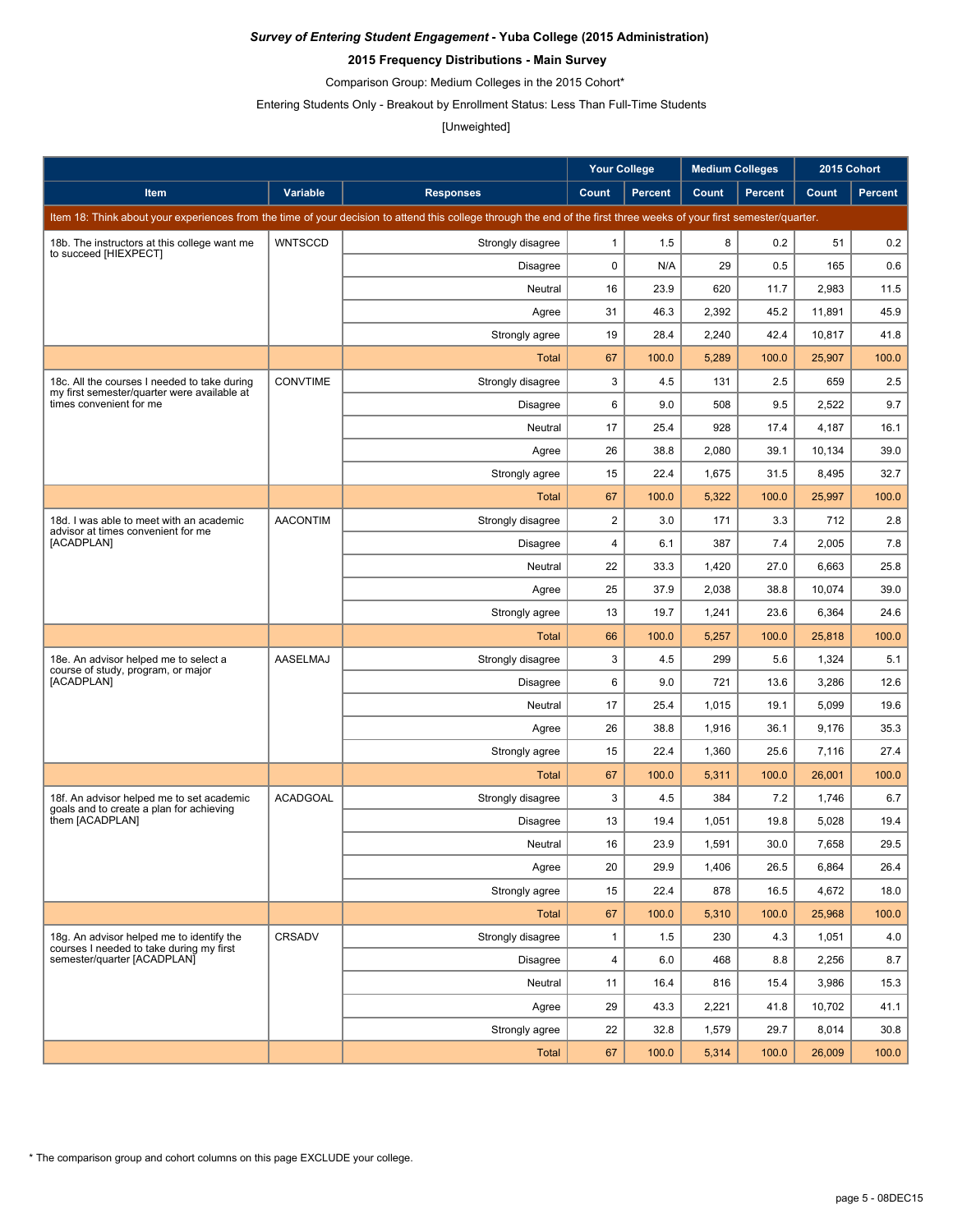### **2015 Frequency Distributions - Main Survey**

Comparison Group: Medium Colleges in the 2015 Cohort\*

Entering Students Only - Breakout by Enrollment Status: Less Than Full-Time Students

## [Unweighted]

|                                                                                         |                 |                                                                                                                                                                      | <b>Your College</b> |                | <b>Medium Colleges</b> |                | 2015 Cohort |         |
|-----------------------------------------------------------------------------------------|-----------------|----------------------------------------------------------------------------------------------------------------------------------------------------------------------|---------------------|----------------|------------------------|----------------|-------------|---------|
| Item                                                                                    | Variable        | <b>Responses</b>                                                                                                                                                     | Count               | <b>Percent</b> | Count                  | <b>Percent</b> | Count       | Percent |
|                                                                                         |                 | Item 18: Think about your experiences from the time of your decision to attend this college through the end of the first three weeks of your first semester/quarter. |                     |                |                        |                |             |         |
| 18h. A college staff member talked with me                                              | <b>OSCOMM</b>   | Strongly disagree                                                                                                                                                    | 8                   | 11.9           | 645                    | 12.1           | 3,288       | 12.6    |
| about my commitments outside of school<br>(work, children, dependents, etc.) to help me |                 | <b>Disagree</b>                                                                                                                                                      | 19                  | 28.4           | 1,610                  | 30.3           | 7,926       | 30.5    |
| figure out how many courses to take<br>[ACADPLAN]                                       |                 | Neutral                                                                                                                                                              | 23                  | 34.3           | 1,414                  | 26.6           | 6,601       | 25.4    |
|                                                                                         |                 | Agree                                                                                                                                                                | 13                  | 19.4           | 1,035                  | 19.5           | 5,065       | 19.5    |
|                                                                                         |                 | Strongly agree                                                                                                                                                       | 4                   | 6.0            | 611                    | 11.5           | 3,134       | 12.0    |
|                                                                                         |                 | Total                                                                                                                                                                | 67                  | 100.0          | 5,315                  | 100.0          | 26,014      | 100.0   |
| 18i. The college provided me with adequate<br>information about financial assistance    | <b>FAINFO</b>   | Strongly disagree                                                                                                                                                    | 4                   | 6.0            | 368                    | 6.9            | 1,902       | 7.3     |
| (scholarships, grants, loans, etc.)<br>[EARLYCON]                                       |                 | <b>Disagree</b>                                                                                                                                                      | 13                  | 19.4           | 804                    | 15.1           | 3,927       | 15.1    |
|                                                                                         |                 | Neutral                                                                                                                                                              | 14                  | 20.9           | 1,454                  | 27.4           | 6,963       | 26.8    |
|                                                                                         |                 | Agree                                                                                                                                                                | 20                  | 29.9           | 1,719                  | 32.3           | 8,432       | 32.4    |
|                                                                                         |                 | Strongly agree                                                                                                                                                       | 16                  | 23.9           | 969                    | 18.2           | 4,786       | 18.4    |
|                                                                                         |                 | Total                                                                                                                                                                | 67                  | 100.0          | 5,314                  | 100.0          | 26,010      | 100.0   |
| 18j. A college staff member helped me<br>determine whether I qualified for financial    | QUALFA          | Strongly disagree                                                                                                                                                    | 5                   | 7.5            | 565                    | 10.6           | 3,000       | 11.6    |
| assistance [EARLYCON]                                                                   |                 | <b>Disagree</b>                                                                                                                                                      | 15                  | 22.4           | 1,386                  | 26.1           | 6,862       | 26.4    |
|                                                                                         |                 | Neutral                                                                                                                                                              | 15                  | 22.4           | 1,448                  | 27.3           | 6,943       | 26.7    |
|                                                                                         |                 | Agree                                                                                                                                                                | 19                  | 28.4           | 1,173                  | 22.1           | 5,671       | 21.8    |
|                                                                                         |                 | Strongly agree                                                                                                                                                       | 13                  | 19.4           | 739                    | 13.9           | 3,489       | 13.4    |
|                                                                                         |                 | <b>Total</b>                                                                                                                                                         | 67                  | 100.0          | 5,311                  | 100.0          | 25,965      | 100.0   |
| 18k. All instructors had activities to introduce<br>students to one another             | <b>ACTINTRO</b> | Strongly disagree                                                                                                                                                    | 3                   | 4.5            | 356                    | 6.7            | 1,742       | 6.7     |
|                                                                                         |                 | <b>Disagree</b>                                                                                                                                                      | 13                  | 19.4           | 1,073                  | 20.2           | 5,038       | 19.4    |
|                                                                                         |                 | Neutral                                                                                                                                                              | 30                  | 44.8           | 1,281                  | 24.1           | 6,431       | 24.8    |
|                                                                                         |                 | Agree                                                                                                                                                                | 16                  | 23.9           | 1,645                  | 31.0           | 7,953       | 30.6    |
|                                                                                         |                 | Strongly agree                                                                                                                                                       | 5                   | 7.5            | 956                    | 18.0           | 4,798       | 18.5    |
|                                                                                         |                 | Total                                                                                                                                                                | 67                  | 100.0          | 5,311                  | 100.0          | 25,962      | 100.0   |
| 18I. All instructors clearly explained<br>academic and student support services         | <b>RESOURCE</b> | Strongly disagree                                                                                                                                                    | 3                   | 4.5            | 101                    | 1.9            | 510         | 2.0     |
| available at this college [ACSOCSUP]                                                    |                 | <b>Disagree</b>                                                                                                                                                      | 6                   | 9.0            | 404                    | 7.6            | 1,895       | 7.3     |
|                                                                                         |                 | Neutral                                                                                                                                                              | 18                  | 26.9           | 1,100                  | 20.7           | 5,253       | 20.2    |
|                                                                                         |                 | Agree                                                                                                                                                                | 33                  | 49.3           | 2,317                  | 43.6           | 11,172      | 43.0    |
|                                                                                         |                 | Strongly agree                                                                                                                                                       | $\overline{7}$      | 10.4           | 1,388                  | 26.1           | 7,131       | 27.5    |
|                                                                                         |                 | <b>Total</b>                                                                                                                                                         | 67                  | 100.0          | 5,310                  | 100.0          | 25,961      | 100.0   |
| 18m. All instructors clearly explained course<br>grading policies [ACSOCSUP]            | <b>GRADEPOL</b> | Strongly disagree                                                                                                                                                    | 0                   | N/A            | 39                     | 0.7            | 180         | 0.7     |
|                                                                                         |                 | <b>Disagree</b>                                                                                                                                                      | $\mathbf{1}$        | 1.5            | 123                    | 2.3            | 599         | 2.3     |
|                                                                                         |                 | Neutral                                                                                                                                                              | 8                   | 11.9           | 466                    | 8.8            | 2,457       | 9.5     |
|                                                                                         |                 | Agree                                                                                                                                                                | 35                  | 52.2           | 2,539                  | 47.8           | 12,096      | 46.5    |
|                                                                                         |                 | Strongly agree                                                                                                                                                       | 23                  | 34.3           | 2,149                  | 40.4           | 10,659      | 41.0    |
|                                                                                         |                 | <b>Total</b>                                                                                                                                                         | 67                  | 100.0          | 5,316                  | 100.0          | 25,991      | 100.0   |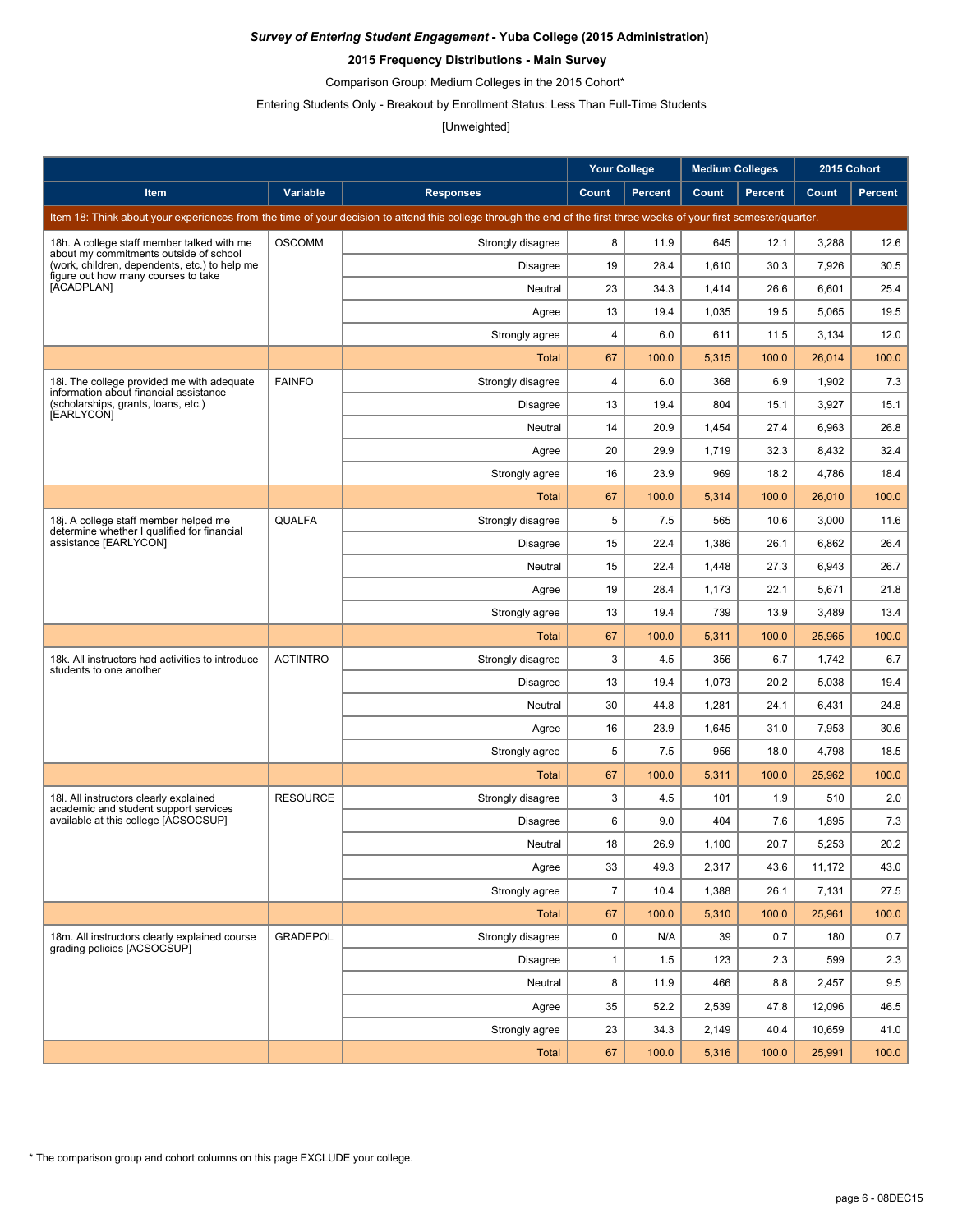### **2015 Frequency Distributions - Main Survey**

Comparison Group: Medium Colleges in the 2015 Cohort\*

Entering Students Only - Breakout by Enrollment Status: Less Than Full-Time Students

## [Unweighted]

|                                                                                           |                 |                                                                                                                                                                      | <b>Your College</b>     |                | <b>Medium Colleges</b> |                | 2015 Cohort |                |
|-------------------------------------------------------------------------------------------|-----------------|----------------------------------------------------------------------------------------------------------------------------------------------------------------------|-------------------------|----------------|------------------------|----------------|-------------|----------------|
| <b>Item</b>                                                                               | <b>Variable</b> | <b>Responses</b>                                                                                                                                                     | Count                   | <b>Percent</b> | Count                  | <b>Percent</b> | Count       | <b>Percent</b> |
|                                                                                           |                 | Item 18: Think about your experiences from the time of your decision to attend this college through the end of the first three weeks of your first semester/quarter. |                         |                |                        |                |             |                |
| 18n. All instructors clearly explained course                                             | <b>SYLLABI</b>  | Strongly disagree                                                                                                                                                    | 0                       | N/A            | 23                     | 0.4            | 126         | 0.5            |
| syllabi (syllabuses) [ACSOCSUP]                                                           |                 | <b>Disagree</b>                                                                                                                                                      | $\mathbf{1}$            | 1.5            | 90                     | 1.7            | 448         | 1.7            |
|                                                                                           |                 | Neutral                                                                                                                                                              | 3                       | 4.6            | 384                    | 7.2            | 1,897       | 7.3            |
|                                                                                           |                 | Agree                                                                                                                                                                | 29                      | 44.6           | 2,334                  | 44.0           | 11,254      | 43.4           |
|                                                                                           |                 | Strongly agree                                                                                                                                                       | 32                      | 49.2           | 2,474                  | 46.6           | 12,222      | 47.1           |
|                                                                                           |                 | Total                                                                                                                                                                | 65                      | 100.0          | 5,305                  | 100.0          | 25,947      | 100.0          |
| 180. I knew how to get in touch with my                                                   | <b>FACMEET</b>  | Strongly disagree                                                                                                                                                    | $\mathbf{1}$            | 1.5            | 42                     | 0.8            | 193         | 0.7            |
| instructors outside of class [ACSOCSUP]                                                   |                 | <b>Disagree</b>                                                                                                                                                      | 4                       | 6.0            | 120                    | 2.3            | 642         | 2.5            |
|                                                                                           |                 | Neutral                                                                                                                                                              | 8                       | 11.9           | 458                    | 8.6            | 2,409       | 9.3            |
|                                                                                           |                 | Agree                                                                                                                                                                | 32                      | 47.8           | 2,369                  | 44.6           | 11,410      | 43.9           |
|                                                                                           |                 | Strongly agree                                                                                                                                                       | 22                      | 32.8           | 2,328                  | 43.8           | 11,360      | 43.7           |
|                                                                                           |                 | Total                                                                                                                                                                | 67                      | 100.0          | 5,317                  | 100.0          | 26,014      | 100.0          |
| 18p. At least one college staff member (other<br>than an instructor) learned my name      | <b>CSTAFNAM</b> | Strongly disagree                                                                                                                                                    | $\overline{7}$          | 10.4           | 702                    | 13.2           | 3,527       | 13.6           |
| [EARLYCON]                                                                                |                 | <b>Disagree</b>                                                                                                                                                      | 12                      | 17.9           | 1,155                  | 21.7           | 5,561       | 21.4           |
|                                                                                           |                 | Neutral                                                                                                                                                              | 13                      | 19.4           | 1,018                  | 19.2           | 4,962       | 19.1           |
|                                                                                           |                 | Agree                                                                                                                                                                | 23                      | 34.3           | 1,295                  | 24.4           | 6,273       | 24.1           |
|                                                                                           |                 | Strongly agree                                                                                                                                                       | 12                      | 17.9           | 1,144                  | 21.5           | 5,656       | 21.8           |
|                                                                                           |                 | <b>Total</b>                                                                                                                                                         | 67                      | 100.0          | 5,314                  | 100.0          | 25,979      | 100.0          |
| 18q. At least one other student whom I didn't<br>previously know learned my name          | <b>OSTUDNAM</b> | Strongly disagree                                                                                                                                                    | 3                       | 4.5            | 183                    | 3.4            | 895         | 3.4            |
| [ACSOCSUP]                                                                                |                 | <b>Disagree</b>                                                                                                                                                      | 4                       | 6.0            | 344                    | 6.5            | 1,666       | 6.4            |
|                                                                                           |                 | Neutral                                                                                                                                                              | 14                      | 20.9           | 596                    | 11.2           | 3,178       | 12.2           |
|                                                                                           |                 | Agree                                                                                                                                                                | 28                      | 41.8           | 2,136                  | 40.1           | 10,220      | 39.3           |
|                                                                                           |                 | Strongly agree                                                                                                                                                       | 18                      | 26.9           | 2,062                  | 38.8           | 10,055      | 38.7           |
|                                                                                           |                 | Total                                                                                                                                                                | 67                      | 100.0          | 5,321                  | 100.0          | 26,014      | 100.0          |
| 18r. At least one instructor learned my name<br>[ACSOCSUP]                                | <b>FACNAM</b>   | Strongly disagree                                                                                                                                                    | $\overline{\mathbf{c}}$ | 3.0            | 83                     | 1.6            | 494         | 1.9            |
|                                                                                           |                 | <b>Disagree</b>                                                                                                                                                      | 4                       | 6.0            | 182                    | 3.4            | 1,074       | 4.2            |
|                                                                                           |                 | Neutral                                                                                                                                                              | 8                       | 11.9           | 471                    | 8.9            | 2,524       | 9.8            |
|                                                                                           |                 | Agree                                                                                                                                                                | 34                      | 50.7           | 2,231                  | 42.1           | 10,479      | 40.5           |
|                                                                                           |                 | Strongly agree                                                                                                                                                       | 19                      | 28.4           | 2,329                  | 44.0           | 11,293      | 43.7           |
|                                                                                           |                 | Total                                                                                                                                                                | 67                      | 100.0          | 5,296                  | 100.0          | 25,864      | 100.0          |
| 18s. I learned the name of at least one other<br>student in most of my classes [ACSOCSUP] | <b>STUNAM</b>   | Strongly disagree                                                                                                                                                    | $\overline{\mathbf{c}}$ | 3.0            | 121                    | 2.3            | 586         | 2.3            |
|                                                                                           |                 | <b>Disagree</b>                                                                                                                                                      | 3                       | 4.5            | 236                    | 4.4            | 1,265       | 4.9            |
|                                                                                           |                 | Neutral                                                                                                                                                              | 8                       | 11.9           | 470                    | 8.8            | 2,420       | 9.3            |
|                                                                                           |                 | Agree                                                                                                                                                                | 32                      | 47.8           | 2,125                  | 39.9           | 10,384      | 39.9           |
|                                                                                           |                 | Strongly agree                                                                                                                                                       | 22                      | 32.8           | 2,368                  | 44.5           | 11,354      | 43.7           |
|                                                                                           |                 | Total                                                                                                                                                                | 67                      | 100.0          | 5,320                  | 100.0          | 26,009      | 100.0          |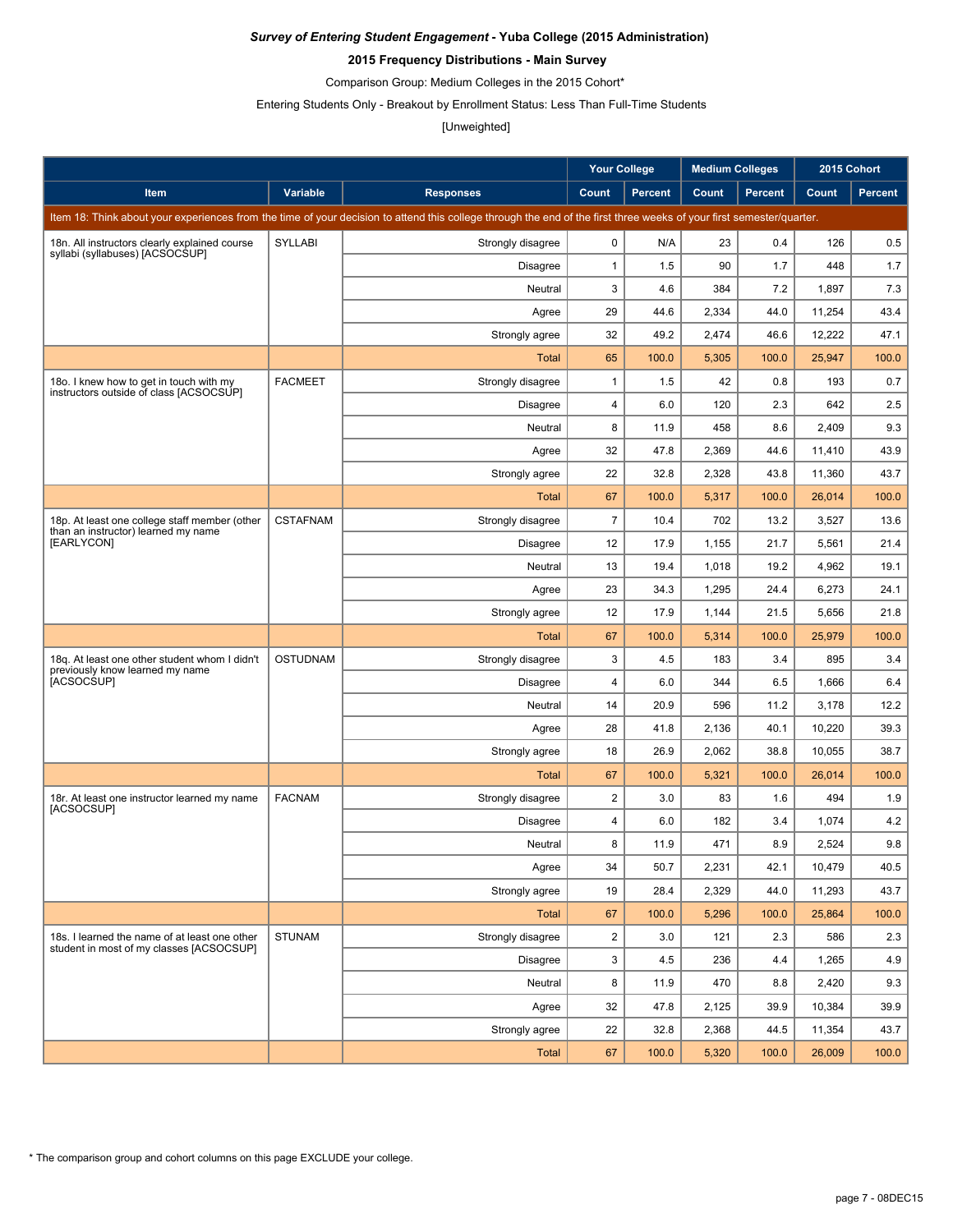### **2015 Frequency Distributions - Main Survey**

Comparison Group: Medium Colleges in the 2015 Cohort\*

Entering Students Only - Breakout by Enrollment Status: Less Than Full-Time Students

### [Unweighted]

|                                                                                                                                 |                 |                                                                                                                                                                      | <b>Your College</b> |                | <b>Medium Colleges</b> |                | 2015 Cohort |                |  |  |
|---------------------------------------------------------------------------------------------------------------------------------|-----------------|----------------------------------------------------------------------------------------------------------------------------------------------------------------------|---------------------|----------------|------------------------|----------------|-------------|----------------|--|--|
| Item                                                                                                                            | Variable        | <b>Responses</b>                                                                                                                                                     | Count               | <b>Percent</b> | Count                  | <b>Percent</b> | Count       | <b>Percent</b> |  |  |
|                                                                                                                                 |                 | Item 18: Think about your experiences from the time of your decision to attend this college through the end of the first three weeks of your first semester/quarter. |                     |                |                        |                |             |                |  |  |
| 18t. I have the motivation to do what it takes                                                                                  | <b>ITTAKES</b>  | Strongly disagree                                                                                                                                                    | $\mathbf 0$         | N/A            | 21                     | 0.4            | 138         | 0.5            |  |  |
| to succeed in college [HIEXPECT]                                                                                                |                 | <b>Disagree</b>                                                                                                                                                      | $\mathbf{1}$        | 1.5            | 85                     | 1.6            | 361         | 1.4            |  |  |
|                                                                                                                                 |                 | Neutral                                                                                                                                                              | 8                   | 12.1           | 487                    | 9.2            | 2,658       | 10.2           |  |  |
|                                                                                                                                 |                 | Agree                                                                                                                                                                | 28                  | 42.4           | 2,008                  | 37.9           | 9,463       | 36.5           |  |  |
|                                                                                                                                 |                 | Strongly agree                                                                                                                                                       | 29                  | 43.9           | 2,704                  | 51.0           | 13,312      | 51.3           |  |  |
|                                                                                                                                 |                 | Total                                                                                                                                                                | 66                  | 100.0          | 5,305                  | 100.0          | 25,932      | 100.0          |  |  |
| 18u. I am prepared academically to succeed                                                                                      | <b>ACPRPRD</b>  | Strongly disagree                                                                                                                                                    | $\mathbf 0$         | N/A            | 36                     | 0.7            | 153         | 0.6            |  |  |
| in college [HIEXPECT]                                                                                                           |                 | Disagree                                                                                                                                                             | $\mathbf{1}$        | 1.5            | 89                     | 1.7            | 433         | 1.7            |  |  |
|                                                                                                                                 |                 | Neutral                                                                                                                                                              | 5                   | 7.6            | 756                    | 14.2           | 3,723       | 14.3           |  |  |
|                                                                                                                                 |                 | Agree                                                                                                                                                                | 31                  | 47.0           | 2,154                  | 40.5           | 10,353      | 39.8           |  |  |
|                                                                                                                                 |                 | Strongly agree                                                                                                                                                       | 29                  | 43.9           | 2,285                  | 43.0           | 11,351      | 43.6           |  |  |
|                                                                                                                                 |                 | Total                                                                                                                                                                | 66                  | 100.0          | 5,320                  | 100.0          | 26.013      | 100.0          |  |  |
| Item 19: During the first three weeks of your first semester/quarter at this college, about how often did you do the following? |                 |                                                                                                                                                                      |                     |                |                        |                |             |                |  |  |
| 19a. Ask questions in class or contribute to                                                                                    | <b>ASKQUES</b>  | Never                                                                                                                                                                | 9                   | 13.4           | 478                    | 8.9            | 2,332       | 8.9            |  |  |
| class discussions [ENGAGLRN]                                                                                                    |                 | Once                                                                                                                                                                 | 18                  | 26.9           | 1,219                  | 22.6           | 6,325       | 24.1           |  |  |
|                                                                                                                                 |                 | Two or three times                                                                                                                                                   | 31                  | 46.3           | 2,486                  | 46.1           | 12,038      | 45.9           |  |  |
|                                                                                                                                 |                 | Four or more times                                                                                                                                                   | 9                   | 13.4           | 1,210                  | 22.4           | 5,535       | 21.1           |  |  |
|                                                                                                                                 |                 | <b>Total</b>                                                                                                                                                         | 67                  | 100.0          | 5,393                  | 100.0          | 26,230      | 100.0          |  |  |
| 19b. Prepare at least two drafts of a paper or                                                                                  | <b>PREPDRFT</b> | Never                                                                                                                                                                | 16                  | 23.9           | 1,615                  | 30.2           | 7,800       | 30.0           |  |  |
| assignment before turning it in [ENGAGLRN]                                                                                      |                 | Once                                                                                                                                                                 | 26                  | 38.8           | 1,828                  | 34.2           | 9,135       | 35.1           |  |  |
|                                                                                                                                 |                 | Two or three times                                                                                                                                                   | 22                  | 32.8           | 1,545                  | 28.9           | 7,357       | 28.3           |  |  |
|                                                                                                                                 |                 | Four or more times                                                                                                                                                   | 3                   | 4.5            | 354                    | 6.6            | 1,733       | 6.7            |  |  |
|                                                                                                                                 |                 | Total                                                                                                                                                                | 67                  | 100.0          | 5,342                  | 100.0          | 26,025      | 100.0          |  |  |
| 19c. Turn in an assignment late [HIEXPECT]                                                                                      | <b>LATETURN</b> | Never                                                                                                                                                                | 46                  | 69.7           | 3,549                  | 66.1           | 17,158      | 65.7           |  |  |
|                                                                                                                                 |                 | Once                                                                                                                                                                 | 18                  | 27.3           | 1,309                  | 24.4           | 6,535       | 25.0           |  |  |
|                                                                                                                                 |                 | Two or three times                                                                                                                                                   | $\overline{2}$      | 3.0            | 451                    | 8.4            | 2,102       | 8.1            |  |  |
|                                                                                                                                 |                 | Four or more times                                                                                                                                                   | 0                   | N/A            | 59                     | 1.1            | 306         | 1.2            |  |  |
|                                                                                                                                 |                 | <b>Total</b>                                                                                                                                                         | 66                  | 100.0          | 5,368                  | 100.0          | 26,101      | 100.0          |  |  |
| 19d. Not turn in an assignment [HIEXPECT]                                                                                       | <b>NOTTURN</b>  | Never                                                                                                                                                                | 43                  | 65.2           | 3,844                  | 72.9           | 18,456      | 71.9           |  |  |
|                                                                                                                                 |                 | Once                                                                                                                                                                 | 15                  | 22.7           | 1,016                  | 19.3           | 5,081       | 19.8           |  |  |
|                                                                                                                                 |                 | Two or three times                                                                                                                                                   | $\overline{7}$      | 10.6           | 329                    | 6.2            | 1,673       | 6.5            |  |  |
|                                                                                                                                 |                 | Four or more times                                                                                                                                                   | $\mathbf{1}$        | 1.5            | 84                     | 1.6            | 460         | 1.8            |  |  |
|                                                                                                                                 |                 | <b>Total</b>                                                                                                                                                         | 66                  | 100.0          | 5,273                  | 100.0          | 25.670      | 100.0          |  |  |
| 19e. Participate in supplemental instruction<br>(extra class sessions with an instructor, tutor,                                | <b>SUPINSTR</b> | Never                                                                                                                                                                | 48                  | 71.6           | 3,707                  | 68.9           | 17,816      | 68.0           |  |  |
| or experienced student) [ENGAGLRN]                                                                                              |                 | Once                                                                                                                                                                 | $\overline{7}$      | 10.4           | 859                    | 16.0           | 4,318       | 16.5           |  |  |
|                                                                                                                                 |                 | Two or three times                                                                                                                                                   | 10                  | 14.9           | 580                    | 10.8           | 2,874       | 11.0           |  |  |
|                                                                                                                                 |                 | Four or more times                                                                                                                                                   | $\overline{2}$      | 3.0            | 238                    | 4.4            | 1,197       | 4.6            |  |  |
|                                                                                                                                 |                 | <b>Total</b>                                                                                                                                                         | 67                  | 100.0          | 5,384                  | 100.0          | 26,205      | 100.0          |  |  |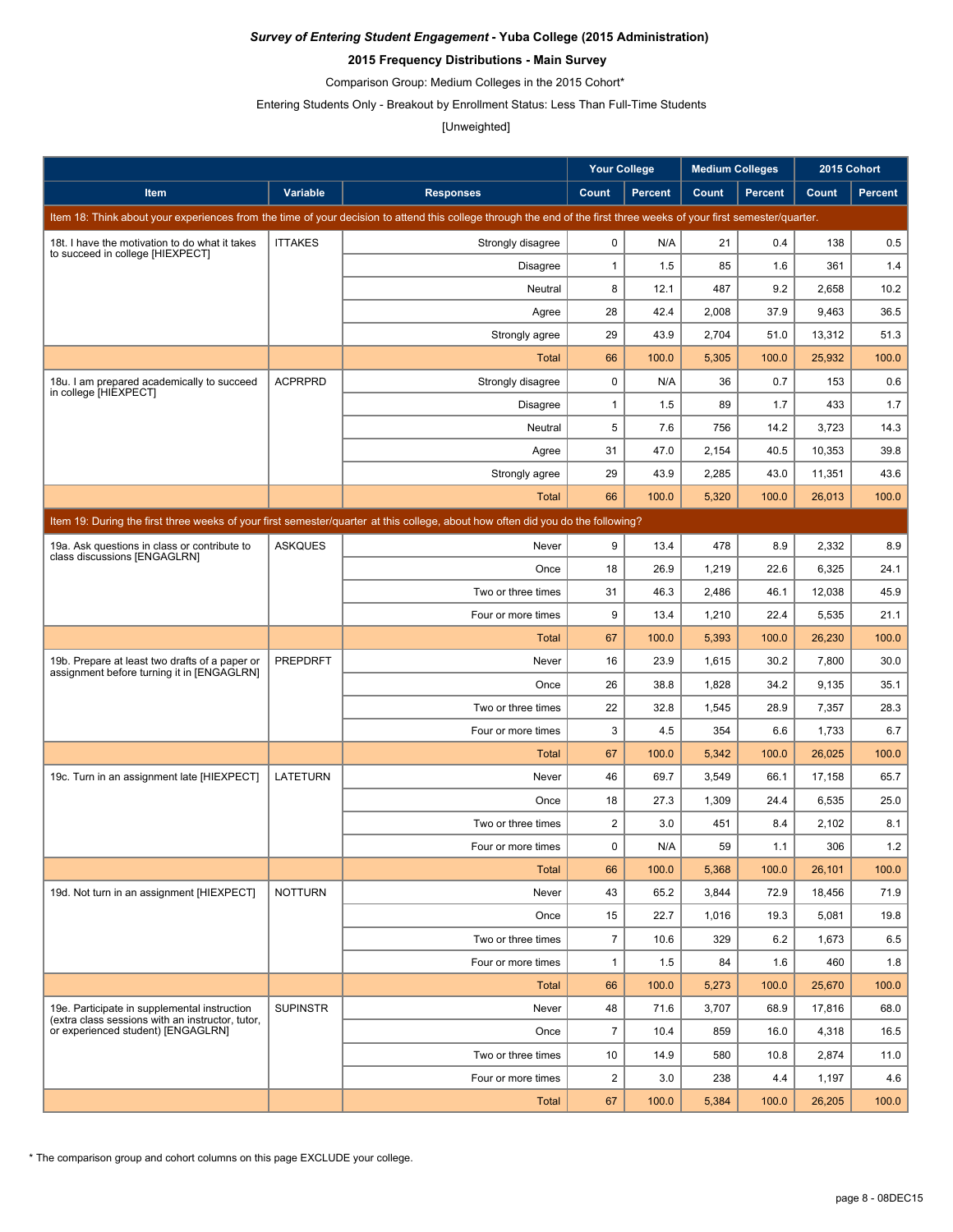### **2015 Frequency Distributions - Main Survey**

Comparison Group: Medium Colleges in the 2015 Cohort\*

Entering Students Only - Breakout by Enrollment Status: Less Than Full-Time Students

#### [Unweighted]

|                                                                                        |                 |                                                                                                                                 | <b>Your College</b> |                | <b>Medium Colleges</b> |                | 2015 Cohort |                |
|----------------------------------------------------------------------------------------|-----------------|---------------------------------------------------------------------------------------------------------------------------------|---------------------|----------------|------------------------|----------------|-------------|----------------|
| Item                                                                                   | Variable        | <b>Responses</b>                                                                                                                | Count               | <b>Percent</b> | Count                  | <b>Percent</b> | Count       | <b>Percent</b> |
|                                                                                        |                 | Item 19: During the first three weeks of your first semester/quarter at this college, about how often did you do the following? |                     |                |                        |                |             |                |
| 19f. Come to class without completing                                                  | <b>NOTCOMPL</b> | Never                                                                                                                           | 38                  | 56.7           | 3,125                  | 58.2           | 15,340      | 58.7           |
| readings or assignments [HIEXPECT]                                                     |                 | Once                                                                                                                            | 22                  | 32.8           | 1,483                  | 27.6           | 7,352       | 28.1           |
|                                                                                        |                 | Two or three times                                                                                                              | 5                   | 7.5            | 605                    | 11.3           | 2,737       | 10.5           |
|                                                                                        |                 | Four or more times                                                                                                              | $\overline{2}$      | 3.0            | 155                    | 2.9            | 697         | 2.7            |
|                                                                                        |                 | Total                                                                                                                           | 67                  | 100.0          | 5,368                  | 100.0          | 26.126      | 100.0          |
| 19g. Work with other students on a project or<br>assignment during class [ENGAGLRN]    | <b>PINCLASS</b> | Never                                                                                                                           | 14                  | 21.2           | 1,119                  | 20.8           | 5,878       | 22.4           |
|                                                                                        |                 | Once                                                                                                                            | 20                  | 30.3           | 1,366                  | 25.4           | 6,914       | 26.4           |
|                                                                                        |                 | Two or three times                                                                                                              | 22                  | 33.3           | 2,088                  | 38.8           | 9,735       | 37.1           |
|                                                                                        |                 | Four or more times                                                                                                              | 10                  | 15.2           | 813                    | 15.1           | 3,679       | 14.0           |
|                                                                                        |                 | Total                                                                                                                           | 66                  | 100.0          | 5,386                  | 100.0          | 26,206      | 100.0          |
| 19h. Work with classmates outside of class<br>on class projects or assignments         | <b>PREPOUTC</b> | Never                                                                                                                           | 50                  | 76.9           | 3,656                  | 68.2           | 17,644      | 67.6           |
| [ENGAGLRN]                                                                             |                 | Once                                                                                                                            | 9                   | 13.8           | 926                    | 17.3           | 4,630       | 17.7           |
|                                                                                        |                 | Two or three times                                                                                                              | 3                   | 4.6            | 569                    | 10.6           | 2,822       | 10.8           |
|                                                                                        |                 | Four or more times                                                                                                              | 3                   | 4.6            | 211                    | 3.9            | 994         | 3.8            |
|                                                                                        |                 | <b>Total</b>                                                                                                                    | 65                  | 100.0          | 5,362                  | 100.0          | 26,090      | 100.0          |
| 19. Participate in a required study group<br>outside of class [ENGAGLRN]               | <b>GRPSTUDY</b> | Never                                                                                                                           | 57                  | 86.4           | 4,510                  | 83.8           | 21,691      | 82.8           |
|                                                                                        |                 | Once                                                                                                                            | $\overline{7}$      | 10.6           | 473                    | 8.8            | 2,545       | 9.7            |
|                                                                                        |                 | Two or three times                                                                                                              | $\mathbf{1}$        | 1.5            | 310                    | 5.8            | 1,429       | 5.5            |
|                                                                                        |                 | Four or more times                                                                                                              | $\mathbf{1}$        | 1.5            | 87                     | 1.6            | 532         | 2.0            |
|                                                                                        |                 | <b>Total</b>                                                                                                                    | 66                  | 100.0          | 5,380                  | 100.0          | 26,197      | 100.0          |
| 19j. Participate in a student-initiated (not<br>required) study group outside of class | <b>NRGSTUDY</b> | Never                                                                                                                           | 58                  | 87.9           | 4,487                  | 83.5           | 21,760      | 83.4           |
| [ENGAGLRN]                                                                             |                 | Once                                                                                                                            | 5                   | 7.6            | 502                    | 9.3            | 2,490       | 9.5            |
|                                                                                        |                 | Two or three times                                                                                                              | $\mathbf{1}$        | 1.5            | 276                    | 5.1            | 1,326       | 5.1            |
|                                                                                        |                 | Four or more times                                                                                                              | $\overline{2}$      | 3.0            | 108                    | 2.0            | 525         | 2.0            |
|                                                                                        |                 | Total                                                                                                                           | 66                  | 100.0          | 5,373                  | 100.0          | 26,101      | 100.0          |
| 19k. Use an electronic tool (e-mail, text<br>messaging, Facebook, MySpace, class Web   | <b>USEINTMG</b> | Never                                                                                                                           | 31                  | 47.0           | 2,502                  | 46.4           | 11,736      | 44.8           |
| site, etc.) to communicate with another<br>student about coursework [ENGAGLRN]         |                 | Once                                                                                                                            | 13                  | 19.7           | 1,126                  | 20.9           | 5,685       | 21.7           |
|                                                                                        |                 | Two or three times                                                                                                              | 10                  | 15.2           | 1,015                  | 18.8           | 5,137       | 19.6           |
|                                                                                        |                 | Four or more times                                                                                                              | 12                  | 18.2           | 745                    | 13.8           | 3,663       | 14.0           |
|                                                                                        |                 | <b>Total</b>                                                                                                                    | 66                  | 100.0          | 5,388                  | 100.0          | 26,221      | 100.0          |
| 19I. Use an electronic tool (e-mail, text<br>messaging, Facebook, MySpace, class Web   | <b>MAILFAC</b>  | Never                                                                                                                           | 32                  | 48.5           | 1,768                  | 33.0           | 9,079       | 34.8           |
| site, etc.) to communicate with an instructor<br>about coursework [ENGAGLRN]           |                 | Once                                                                                                                            | 21                  | 31.8           | 1,437                  | 26.8           | 7,084       | 27.1           |
|                                                                                        |                 | Two or three times                                                                                                              | 8                   | 12.1           | 1,444                  | 26.9           | 6,586       | 25.2           |
|                                                                                        |                 | Four or more times                                                                                                              | 5                   | 7.6            | 716                    | 13.3           | 3,376       | 12.9           |
|                                                                                        |                 | <b>Total</b>                                                                                                                    | 66                  | 100.0          | 5,365                  | 100.0          | 26,125      | 100.0          |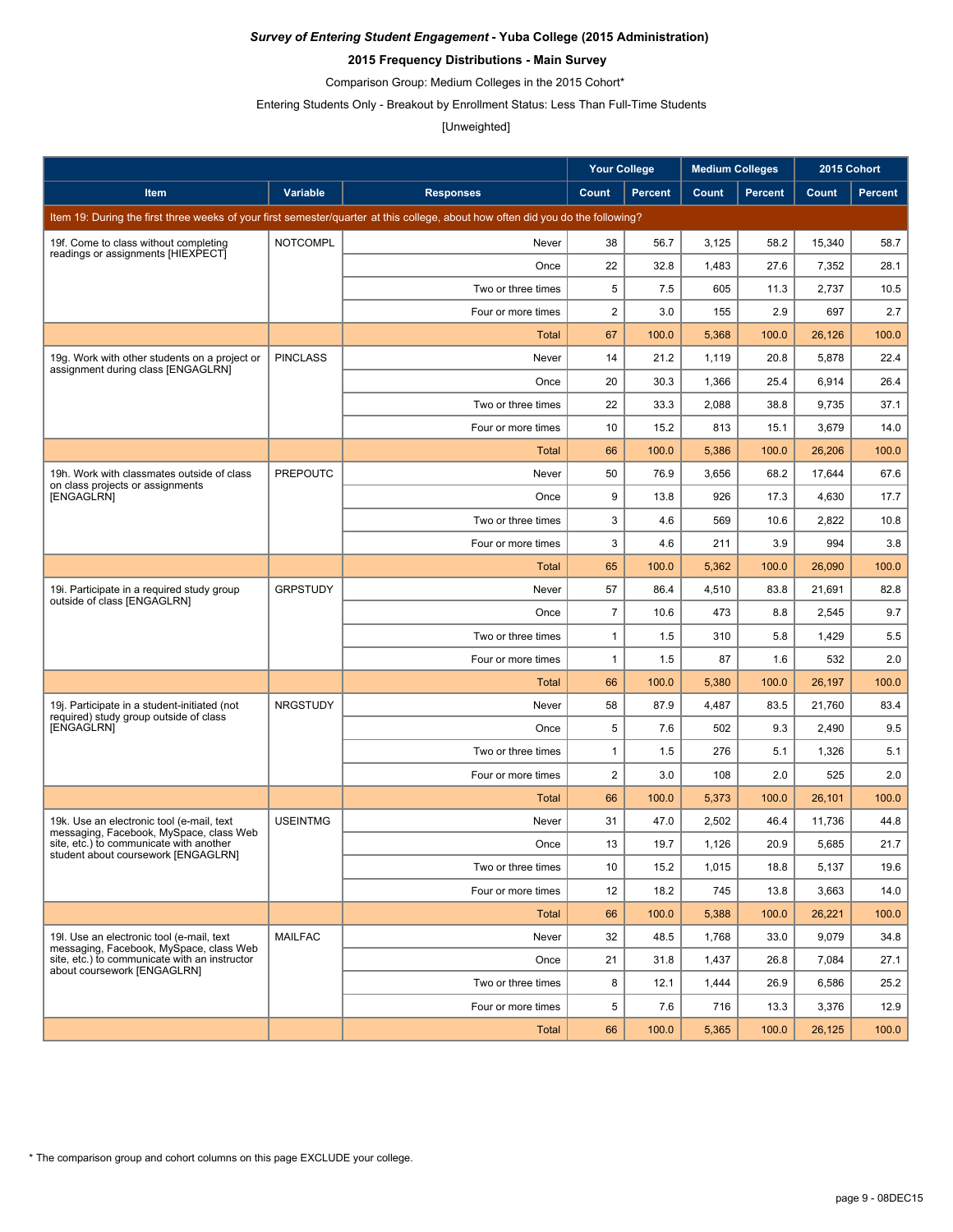### **2015 Frequency Distributions - Main Survey**

Comparison Group: Medium Colleges in the 2015 Cohort\*

Entering Students Only - Breakout by Enrollment Status: Less Than Full-Time Students

#### [Unweighted]

|                                                                                       |                 |                                                                                                                                 | <b>Your College</b> |                | <b>Medium Colleges</b> |                |        | 2015 Cohort    |
|---------------------------------------------------------------------------------------|-----------------|---------------------------------------------------------------------------------------------------------------------------------|---------------------|----------------|------------------------|----------------|--------|----------------|
| Item                                                                                  | Variable        | <b>Responses</b>                                                                                                                | Count               | <b>Percent</b> | Count                  | <b>Percent</b> | Count  | <b>Percent</b> |
|                                                                                       |                 | Item 19: During the first three weeks of your first semester/quarter at this college, about how often did you do the following? |                     |                |                        |                |        |                |
| 19m. Discuss an assignment or grade with                                              | <b>FACASSN</b>  | Never                                                                                                                           | 34                  | 51.5           | 1,781                  | 33.1           | 8,796  | 33.6           |
| an instructor [ENGAGLRN]                                                              |                 | Once                                                                                                                            | 15                  | 22.7           | 1,941                  | 36.0           | 9,261  | 35.4           |
|                                                                                       |                 | Two or three times                                                                                                              | 10                  | 15.2           | 1,310                  | 24.3           | 6,370  | 24.3           |
|                                                                                       |                 | Four or more times                                                                                                              | $\overline{7}$      | 10.6           | 353                    | 6.6            | 1,747  | 6.7            |
|                                                                                       |                 | Total                                                                                                                           | 66                  | 100.0          | 5,385                  | 100.0          | 26,174 | 100.0          |
| 19n. Ask for help from an instructor                                                  | <b>CLASSREL</b> | Never                                                                                                                           | 23                  | 34.8           | 1,262                  | 23.5           | 6,149  | 23.5           |
| regarding questions or problems related to a<br>class [ENGAGLRN]                      |                 | Once                                                                                                                            | 18                  | 27.3           | 1,789                  | 33.3           | 8,581  | 32.8           |
|                                                                                       |                 | Two or three times                                                                                                              | 18                  | 27.3           | 1,707                  | 31.7           | 8,527  | 32.6           |
|                                                                                       |                 | Four or more times                                                                                                              | $\overline{7}$      | 10.6           | 621                    | 11.5           | 2,922  | 11.2           |
|                                                                                       |                 | Total                                                                                                                           | 66                  | 100.0          | 5,379                  | 100.0          | 26,179 | 100.0          |
| 190. Receive prompt written or oral feedback<br>from instructors on your performance  | <b>FEEDBACK</b> | Never                                                                                                                           | 22                  | 33.3           | 1,386                  | 25.8           | 6,885  | 26.3           |
| [ENGAGLRN]                                                                            |                 | Once                                                                                                                            | 19                  | 28.8           | 1,590                  | 29.6           | 7,722  | 29.5           |
|                                                                                       |                 | Two or three times                                                                                                              | 17                  | 25.8           | 1,736                  | 32.3           | 8,356  | 31.9           |
|                                                                                       |                 | Four or more times                                                                                                              | 8                   | 12.1           | 659                    | 12.3           | 3,216  | 12.3           |
|                                                                                       |                 | <b>Total</b>                                                                                                                    | 66                  | 100.0          | 5,371                  | 100.0          | 26,179 | 100.0          |
| 19p. Receive grades or points on<br>assignments, quizzes, tests, or papers, etc.      | <b>RCVGRDS</b>  | Never                                                                                                                           | 6                   | 9.1            | 298                    | 5.6            | 1,602  | 6.2            |
|                                                                                       |                 | Once                                                                                                                            | 14                  | 21.2           | 834                    | 15.6           | 3,961  | 15.2           |
|                                                                                       |                 | Two or three times                                                                                                              | 22                  | 33.3           | 1,778                  | 33.2           | 8,456  | 32.5           |
|                                                                                       |                 | Four or more times                                                                                                              | 24                  | 36.4           | 2,451                  | 45.7           | 11,994 | 46.1           |
|                                                                                       |                 | <b>Total</b>                                                                                                                    | 66                  | 100.0          | 5,361                  | 100.0          | 26,013 | 100.0          |
| 19q. Discuss ideas from your readings or<br>classes with instructors outside of class | <b>FACIDOC</b>  | Never                                                                                                                           | 52                  | 78.8           | 3,588                  | 66.8           | 17,315 | 66.2           |
| [ENGAGLRN]                                                                            |                 | Once                                                                                                                            | 9                   | 13.6           | 985                    | 18.3           | 4,740  | 18.1           |
|                                                                                       |                 | Two or three times                                                                                                              | 3                   | 4.5            | 564                    | 10.5           | 2,942  | 11.2           |
|                                                                                       |                 | Four or more times                                                                                                              | $\overline{2}$      | 3.0            | 237                    | 4.4            | 1,176  | 4.5            |
|                                                                                       |                 | Total                                                                                                                           | 66                  | 100.0          | 5,374                  | 100.0          | 26,173 | 100.0          |
| 19r. Discuss ideas from your readings or<br>classes with others outside of class      | <b>OCIDEAS</b>  | Never                                                                                                                           | 27                  | 41.5           | 2,094                  | 39.2           | 10,774 | 41.4           |
| (students, family, co-workers, etc.)                                                  |                 | Once                                                                                                                            | 15                  | 23.1           | 1,189                  | 22.3           | 5,743  | 22.1           |
|                                                                                       |                 | Two or three times                                                                                                              | 17                  | 26.2           | 1,339                  | 25.1           | 6,229  | 24.0           |
|                                                                                       |                 | Four or more times                                                                                                              | 6                   | 9.2            | 719                    | 13.5           | 3,255  | 12.5           |
|                                                                                       |                 | <b>Total</b>                                                                                                                    | 65                  | 100.0          | 5,341                  | 100.0          | 26,001 | 100.0          |
| 19s. Skip class [HIEXPECT]                                                            | <b>SKIPCL</b>   | Never                                                                                                                           | 51                  | 77.3           | 4,113                  | 76.6           | 19,987 | 76.3           |
|                                                                                       |                 | Once                                                                                                                            | 9                   | 13.6           | 864                    | 16.1           | 4,305  | 16.4           |
|                                                                                       |                 | Two or three times                                                                                                              | 4                   | 6.1            | 327                    | 6.1            | 1,564  | 6.0            |
|                                                                                       |                 | Four or more times                                                                                                              | $\overline{c}$      | 3.0            | 68                     | 1.3            | 323    | 1.2            |
|                                                                                       |                 | Total                                                                                                                           | 66                  | 100.0          | 5,372                  | 100.0          | 26,179 | 100.0          |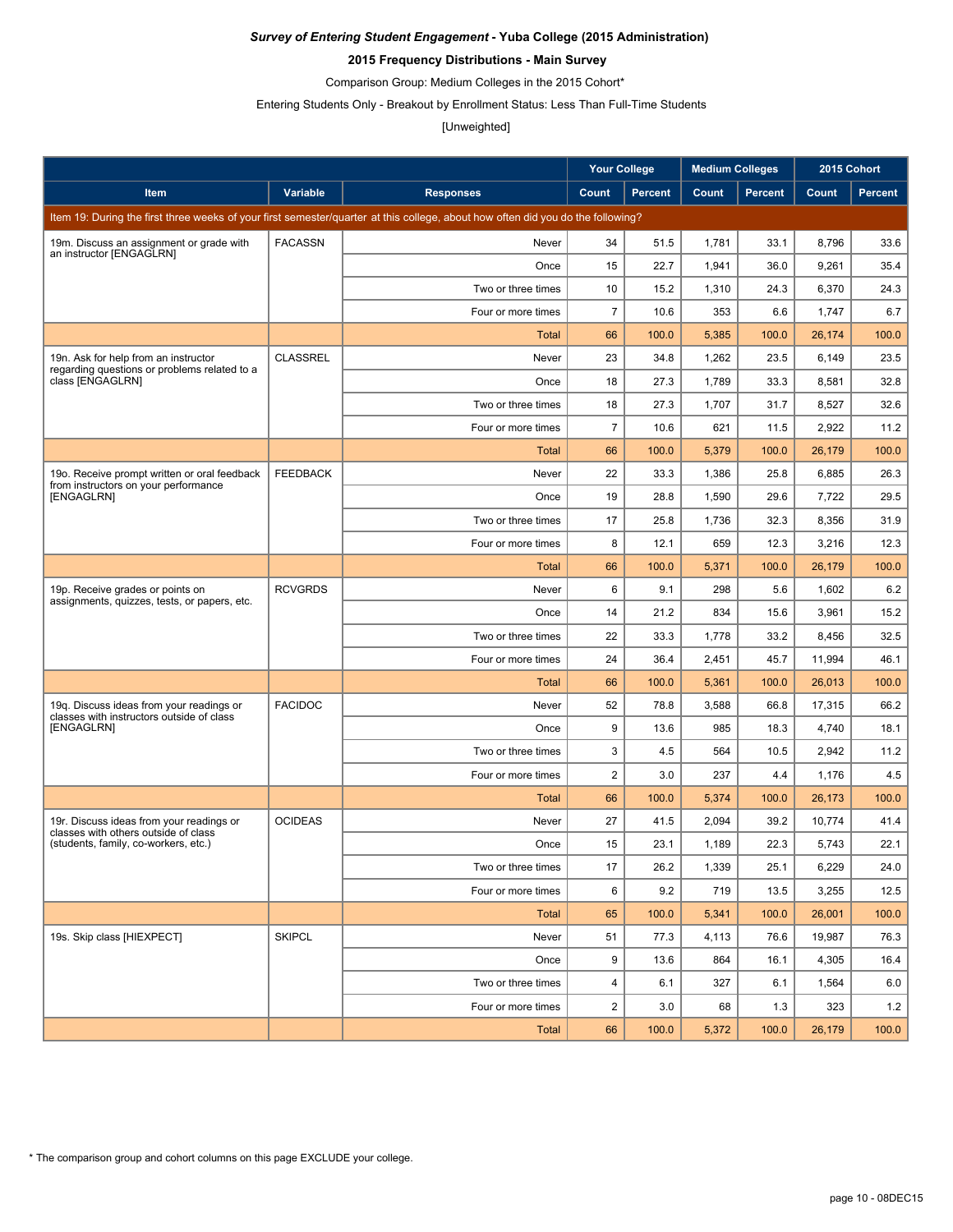### **2015 Frequency Distributions - Main Survey**

Comparison Group: Medium Colleges in the 2015 Cohort\*

Entering Students Only - Breakout by Enrollment Status: Less Than Full-Time Students

#### [Unweighted]

|                                               |                 |                                                                                                                                                                                     | <b>Your College</b> |                | <b>Medium Colleges</b> |                | 2015 Cohort |         |
|-----------------------------------------------|-----------------|-------------------------------------------------------------------------------------------------------------------------------------------------------------------------------------|---------------------|----------------|------------------------|----------------|-------------|---------|
| Item                                          | Variable        | <b>Responses</b>                                                                                                                                                                    | Count               | <b>Percent</b> | Count                  | <b>Percent</b> | Count       | Percent |
| about the following services?                 |                 | Item 20.1: Think about your experiences from the time of your decision to attend this college through the end of the first three weeks of your first semester/quarter. Did you know |                     |                |                        |                |             |         |
| 20.1a. Academic advising/planning             | <b>ACADPLNG</b> | Yes                                                                                                                                                                                 | 41                  | 63.1           | 4,094                  | 76.4           | 20,361      | 78.2    |
|                                               |                 | No                                                                                                                                                                                  | 24                  | 36.9           | 1,267                  | 23.6           | 5,689       | 21.8    |
|                                               |                 | <b>Total</b>                                                                                                                                                                        | 65                  | 100.0          | 5,361                  | 100.0          | 26,050      | 100.0   |
| 20.1b. Career counseling                      | CAREERC         | Yes                                                                                                                                                                                 | 46                  | 69.7           | 2,762                  | 51.7           | 13,864      | 53.4    |
|                                               |                 | No                                                                                                                                                                                  | 20                  | 30.3           | 2,578                  | 48.3           | 12,098      | 46.6    |
|                                               |                 | <b>Total</b>                                                                                                                                                                        | 66                  | 100.0          | 5,340                  | 100.0          | 25,962      | 100.0   |
| 20.1c. Job placement assistance               | <b>JOBPLACE</b> | Yes                                                                                                                                                                                 | 15                  | 22.7           | 1,816                  | 34.2           | 9,020       | 34.9    |
|                                               |                 | No                                                                                                                                                                                  | 51                  | 77.3           | 3,501                  | 65.8           | 16,818      | 65.1    |
|                                               |                 | <b>Total</b>                                                                                                                                                                        | 66                  | 100.0          | 5,317                  | 100.0          | 25,838      | 100.0   |
| 20.1d. Face-to-face tutoring                  | <b>FFTUTOR</b>  | Yes                                                                                                                                                                                 | 48                  | 72.7           | 4,028                  | 75.6           | 19,770      | 76.3    |
|                                               |                 | No                                                                                                                                                                                  | 18                  | 27.3           | 1,300                  | 24.4           | 6,149       | 23.7    |
|                                               |                 | <b>Total</b>                                                                                                                                                                        | 66                  | 100.0          | 5,328                  | 100.0          | 25,919      | 100.0   |
| 20.1e. Online tutoring                        | <b>OLTUTOR</b>  | Yes                                                                                                                                                                                 | 27                  | 40.9           | 2,000                  | 37.7           | 10,227      | 39.7    |
|                                               |                 | No                                                                                                                                                                                  | 39                  | 59.1           | 3,307                  | 62.3           | 15,546      | 60.3    |
|                                               |                 | <b>Total</b>                                                                                                                                                                        | 66                  | 100.0          | 5,307                  | 100.0          | 25,773      | 100.0   |
| 20.1f. Writing, math, or other skill lab      | <b>SKILLABS</b> | Yes                                                                                                                                                                                 | 42                  | 63.6           | 3,755                  | 70.5           | 18,780      | 72.6    |
|                                               |                 | No                                                                                                                                                                                  | 24                  | 36.4           | 1,569                  | 29.5           | 7,072       | 27.4    |
|                                               |                 | <b>Total</b>                                                                                                                                                                        | 66                  | 100.0          | 5,324                  | 100.0          | 25,852      | 100.0   |
| 20.1g. Financial assistance advising          | <b>FAADVS</b>   | Yes                                                                                                                                                                                 | 50                  | 75.8           | 3,949                  | 74.2           | 19,654      | 76.1    |
|                                               |                 | No                                                                                                                                                                                  | 16                  | 24.2           | 1,373                  | 25.8           | 6,157       | 23.9    |
|                                               |                 | <b>Total</b>                                                                                                                                                                        | 66                  | 100.0          | 5,322                  | 100.0          | 25,811      | 100.0   |
| 20.1h. Computer lab                           | <b>COMPLAB</b>  | Yes                                                                                                                                                                                 | 48                  | 73.8           | 4,433                  | 83.0           | 21,550      | 83.2    |
|                                               |                 | No                                                                                                                                                                                  | 17                  | 26.2           | 908                    | 17.0           | 4,353       | 16.8    |
|                                               |                 | <b>Total</b>                                                                                                                                                                        | 65                  | 100.0          | 5,341                  | 100.0          | 25,903      | 100.0   |
| 20.1i. Student organizations                  | <b>STUORGS</b>  | Yes                                                                                                                                                                                 | 27                  | 41.5           | 3,022                  | 56.8           | 15,031      | 58.2    |
|                                               |                 | No                                                                                                                                                                                  | 38                  | 58.5           | 2,302                  | 43.2           | 10,808      | 41.8    |
|                                               |                 | <b>Total</b>                                                                                                                                                                        | 65                  | 100.0          | 5,324                  | 100.0          | 25,839      | 100.0   |
| 20.1j. Transfer credit assistance             | <b>TRANSFCR</b> | Yes                                                                                                                                                                                 | 31                  | 47.0           | 2,508                  | 46.9           | 12,250      | 47.3    |
|                                               |                 | No                                                                                                                                                                                  | 35                  | 53.0           | 2,837                  | 53.1           | 13,663      | 52.7    |
|                                               |                 | <b>Total</b>                                                                                                                                                                        | 66                  | 100.0          | 5,345                  | 100.0          | 25,913      | 100.0   |
| 20.1k. Services to students with disabilities | <b>DISABSVS</b> | Yes                                                                                                                                                                                 | 35                  | 53.8           | 2,894                  | 54.3           | 13,946      | 53.9    |
|                                               |                 | No                                                                                                                                                                                  | 30                  | 46.2           | 2,438                  | 45.7           | 11,920      | 46.1    |
|                                               |                 | <b>Total</b>                                                                                                                                                                        | 65                  | 100.0          | 5,332                  | 100.0          | 25,866      | 100.0   |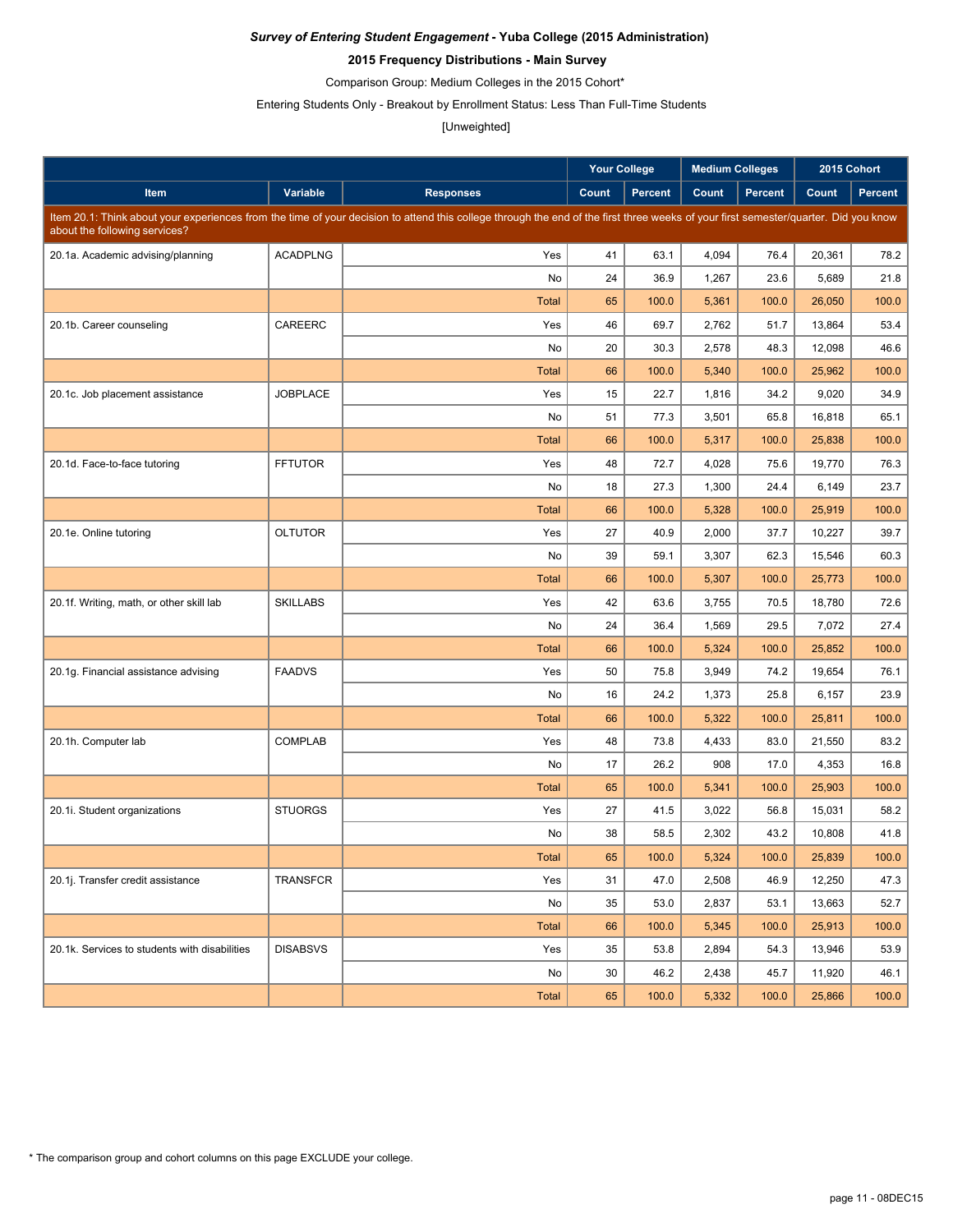### **2015 Frequency Distributions - Main Survey**

Comparison Group: Medium Colleges in the 2015 Cohort\*

Entering Students Only - Breakout by Enrollment Status: Less Than Full-Time Students

#### [Unweighted]

|                                                        |                 |                                                                                                                                                                                      | <b>Your College</b> |                | <b>Medium Colleges</b> |                | 2015 Cohort |                |
|--------------------------------------------------------|-----------------|--------------------------------------------------------------------------------------------------------------------------------------------------------------------------------------|---------------------|----------------|------------------------|----------------|-------------|----------------|
| Item                                                   | Variable        | <b>Responses</b>                                                                                                                                                                     | Count               | <b>Percent</b> | Count                  | <b>Percent</b> | Count       | <b>Percent</b> |
| you use the following services?                        |                 | Item 20.2: Think about your experiences from the time of your decision to attend this college through the end of the first three weeks of your first semester/quarter. How often did |                     |                |                        |                |             |                |
| 20.2a. Academic advising/planning                      | <b>ACADPUSE</b> | Never                                                                                                                                                                                | 35                  | 54.7           | 2,245                  | 43.5           | 10,430      | 41.4           |
|                                                        |                 | Once                                                                                                                                                                                 | 19                  | 29.7           | 1,872                  | 36.3           | 9,175       | 36.4           |
|                                                        |                 | Two or three times                                                                                                                                                                   | 10                  | 15.6           | 887                    | 17.2           | 4,754       | 18.9           |
|                                                        |                 | Four or more times                                                                                                                                                                   | $\mathbf 0$         | N/A            | 154                    | 3.0            | 823         | 3.3            |
|                                                        |                 | <b>Total</b>                                                                                                                                                                         | 64                  | 100.0          | 5,158                  | 100.0          | 25,182      | 100.0          |
| 20.2b. Career counseling                               | CARCUSE         | Never                                                                                                                                                                                | 47                  | 73.4           | 4,067                  | 80.5           | 19.952      | 80.4           |
|                                                        |                 | Once                                                                                                                                                                                 | 13                  | 20.3           | 708                    | 14.0           | 3,493       | 14.1           |
|                                                        |                 | Two or three times                                                                                                                                                                   | 3                   | 4.7            | 228                    | 4.5            | 1,126       | 4.5            |
|                                                        |                 | Four or more times                                                                                                                                                                   | $\mathbf{1}$        | 1.6            | 52                     | 1.0            | 235         | 0.9            |
|                                                        |                 | <b>Total</b>                                                                                                                                                                         | 64                  | 100.0          | 5,055                  | 100.0          | 24,806      | 100.0          |
| 20.2c. Job placement assistance                        | <b>JOBPLUSE</b> | Never                                                                                                                                                                                | 61                  | 95.3           | 4,719                  | 94.5           | 23,025      | 94.2           |
|                                                        |                 | Once                                                                                                                                                                                 | 3                   | 4.7            | 207                    | 4.1            | 1,051       | 4.3            |
|                                                        |                 | Two or three times                                                                                                                                                                   | $\mathbf 0$         | N/A            | 52                     | 1.0            | 286         | 1.2            |
|                                                        |                 | Four or more times                                                                                                                                                                   | $\mathbf 0$         | N/A            | 15                     | 0.3            | 89          | 0.4            |
|                                                        |                 | <b>Total</b>                                                                                                                                                                         | 64                  | 100.0          | 4,993                  | 100.0          | 24,451      | 100.0          |
| 20.2d. Face-to-face tutoring [ENGAGLRN]                | <b>FFTUSE</b>   | Never                                                                                                                                                                                | 53                  | 81.5           | 4,284                  | 83.9           | 20.810      | 83.2           |
|                                                        |                 | Once                                                                                                                                                                                 | 8                   | 12.3           | 447                    | 8.8            | 2,214       | 8.9            |
|                                                        |                 | Two or three times                                                                                                                                                                   | $\overline{c}$      | 3.1            | 216                    | 4.2            | 1,211       | 4.8            |
|                                                        |                 | Four or more times                                                                                                                                                                   | $\overline{2}$      | 3.1            | 157                    | 3.1            | 772         | 3.1            |
|                                                        |                 | <b>Total</b>                                                                                                                                                                         | 65                  | 100.0          | 5,104                  | 100.0          | 25,007      | 100.0          |
| 20.2e. Online tutoring                                 | <b>OLTUSE</b>   | Never                                                                                                                                                                                | 63                  | 98.4           | 4,681                  | 93.8           | 22,896      | 93.6           |
|                                                        |                 | Once                                                                                                                                                                                 | $\mathbf 0$         | N/A            | 158                    | 3.2            | 813         | 3.3            |
|                                                        |                 | Two or three times                                                                                                                                                                   | $\mathbf{1}$        | 1.6            | 96                     | 1.9            | 475         | 1.9            |
|                                                        |                 | Four or more times                                                                                                                                                                   | $\mathbf 0$         | N/A            | 55                     | 1.1            | 281         | 1.1            |
|                                                        |                 | <b>Total</b>                                                                                                                                                                         | 64                  | 100.0          | 4,990                  | 100.0          | 24,465      | 100.0          |
| 20.2f. Writing, math, or other skill lab<br>[ENGAGLRN] | <b>SKLABUSE</b> | Never                                                                                                                                                                                | 52                  | 81.3           | 3,347                  | 66.1           | 16,517      | 66.5           |
|                                                        |                 | Once                                                                                                                                                                                 | 3                   | 4.7            | 556                    | 11.0           | 3,000       | 12.1           |
|                                                        |                 | Two or three times                                                                                                                                                                   | 8                   | 12.5           | 492                    | 9.7            | 2,435       | 9.8            |
|                                                        |                 | Four or more times                                                                                                                                                                   | $\mathbf{1}$        | 1.6            | 665                    | 13.1           | 2,894       | 11.6           |
|                                                        |                 | <b>Total</b>                                                                                                                                                                         | 64                  | 100.0          | 5,060                  | 100.0          | 24,846      | 100.0          |
| 20.2g. Financial assistance advising                   | <b>FAUSE</b>    | Never                                                                                                                                                                                | 32                  | 50.0           | 2,874                  | 56.7           | 13,863      | 55.8           |
|                                                        |                 | Once                                                                                                                                                                                 | 19                  | 29.7           | 1,237                  | 24.4           | 6,013       | 24.2           |
|                                                        |                 | Two or three times                                                                                                                                                                   | 9                   | 14.1           | 690                    | 13.6           | 3,548       | 14.3           |
|                                                        |                 | Four or more times                                                                                                                                                                   | 4                   | 6.3            | 272                    | 5.4            | 1,421       | 5.7            |
|                                                        |                 | <b>Total</b>                                                                                                                                                                         | 64                  | 100.0          | 5,073                  | 100.0          | 24,845      | 100.0          |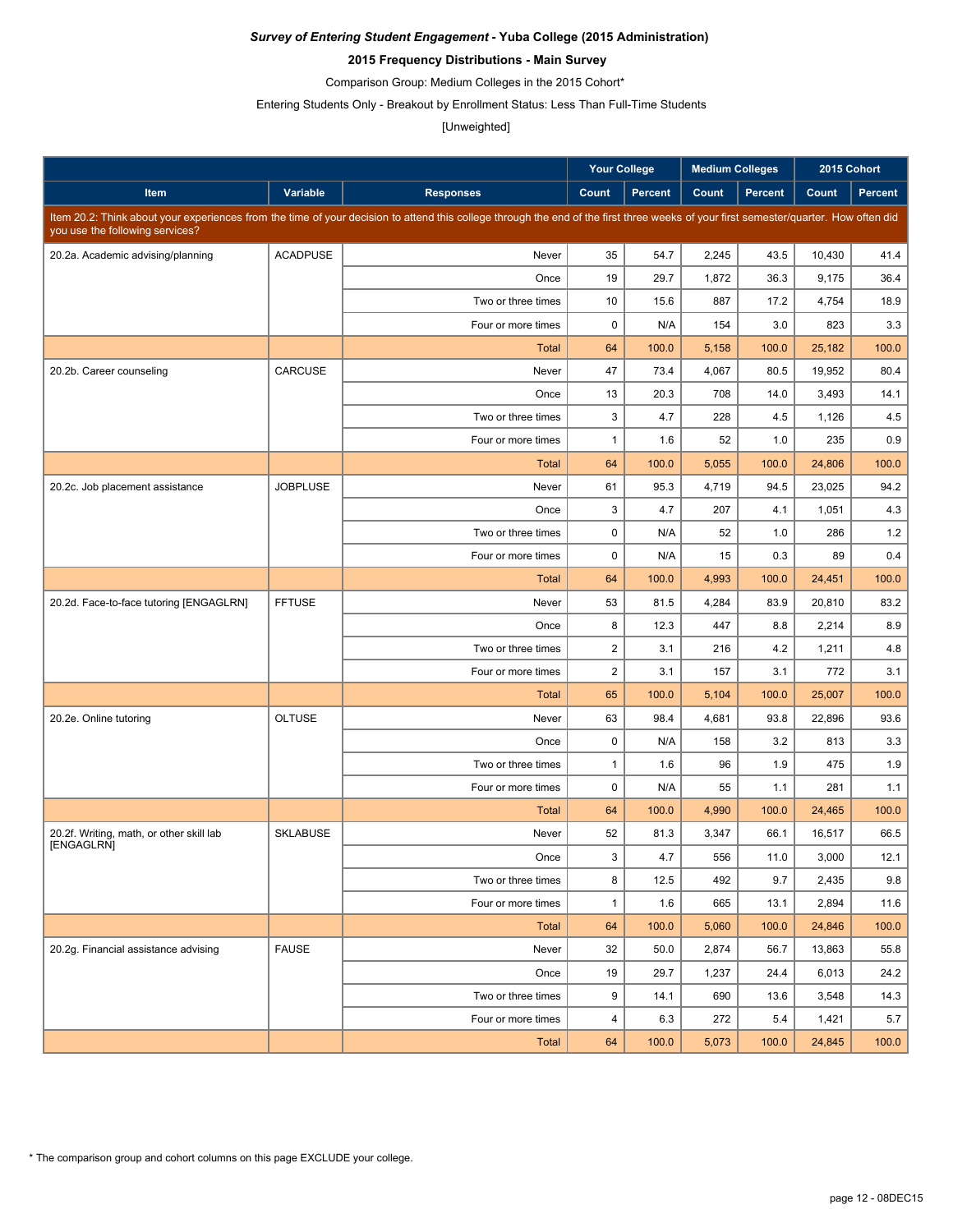### **2015 Frequency Distributions - Main Survey**

Comparison Group: Medium Colleges in the 2015 Cohort\*

Entering Students Only - Breakout by Enrollment Status: Less Than Full-Time Students

#### [Unweighted]

|                                               |                 |                                                                                                                                                                                      | <b>Your College</b> |                | <b>Medium Colleges</b> |                |        | 2015 Cohort    |
|-----------------------------------------------|-----------------|--------------------------------------------------------------------------------------------------------------------------------------------------------------------------------------|---------------------|----------------|------------------------|----------------|--------|----------------|
| Item                                          | Variable        | <b>Responses</b>                                                                                                                                                                     | Count               | <b>Percent</b> | Count                  | <b>Percent</b> | Count  | <b>Percent</b> |
| you use the following services?               |                 | Item 20.2: Think about your experiences from the time of your decision to attend this college through the end of the first three weeks of your first semester/quarter. How often did |                     |                |                        |                |        |                |
| 20.2h. Computer lab [ENGAGLRN]                | COMLBUSE        | Never                                                                                                                                                                                | 45                  | 72.6           | 2,536                  | 49.1           | 12,526 | 49.8           |
|                                               |                 | Once                                                                                                                                                                                 | 12                  | 19.4           | 943                    | 18.3           | 4,505  | 17.9           |
|                                               |                 | Two or three times                                                                                                                                                                   | 3                   | 4.8            | 848                    | 16.4           | 4,096  | 16.3           |
|                                               |                 | Four or more times                                                                                                                                                                   | $\overline{c}$      | 3.2            | 836                    | 16.2           | 4,009  | 15.9           |
|                                               |                 | <b>Total</b>                                                                                                                                                                         | 62                  | 100.0          | 5,163                  | 100.0          | 25,136 | 100.0          |
| 20.2i. Student organizations                  | <b>STORGUSE</b> | Never                                                                                                                                                                                | 59                  | 95.2           | 4,476                  | 89.3           | 21,754 | 88.5           |
|                                               |                 | Once                                                                                                                                                                                 | $\overline{2}$      | 3.2            | 307                    | 6.1            | 1,717  | 7.0            |
|                                               |                 | Two or three times                                                                                                                                                                   | $\mathbf 0$         | N/A            | 153                    | 3.1            | 741    | 3.0            |
|                                               |                 | Four or more times                                                                                                                                                                   | $\mathbf{1}$        | 1.6            | 76                     | 1.5            | 375    | 1.5            |
|                                               |                 | <b>Total</b>                                                                                                                                                                         | 62                  | 100.0          | 5,012                  | 100.0          | 24,587 | 100.0          |
| 20.2j. Transfer credit assistance             | <b>TRNFCRAS</b> | Never                                                                                                                                                                                | 58                  | 90.6           | 4,422                  | 87.9           | 21,854 | 88.8           |
|                                               |                 | Once                                                                                                                                                                                 | 5                   | 7.8            | 484                    | 9.6            | 2,130  | 8.7            |
|                                               |                 | Two or three times                                                                                                                                                                   | $\mathbf 0$         | N/A            | 99                     | 2.0            | 457    | 1.9            |
|                                               |                 | Four or more times                                                                                                                                                                   | $\mathbf{1}$        | 1.6            | 26                     | 0.5            | 163    | 0.7            |
|                                               |                 | <b>Total</b>                                                                                                                                                                         | 64                  | 100.0          | 5,031                  | 100.0          | 24,604 | 100.0          |
| 20.2k. Services to students with disabilities | <b>DISVSUSE</b> | Never                                                                                                                                                                                | 61                  | 96.8           | 4,702                  | 93.0           | 22,891 | 92.9           |
|                                               |                 | Once                                                                                                                                                                                 | $\overline{2}$      | 3.2            | 164                    | 3.2            | 881    | 3.6            |
|                                               |                 | Two or three times                                                                                                                                                                   | $\mathbf 0$         | N/A            | 109                    | 2.2            | 470    | 1.9            |
|                                               |                 | Four or more times                                                                                                                                                                   | $\mathbf 0$         | N/A            | 83                     | 1.6            | 392    | 1.6            |
|                                               |                 | <b>Total</b>                                                                                                                                                                         | 63                  | 100.0          | 5,058                  | 100.0          | 24,634 | 100.0          |
| were you with the following services?         |                 | Item 20.3: Think about your experiences from the time of your decision to attend this college through the end of the first three weeks of your first semester/quarter. How satisfied |                     |                |                        |                |        |                |
| 20.3a. Academic advising/planning             | <b>ACADPSAT</b> | Not applicable                                                                                                                                                                       | 31                  | 48.4           | 2,018                  | 40.0           | 9,382  | 38.1           |
|                                               |                 | Not at all                                                                                                                                                                           | $\overline{4}$      | 6.3            | 247                    | 4.9            | 1,098  | 4.5            |
|                                               |                 | Somewhat                                                                                                                                                                             | 19                  | 29.7           | 1,513                  | 30.0           | 7,564  | 30.7           |
|                                               |                 | Very                                                                                                                                                                                 | 10                  | 15.6           | 1,262                  | 25.0           | 6,563  | 26.7           |
|                                               |                 | Total                                                                                                                                                                                | 64                  | 100.0          | 5,040                  | 100.0          | 24,607 | 100.0          |
| 20.3b. Career counseling                      | CARCSAT         | Not applicable                                                                                                                                                                       | 42                  | 65.6           | 3,639                  | 74.2           | 17,899 | 74.4           |
|                                               |                 | Not at all                                                                                                                                                                           | 3                   | 4.7            | 185                    | 3.8            | 835    | 3.5            |
|                                               |                 | Somewhat                                                                                                                                                                             | 13                  | 20.3           | 528                    | 10.8           | 2,631  | 10.9           |
|                                               |                 | Very                                                                                                                                                                                 | 6                   | 9.4            | 555                    | 11.3           | 2,696  | 11.2           |
|                                               |                 | <b>Total</b>                                                                                                                                                                         | 64                  | 100.0          | 4,907                  | 100.0          | 24,061 | 100.0          |
| 20.3c. Job placement assistance               | <b>JOBPLSAT</b> | Not applicable                                                                                                                                                                       | 57                  | 89.1           | 4,227                  | 87.0           | 20,693 | 86.8           |
|                                               |                 | Not at all                                                                                                                                                                           | 3                   | 4.7            | 197                    | 4.1            | 869    | 3.6            |
|                                               |                 | Somewhat                                                                                                                                                                             | $\boldsymbol{2}$    | 3.1            | 259                    | 5.3            | 1,256  | 5.3            |
|                                               |                 | Very                                                                                                                                                                                 | $\boldsymbol{2}$    | 3.1            | 175                    | 3.6            | 1,020  | 4.3            |
|                                               |                 | <b>Total</b>                                                                                                                                                                         | 64                  | 100.0          | 4,858                  | 100.0          | 23,838 | 100.0          |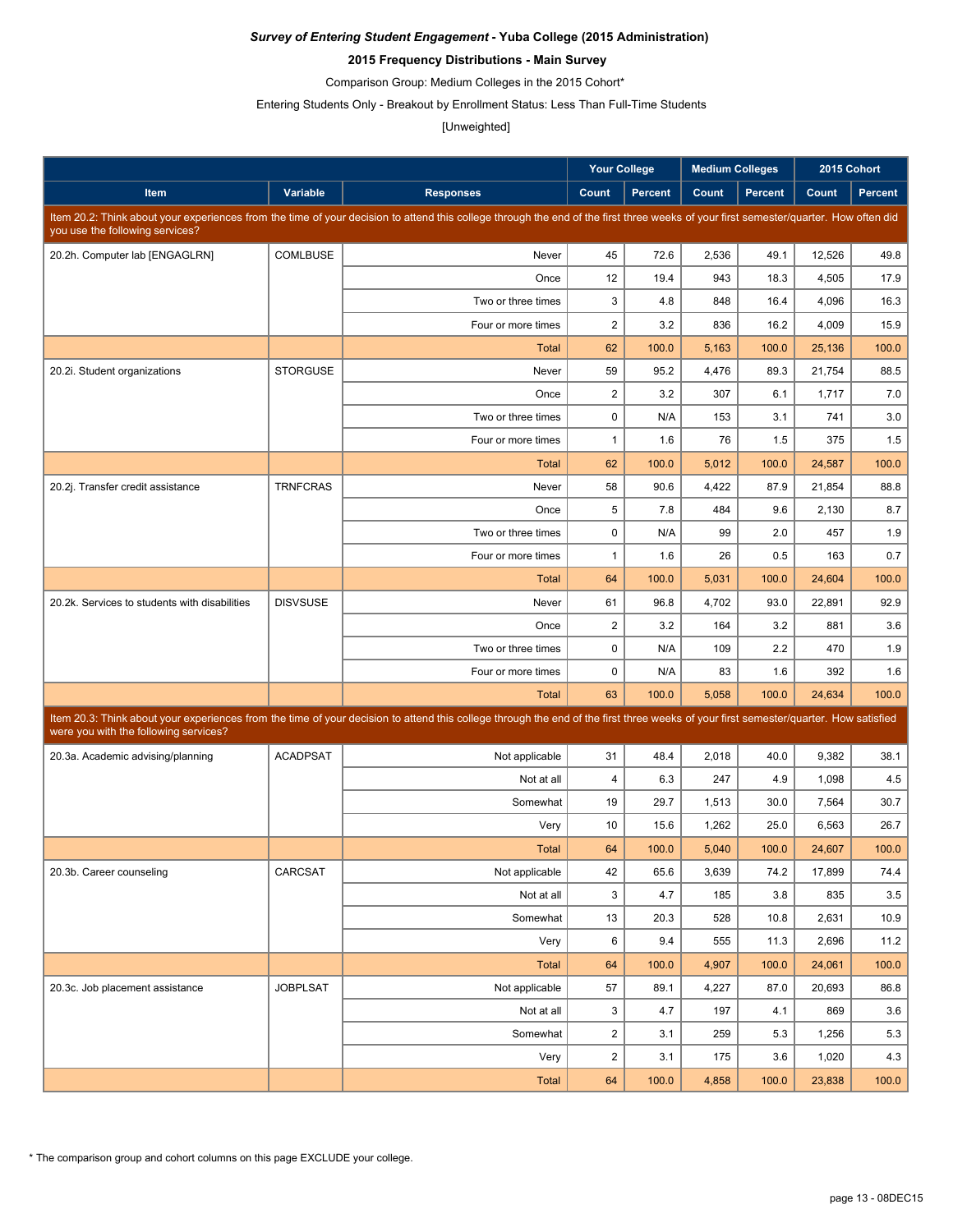### **2015 Frequency Distributions - Main Survey**

Comparison Group: Medium Colleges in the 2015 Cohort\*

Entering Students Only - Breakout by Enrollment Status: Less Than Full-Time Students

#### [Unweighted]

|                                          |                 |                                                                                                                                                                                      | <b>Your College</b>  |                | <b>Medium Colleges</b> |                | 2015 Cohort      |              |
|------------------------------------------|-----------------|--------------------------------------------------------------------------------------------------------------------------------------------------------------------------------------|----------------------|----------------|------------------------|----------------|------------------|--------------|
| Item                                     | Variable        | <b>Responses</b>                                                                                                                                                                     | Count                | <b>Percent</b> | Count                  | <b>Percent</b> | Count            | Percent      |
|                                          |                 | Item 20.3: Think about your experiences from the time of your decision to attend this college through the end of the first three weeks of your first semester/quarter. How satisfied |                      |                |                        |                |                  |              |
| were you with the following services?    |                 |                                                                                                                                                                                      |                      |                |                        |                |                  |              |
| 20.3d. Face-to-face tutoring             | <b>FFTSAT</b>   | Not applicable                                                                                                                                                                       | 50                   | 78.1           | 3,798                  | 77.4           | 18,468           | 76.7         |
|                                          |                 | Not at all                                                                                                                                                                           | 3                    | 4.7            | 137                    | 2.8            | 671              | 2.8          |
|                                          |                 | Somewhat                                                                                                                                                                             | 6                    | 9.4            | 363                    | 7.4            | 1,809            | 7.5          |
|                                          |                 | Very                                                                                                                                                                                 | $\sqrt{5}$           | 7.8            | 606                    | 12.4           | 3,126            | 13.0         |
|                                          |                 | <b>Total</b>                                                                                                                                                                         | 64                   | 100.0          | 4,904                  | 100.0          | 24,074           | 100.0        |
| 20.3e. Online tutoring                   | <b>OLTSAT</b>   | Not applicable                                                                                                                                                                       | 57<br>3              | 90.5<br>4.8    | 4,188                  | 86.9           | 20,551           | 86.8         |
|                                          |                 | Not at all                                                                                                                                                                           |                      |                | 174                    | 3.6            | 782              | 3.3          |
|                                          |                 | Somewhat                                                                                                                                                                             | $\mathbf{1}$         | 1.6            | 231<br>226             | 4.8            | 1,162            | 4.9          |
|                                          |                 | Very<br><b>Total</b>                                                                                                                                                                 | $\overline{2}$<br>63 | 3.2<br>100.0   | 4,819                  | 4.7<br>100.0   | 1,194            | 5.0<br>100.0 |
|                                          | <b>SKLBSAT</b>  | Not applicable                                                                                                                                                                       | 50                   | 79.4           | 3,052                  | 62.5           | 23,689<br>14,993 | 62.5         |
| 20.3f. Writing, math, or other skill lab |                 | Not at all                                                                                                                                                                           | 3                    | 4.8            | 126                    | 2.6            | 609              | 2.5          |
|                                          |                 | Somewhat                                                                                                                                                                             | 6                    | 9.5            | 723                    | 14.8           | 3,578            | 14.9         |
|                                          |                 | Very                                                                                                                                                                                 | 4                    | 6.3            | 984                    | 20.1           | 4,824            | 20.1         |
|                                          |                 | <b>Total</b>                                                                                                                                                                         | 63                   | 100.0          | 4,885                  | 100.0          | 24,004           | 100.0        |
| 20.3g. Financial assistance advising     | <b>FAADVSAT</b> | Not applicable                                                                                                                                                                       | 28                   | 43.1           | 2,554                  | 52.0           | 12.416           | 51.6         |
|                                          |                 | Not at all                                                                                                                                                                           | $\overline{7}$       | 10.8           | 344                    | 7.0            | 1,722            | 7.2          |
|                                          |                 | Somewhat                                                                                                                                                                             | 15                   | 23.1           | 910                    | 18.5           | 4,597            | 19.1         |
|                                          |                 | Very                                                                                                                                                                                 | 15                   | 23.1           | 1,099                  | 22.4           | 5,327            | 22.1         |
|                                          |                 | <b>Total</b>                                                                                                                                                                         | 65                   | 100.0          | 4,907                  | 100.0          | 24,062           | 100.0        |
| 20.3h. Computer lab                      | <b>COMLBSAT</b> | Not applicable                                                                                                                                                                       | 41                   | 65.1           | 2,284                  | 46.0           | 11,465           | 47.2         |
|                                          |                 | Not at all                                                                                                                                                                           | 3                    | 4.8            | 95                     | 1.9            | 489              | 2.0          |
|                                          |                 | Somewhat                                                                                                                                                                             | $9\,$                | 14.3           | 829                    | 16.7           | 4,027            | 16.6         |
|                                          |                 | Very                                                                                                                                                                                 | 10                   | 15.9           | 1,758                  | 35.4           | 8,310            | 34.2         |
|                                          |                 | <b>Total</b>                                                                                                                                                                         | 63                   | 100.0          | 4,966                  | 100.0          | 24,291           | 100.0        |
| 20.3i. Student organizations             | <b>STORGSAT</b> | Not applicable                                                                                                                                                                       | 52                   | 82.5           | 4,023                  | 83.0           | 19,538           | 82.1         |
|                                          |                 | Not at all                                                                                                                                                                           | 4                    | 6.3            | 148                    | 3.1            | 672              | 2.8          |
|                                          |                 | Somewhat                                                                                                                                                                             | 4                    | 6.3            | 325                    | 6.7            | 1,719            | 7.2          |
|                                          |                 | Very                                                                                                                                                                                 | 3                    | 4.8            | 352                    | 7.3            | 1,874            | 7.9          |
|                                          |                 | Total                                                                                                                                                                                | 63                   | 100.0          | 4,848                  | 100.0          | 23,803           | 100.0        |
| 20.3j. Transfer credit assistance        | <b>TRCRASAT</b> | Not applicable                                                                                                                                                                       | 50                   | 79.4           | 3,964                  | 81.4           | 19,646           | 82.2         |
|                                          |                 | Not at all                                                                                                                                                                           | $\overline{7}$       | 11.1           | 197                    | 4.0            | 892              | 3.7          |
|                                          |                 | Somewhat                                                                                                                                                                             | $\overline{4}$       | 6.3            | 340                    | 7.0            | 1,650            | 6.9          |
|                                          |                 | Very                                                                                                                                                                                 | $\overline{2}$       | 3.2            | 371                    | 7.6            | 1,712            | 7.2          |
|                                          |                 | Total                                                                                                                                                                                | 63                   | 100.0          | 4,872                  | 100.0          | 23,900           | 100.0        |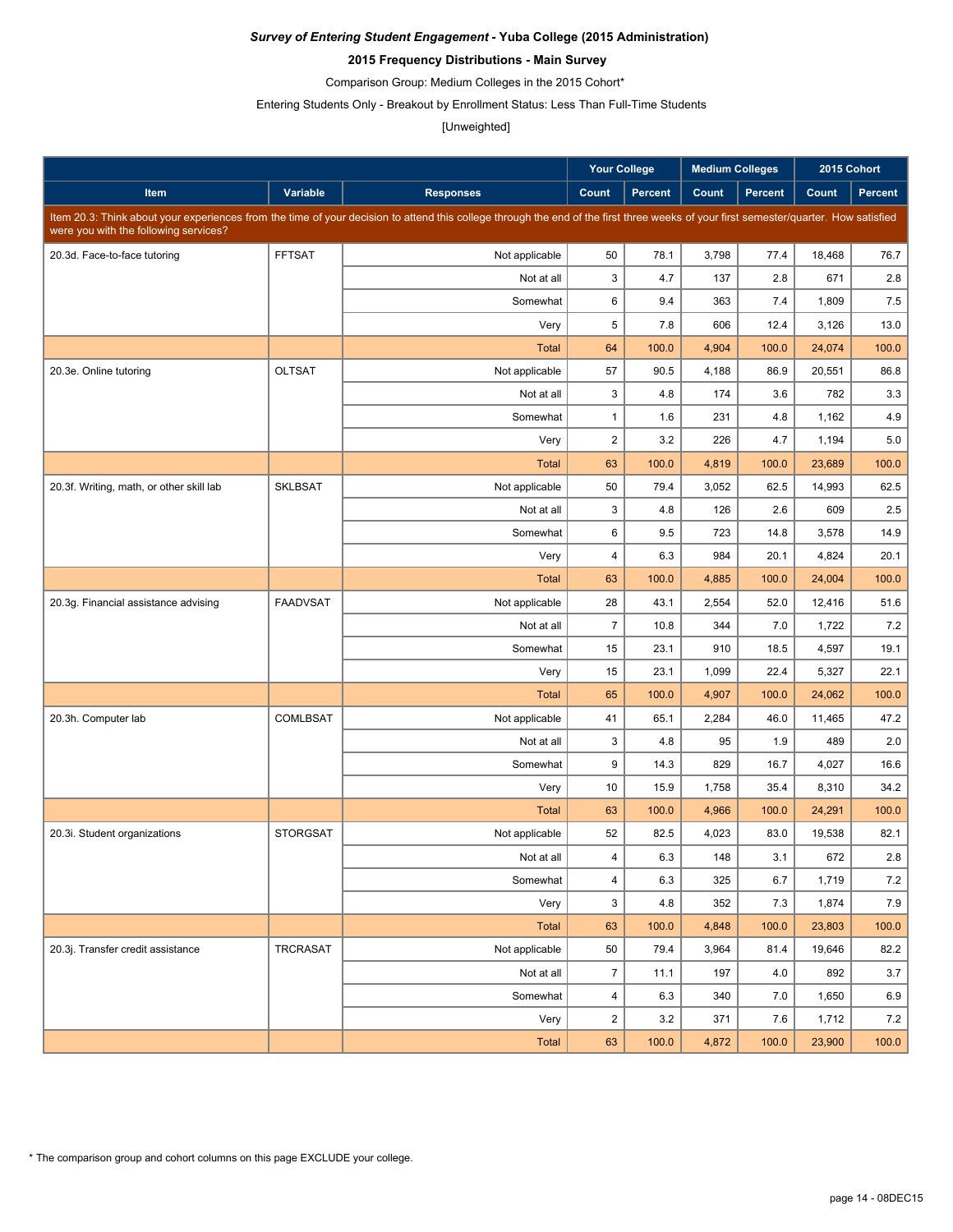### **2015 Frequency Distributions - Main Survey**

Comparison Group: Medium Colleges in the 2015 Cohort\*

Entering Students Only - Breakout by Enrollment Status: Less Than Full-Time Students

### [Unweighted]

|                                                                                              |                 |                                                                                                                                                                                      | <b>Your College</b>              |                | <b>Medium Colleges</b> |                | 2015 Cohort    |                |
|----------------------------------------------------------------------------------------------|-----------------|--------------------------------------------------------------------------------------------------------------------------------------------------------------------------------------|----------------------------------|----------------|------------------------|----------------|----------------|----------------|
| Item                                                                                         | Variable        | <b>Responses</b>                                                                                                                                                                     | Count                            | <b>Percent</b> | Count                  | <b>Percent</b> | Count          | <b>Percent</b> |
|                                                                                              |                 | Item 20.3: Think about your experiences from the time of your decision to attend this college through the end of the first three weeks of your first semester/quarter. How satisfied |                                  |                |                        |                |                |                |
| were you with the following services?                                                        |                 |                                                                                                                                                                                      |                                  |                |                        |                |                |                |
| 20.3k. Services to students with disabilities                                                | <b>DISVSAT</b>  | Not applicable                                                                                                                                                                       | 58                               | 90.6           | 4,159                  | 85.6           | 20,488         | 85.8           |
|                                                                                              |                 | Not at all                                                                                                                                                                           | $\overline{4}$<br>$\overline{2}$ | 6.3            | 133                    | 2.7            | 584            | 2.4            |
|                                                                                              |                 | Somewhat<br>Very                                                                                                                                                                     | $\mathbf 0$                      | 3.1<br>N/A     | 214<br>353             | 4.4<br>7.3     | 1,071<br>1,730 | $4.5\,$<br>7.2 |
|                                                                                              |                 | <b>Total</b>                                                                                                                                                                         | 64                               | 100.0          | 4,859                  | 100.0          | 23,873         | 100.0          |
|                                                                                              |                 | Item 21: Think about your experiences from the time of your decision to attend this college through the end of the first three weeks of your first semester/quarter. Within a class, |                                  |                |                        |                |                |                |
| or through another experience at this college:                                               |                 |                                                                                                                                                                                      |                                  |                |                        |                |                |                |
| 21a. I learned to improve my study skills<br>(listening, note taking, highlighting readings, | <b>LNDSTUDY</b> | Strongly disagree                                                                                                                                                                    | $\mathbf{1}$                     | 1.5            | 121                    | 2.3            | 431            | 1.7            |
| working with others, etc.) [COLLREAD]                                                        |                 | <b>Disagree</b>                                                                                                                                                                      | 3                                | 4.5            | 212                    | 4.0            | 1,011          | 3.9            |
|                                                                                              |                 | Neutral                                                                                                                                                                              | 14                               | 21.2           | 1,133                  | 21.2           | 5,401          | 20.8           |
|                                                                                              |                 | Agree                                                                                                                                                                                | 30                               | 45.5           | 2,281                  | 42.6           | 10,882         | 41.8           |
|                                                                                              |                 | Strongly agree                                                                                                                                                                       | 18                               | 27.3           | 1,602                  | 29.9           | 8,299          | 31.9           |
|                                                                                              |                 | Total                                                                                                                                                                                | 66                               | 100.0          | 5,349                  | 100.0          | 26,024         | 100.0          |
| 21b. I learned to understand my academic                                                     | <b>LNDACAWK</b> | Strongly disagree                                                                                                                                                                    | 3                                | 4.5            | 100                    | 1.9            | 356            | 1.4            |
| strengths and weaknesses [COLLREAD]                                                          |                 | <b>Disagree</b>                                                                                                                                                                      | $\overline{4}$                   | 6.1            | 233                    | 4.4            | 996            | 3.8            |
|                                                                                              |                 | Neutral                                                                                                                                                                              | 18                               | 27.3           | 1,243                  | 23.2           | 5,988          | 23.0           |
|                                                                                              |                 | Agree                                                                                                                                                                                | 29                               | 43.9           | 2,374                  | 44.4           | 11,418         | 43.9           |
|                                                                                              |                 | Strongly agree                                                                                                                                                                       | 12                               | 18.2           | 1,397                  | 26.1           | 7,235          | 27.8           |
|                                                                                              |                 | Total                                                                                                                                                                                | 66                               | 100.0          | 5,347                  | 100.0          | 25,993         | 100.0          |
| 21c. I learned skills and strategies to improve<br>my test-taking ability [COLLREAD]         | <b>LNDSKLLS</b> | Strongly disagree                                                                                                                                                                    | 5                                | 7.6            | 192                    | 3.6            | 737            | 2.8            |
|                                                                                              |                 | <b>Disagree</b>                                                                                                                                                                      | $\overline{7}$                   | 10.6           | 525                    | 9.8            | 2,495          | 9.6            |
|                                                                                              |                 | Neutral                                                                                                                                                                              | 23                               | 34.8           | 1,722                  | 32.2           | 8,272          | 31.8           |
|                                                                                              |                 | Agree                                                                                                                                                                                | 21                               | 31.8           | 1,761                  | 32.9           | 8,441          | 32.5           |
|                                                                                              |                 | Strongly agree                                                                                                                                                                       | 10                               | 15.2           | 1,148                  | 21.5           | 6,062          | 23.3           |
|                                                                                              |                 | <b>Total</b>                                                                                                                                                                         | 66                               | 100.0          | 5,348                  | 100.0          | 26,007         | 100.0          |
| Item 22                                                                                      |                 |                                                                                                                                                                                      |                                  |                |                        |                |                |                |
| 22. What has been your MAIN source of<br>academic advising (help with academic               | <b>PSOURACA</b> | <b>Instructors</b>                                                                                                                                                                   | 11                               | 18.6           | 1,266                  | 26.0           | 6,542          | 27.7           |
| goal-setting, planning, course<br>recommendations, graduation requirements,                  |                 | College staff (not instructors)                                                                                                                                                      | 12                               | 20.3           | 628                    | 12.9           | 3,057          | 12.9           |
| $etc.$ )?                                                                                    |                 | Friends, family, or other students                                                                                                                                                   | 31                               | 52.5           | 2,353                  | 48.4           | 10,923         | 46.2           |
|                                                                                              |                 | Computerized degree advisor system                                                                                                                                                   | $\mathbf 0$                      | N/A            | 57                     | 1.2            | 333            | 1.4            |
|                                                                                              |                 | College Web site                                                                                                                                                                     | 3                                | 5.1            | 383                    | 7.9            | 1,901          | 8.0            |
|                                                                                              |                 | Other college materials                                                                                                                                                              | $\boldsymbol{2}$                 | 3.4            | 173                    | 3.6            | 881            | 3.7            |
|                                                                                              |                 | <b>Total</b>                                                                                                                                                                         | 59                               | 100.0          | 4,860                  | 100.0          | 23,637         | 100.0          |
| Item 23                                                                                      |                 |                                                                                                                                                                                      |                                  |                |                        |                |                |                |
| 23. Was a specific person assigned to you<br>so you could see him/her each time you          | <b>ASNPERS</b>  | Yes                                                                                                                                                                                  | 10                               | 15.4           | 1,473                  | 28.4           | 7,001          | 27.8           |
| needed information or assistance?                                                            |                 | No                                                                                                                                                                                   | 55                               | 84.6           | 3,707                  | 71.6           | 18,203         | 72.2           |
|                                                                                              |                 | <b>Total</b>                                                                                                                                                                         | 65                               | 100.0          | 5,180                  | 100.0          | 25,204         | 100.0          |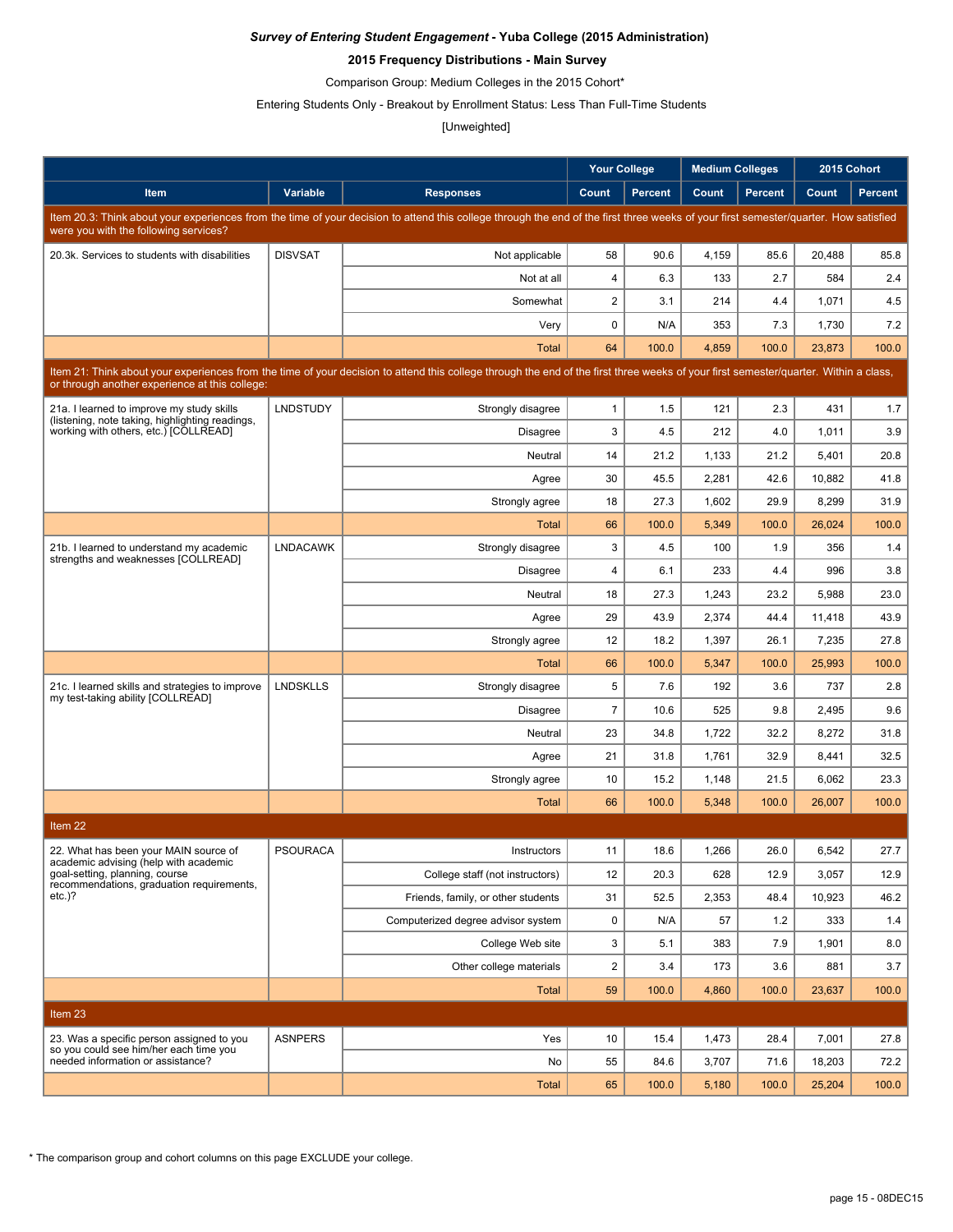### **2015 Frequency Distributions - Main Survey**

Comparison Group: Medium Colleges in the 2015 Cohort\*

Entering Students Only - Breakout by Enrollment Status: Less Than Full-Time Students

## [Unweighted]

|                                                                |                 |                                                                                                                                                                               | <b>Your College</b>     |                | <b>Medium Colleges</b> |                | 2015 Cohort |                |
|----------------------------------------------------------------|-----------------|-------------------------------------------------------------------------------------------------------------------------------------------------------------------------------|-------------------------|----------------|------------------------|----------------|-------------|----------------|
| Item                                                           | Variable        | <b>Responses</b>                                                                                                                                                              | Count                   | <b>Percent</b> | Count                  | <b>Percent</b> | Count       | <b>Percent</b> |
|                                                                |                 | Item 24: During the first three weeks of your first semester/quarter at this college, about how many hours did you spend in a typical 7-day week doing each of the following? |                         |                |                        |                |             |                |
| 24a. Preparing for class                                       | <b>PREPCLAS</b> | None                                                                                                                                                                          | 4                       | 6.2            | 302                    | 5.7            | 1,428       | 5.6            |
|                                                                |                 | 1-5 hours                                                                                                                                                                     | 38                      | 58.5           | 3,033                  | 57.6           | 15,274      | 59.6           |
|                                                                |                 | 6-10 hours                                                                                                                                                                    | 17                      | 26.2           | 1,252                  | 23.8           | 5,790       | 22.6           |
|                                                                |                 | 11-20 hours                                                                                                                                                                   | 5                       | 7.7            | 495                    | 9.4            | 2,290       | 8.9            |
|                                                                |                 | 21-30 hours                                                                                                                                                                   | $\mathbf{1}$            | 1.5            | 124                    | 2.4            | 550         | 2.1            |
|                                                                |                 | More than 30 hours                                                                                                                                                            | $\mathbf 0$             | N/A            | 62                     | 1.2            | 291         | 1.1            |
|                                                                |                 | <b>Total</b>                                                                                                                                                                  | 65                      | 100.0          | 5,268                  | 100.0          | 25,623      | 100.0          |
| 24b. Working for pay                                           | <b>WORKPAY</b>  | None                                                                                                                                                                          | 23                      | 37.1           | 1,524                  | 30.3           | 7,599       | 31.0           |
|                                                                |                 | 1-5 hours                                                                                                                                                                     | 8                       | 12.9           | 443                    | 8.8            | 2,205       | 9.0            |
|                                                                |                 | 6-10 hours                                                                                                                                                                    | $\overline{\mathbf{c}}$ | 3.2            | 365                    | 7.2            | 1,663       | 6.8            |
|                                                                |                 | 11-20 hours                                                                                                                                                                   | 4                       | 6.5            | 544                    | 10.8           | 2,621       | 10.7           |
|                                                                |                 | 21-30 hours                                                                                                                                                                   | 10                      | 16.1           | 808                    | 16.0           | 4,018       | 16.4           |
|                                                                |                 | More than 30 hours                                                                                                                                                            | 15                      | 24.2           | 1,351                  | 26.8           | 6,403       | 26.1           |
|                                                                |                 | <b>Total</b>                                                                                                                                                                  | 62                      | 100.0          | 5,035                  | 100.0          | 24,509      | 100.0          |
| Item <sub>25</sub>                                             |                 |                                                                                                                                                                               |                         |                |                        |                |             |                |
| 25. When do you plan to take classes at this<br>college again? | <b>AGAINCL</b>  | I will accomplish my goal(s) during this<br>semester/quarter and will not be returning                                                                                        | 6                       | 9.4            | 379                    | 7.2            | 1,867       | 7.3            |
|                                                                |                 | I have no current plans to return                                                                                                                                             | 6                       | 9.4            | 125                    | 2.4            | 670         | 2.6            |
|                                                                |                 | Within the next 12 months                                                                                                                                                     | 38                      | 59.4           | 3,523                  | 67.1           | 17,001      | 66.7           |
|                                                                |                 | Uncertain                                                                                                                                                                     | 14                      | 21.9           | 1,226                  | 23.3           | 5,953       | 23.4           |
|                                                                |                 | <b>Total</b>                                                                                                                                                                  | 64                      | 100.0          | 5,253                  | 100.0          | 25,491      | 100.0          |
| Item 26: While in high school, did you:                        |                 |                                                                                                                                                                               |                         |                |                        |                |             |                |
| 26a. Take math every school year?                              | <b>MATHALLF</b> | Not applicable                                                                                                                                                                | $\mathbf 0$             | N/A            | 77                     | 1.5            | 376         | 1.5            |
|                                                                |                 | Yes                                                                                                                                                                           | 41                      | 62.1           | 4,182                  | 79.0           | 21,122      | 82.0           |
|                                                                |                 | No                                                                                                                                                                            | 25                      | 37.9           | 1,034                  | 19.5           | 4,275       | 16.6           |
|                                                                |                 | <b>Total</b>                                                                                                                                                                  | 66                      | 100.0          | 5,293                  | 100.0          | 25,773      | 100.0          |
| 26b. Take math during your senior year?                        | <b>MATHSNYR</b> | Not applicable                                                                                                                                                                | $\mathbf{1}$            | 1.6            | 228                    | 4.5            | 959         | 3.9            |
|                                                                |                 | Yes                                                                                                                                                                           | 30                      | 49.2           | 3,796                  | 74.2           | 19,263      | 77.4           |
|                                                                |                 | No                                                                                                                                                                            | 30                      | 49.2           | 1,093                  | 21.4           | 4,663       | 18.7           |
|                                                                |                 | <b>Total</b>                                                                                                                                                                  | 61                      | 100.0          | 5,117                  | 100.0          | 24,885      | 100.0          |
| Item 27                                                        |                 |                                                                                                                                                                               |                         |                |                        |                |             |                |
| 27. Would you recommend this college to a                      | <b>RECOCOLL</b> | Yes                                                                                                                                                                           | 58                      | 87.9           | 4,945                  | 93.4           | 24,212      | 94.1           |
| friend or family member?                                       |                 | No                                                                                                                                                                            | 8                       | 12.1           | 347                    | 6.6            | 1,520       | 5.9            |
|                                                                |                 | Total                                                                                                                                                                         | 66                      | 100.0          | 5,292                  | 100.0          | 25,732      | 100.0          |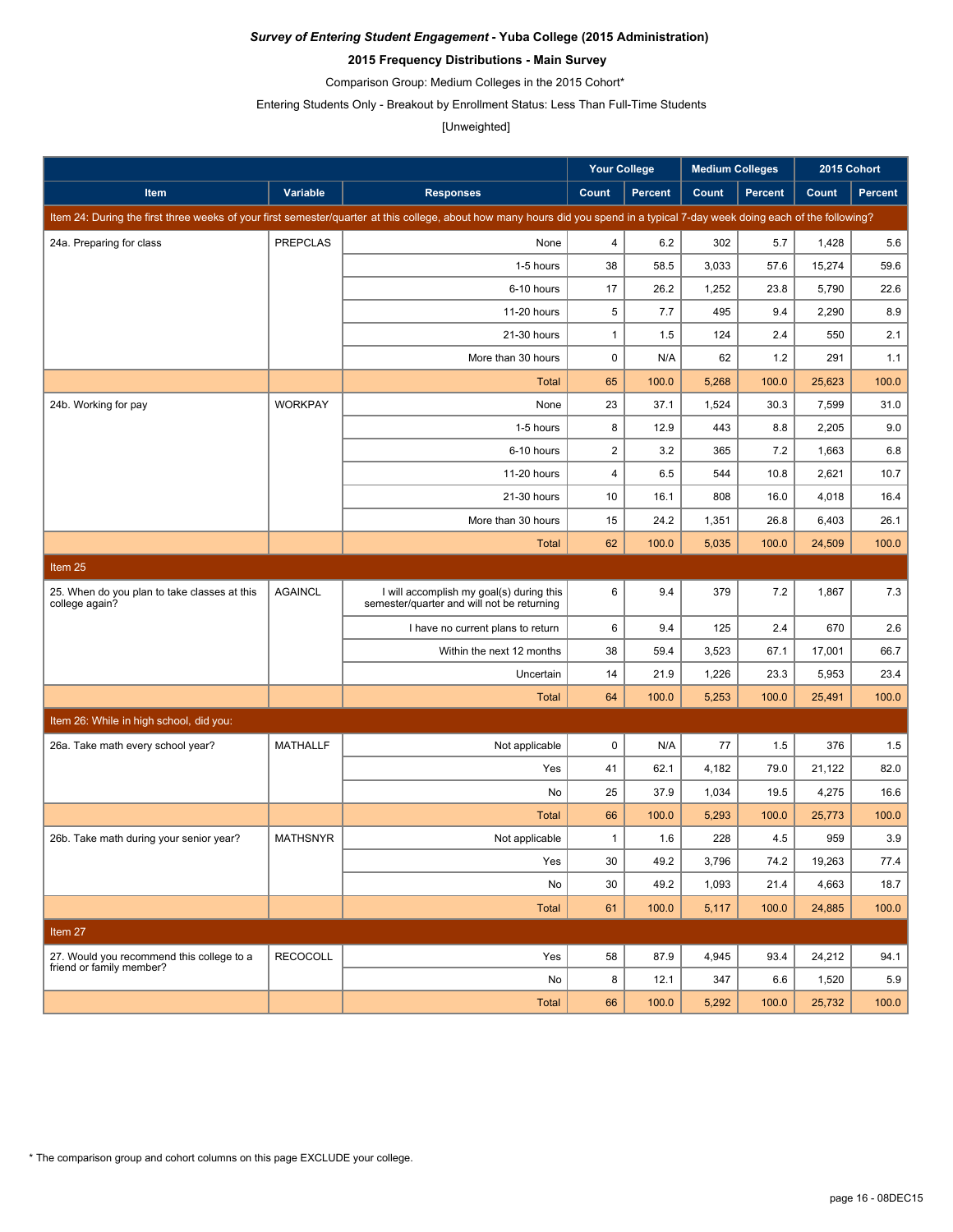### **2015 Frequency Distributions - Main Survey**

Comparison Group: Medium Colleges in the 2015 Cohort\*

Entering Students Only - Breakout by Enrollment Status: Less Than Full-Time Students

#### [Unweighted]

|                                                                                                 |                 |                                       | <b>Your College</b> |                | <b>Medium Colleges</b> |                | 2015 Cohort |                |
|-------------------------------------------------------------------------------------------------|-----------------|---------------------------------------|---------------------|----------------|------------------------|----------------|-------------|----------------|
| Item                                                                                            | Variable        | <b>Responses</b>                      | Count               | <b>Percent</b> | Count                  | <b>Percent</b> | Count       | <b>Percent</b> |
| Item 28                                                                                         |                 |                                       |                     |                |                        |                |             |                |
| 28. In what range was your overall high                                                         | <b>HSGRADE</b>  | A                                     | $\pmb{0}$           | N/A            | 299                    | 5.7            | 1,350       | 5.3            |
| school grade average?                                                                           |                 | $A - to B +$                          | 16                  | 24.6           | 1,462                  | 27.7           | 7,350       | 28.6           |
|                                                                                                 |                 | В                                     | 13                  | 20.0           | 1,248                  | 23.7           | 6,018       | 23.5           |
|                                                                                                 |                 | $B-$ to $C+$                          | 23                  | 35.4           | 1,485                  | 28.2           | 7,599       | 29.6           |
|                                                                                                 |                 | C                                     | 9                   | 13.8           | 556                    | 10.5           | 2,405       | 9.4            |
|                                                                                                 |                 | C- or lower                           | $\overline{4}$      | 6.2            | 221                    | 4.2            | 939         | 3.7            |
|                                                                                                 |                 | <b>Total</b>                          | 65                  | 100.0          | 5,271                  | 100.0          | 25,661      | 100.0          |
| Item 31                                                                                         |                 |                                       |                     |                |                        |                |             |                |
| 31. Are you married?                                                                            | <b>MARRSTAT</b> | Yes                                   | 13                  | 19.7           | 523                    | 9.9            | 2,500       | 9.7            |
|                                                                                                 |                 | No                                    | 53                  | 80.3           | 4,773                  | 90.1           | 23,287      | 90.3           |
|                                                                                                 |                 | <b>Total</b>                          | 66                  | 100.0          | 5,296                  | 100.0          | 25,787      | 100.0          |
| Item $32$                                                                                       |                 |                                       |                     |                |                        |                |             |                |
| 32. Do you have children who live with you<br>and depend on you for their care?                 | <b>CHILDREN</b> | Yes                                   | 12                  | 18.2           | 1,005                  | 19.0           | 4,398       | 17.1           |
|                                                                                                 |                 | No                                    | 54                  | 81.8           | 4,284                  | 81.0           | 21,317      | 82.9           |
|                                                                                                 |                 | <b>Total</b>                          | 66                  | 100.0          | 5,289                  | 100.0          | 25,715      | 100.0          |
| Item 33                                                                                         |                 |                                       |                     |                |                        |                |             |                |
| 33. Is English your native (first) language?                                                    | <b>ENGNAT</b>   | Yes                                   | 48                  | 73.8           | 4,285                  | 81.0           | 20,498      | 79.6           |
|                                                                                                 |                 | No                                    | 17                  | 26.2           | 1,003                  | 19.0           | 5,252       | 20.4           |
|                                                                                                 |                 | <b>Total</b>                          | 65                  | 100.0          | 5,288                  | 100.0          | 25,750      | 100.0          |
| Item 36                                                                                         |                 |                                       |                     |                |                        |                |             |                |
| 36. What is the highest academic certificate                                                    | <b>DEGREE</b>   | None                                  | $\pmb{0}$           | N/A            | 126                    | 2.4            | 508         | 2.0            |
| or degree you have earned?                                                                      |                 | GED                                   | $\overline{2}$      | 3.0            | 343                    | 6.5            | 1,504       | 5.9            |
|                                                                                                 |                 | High school diploma                   | 58                  | 87.9           | 4,309                  | 82.1           | 21,362      | 83.5           |
|                                                                                                 |                 | Vocational/technical certificate      | 3                   | 4.5            | 318                    | 6.1            | 1,419       | 5.5            |
|                                                                                                 |                 | Associate degree                      | $\boldsymbol{2}$    | 3.0            | 68                     | 1.3            | 398         | 1.6            |
|                                                                                                 |                 | Bachelor's degree                     | $\mathbf{1}$        | 1.5            | 66                     | 1.3            | 289         | 1.1            |
|                                                                                                 |                 | Master's/Doctoral/Professional degree | $\pmb{0}$           | N/A            | 18                     | 0.3            | 90          | $0.4\,$        |
|                                                                                                 |                 | Total                                 | 66                  | 100.0          | 5,248                  | 100.0          | 25,570      | 100.0          |
| Item 37: Please indicate whether your goal(s) for attending this college include the following: |                 |                                       |                     |                |                        |                |             |                |
| 37a. To complete a certificate                                                                  | <b>CERTPRGM</b> | Yes                                   | 38                  | 58.5           | 3,055                  | 59.3           | 14,860      | 59.3           |
|                                                                                                 |                 | No                                    | 27                  | 41.5           | 2,099                  | 40.7           | 10,210      | 40.7           |
|                                                                                                 |                 | <b>Total</b>                          | 65                  | 100.0          | 5,154                  | 100.0          | 25,070      | 100.0          |
| 37b. To obtain an Associate degree                                                              | ASSOCDEG        | Yes                                   | 55                  | 83.3           | 4,069                  | 79.0           | 20,111      | 80.2           |
|                                                                                                 |                 | No                                    | 11                  | 16.7           | 1,083                  | 21.0           | 4,950       | 19.8           |
|                                                                                                 |                 | Total                                 | 66                  | 100.0          | 5,152                  | 100.0          | 25,061      | 100.0          |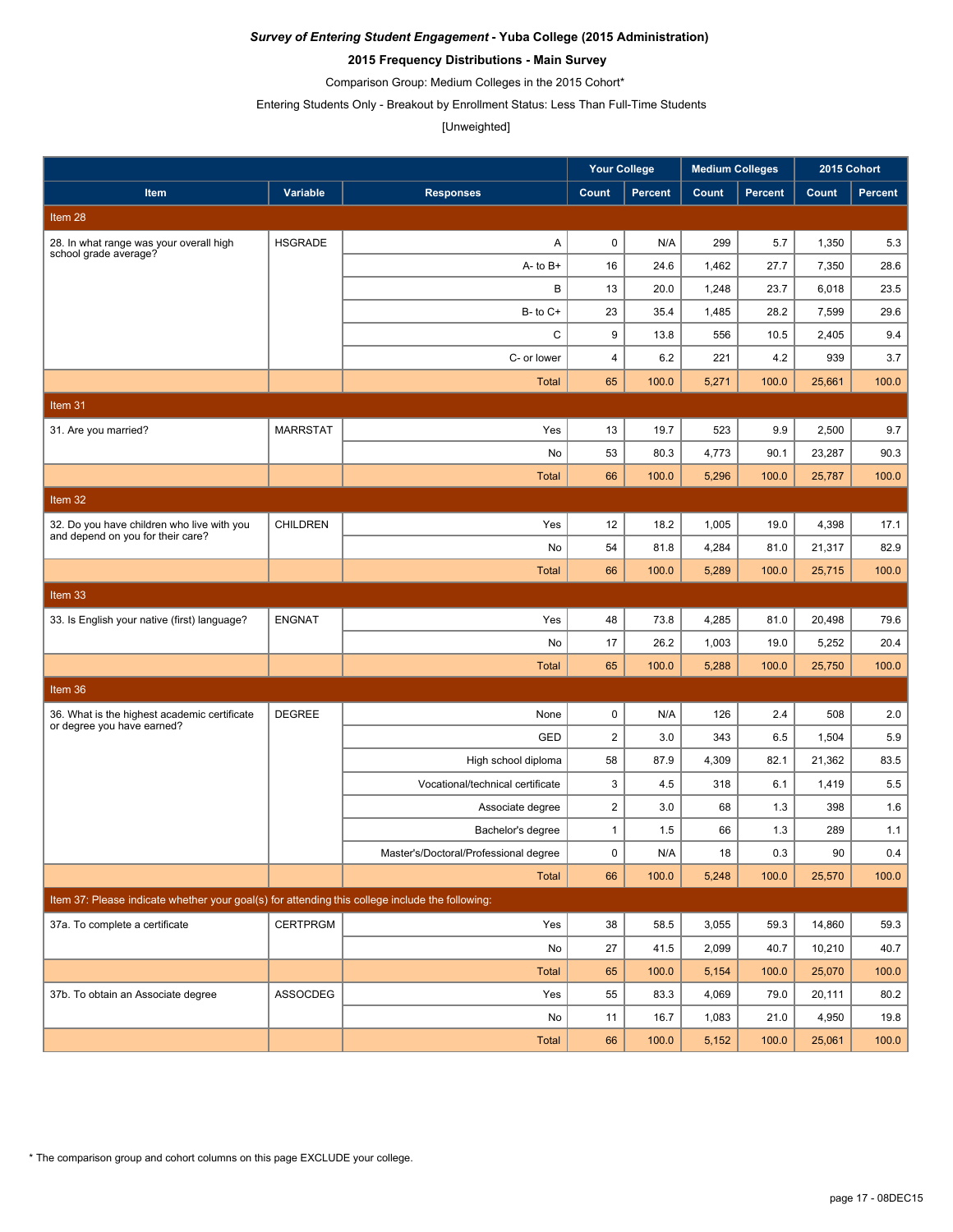### **2015 Frequency Distributions - Main Survey**

Comparison Group: Medium Colleges in the 2015 Cohort\*

Entering Students Only - Breakout by Enrollment Status: Less Than Full-Time Students

#### [Unweighted]

|                                                                                                 |                 |                  | <b>Your College</b> |                | <b>Medium Colleges</b> |                | 2015 Cohort |         |
|-------------------------------------------------------------------------------------------------|-----------------|------------------|---------------------|----------------|------------------------|----------------|-------------|---------|
| Item                                                                                            | Variable        | <b>Responses</b> | Count               | <b>Percent</b> | Count                  | <b>Percent</b> | Count       | Percent |
| Item 37: Please indicate whether your goal(s) for attending this college include the following: |                 |                  |                     |                |                        |                |             |         |
| 37c. To transfer to a 4-year college or                                                         | TR4YR           | Yes              | 48                  | 73.8           | 3,664                  | 71.4           | 18,951      | 75.8    |
| university                                                                                      |                 | No               | 17                  | 26.2           | 1,470                  | 28.6           | 6,044       | 24.2    |
|                                                                                                 |                 | <b>Total</b>     | 65                  | 100.0          | 5,134                  | 100.0          | 24,995      | 100.0   |
| Item 38: Who in your family has attended at least some college? (Mark all that apply)           |                 |                  |                     |                |                        |                |             |         |
| 38a. Mother                                                                                     | <b>MOTHED</b>   | No response      | 45                  | 67.2           | 2,914                  | 53.8           | 14,359      | 54.5    |
|                                                                                                 |                 | Response         | 22                  | 32.8           | 2,505                  | 46.2           | 11,998      | 45.5    |
|                                                                                                 |                 | <b>Total</b>     | 67                  | 100.0          | 5,419                  | 100.0          | 26,357      | 100.0   |
| 38b. Father                                                                                     | <b>FATHED</b>   | No response      | 50                  | 74.6           | 3,520                  | 65.0           | 17,206      | 65.3    |
|                                                                                                 |                 | Response         | 17                  | 25.4           | 1,899                  | 35.0           | 9,151       | 34.7    |
|                                                                                                 |                 | <b>Total</b>     | 67                  | 100.0          | 5,419                  | 100.0          | 26,357      | 100.0   |
| 38c. Brother/Sister                                                                             | <b>SIBLINED</b> | No response      | 34                  | 50.7           | 3.034                  | 56.0           | 14,644      | 55.6    |
|                                                                                                 |                 | Response         | 33                  | 49.3           | 2,385                  | 44.0           | 11,713      | 44.4    |
|                                                                                                 |                 | <b>Total</b>     | 67                  | 100.0          | 5,419                  | 100.0          | 26,357      | 100.0   |
| 38d. Child                                                                                      | <b>CHILDED</b>  | No response      | 65                  | 97.0           | 5,298                  | 97.8           | 25,692      | 97.5    |
|                                                                                                 |                 | Response         | $\overline{2}$      | 3.0            | 121                    | 2.2            | 665         | 2.5     |
|                                                                                                 |                 | <b>Total</b>     | 67                  | 100.0          | 5,419                  | 100.0          | 26,357      | 100.0   |
| 38e. Spouse/Partner                                                                             | <b>SPOUCED</b>  | No response      | 60                  | 89.6           | 4,876                  | 90.0           | 23,919      | 90.8    |
|                                                                                                 |                 | Response         | $\overline{7}$      | 10.4           | 543                    | 10.0           | 2.438       | 9.2     |
|                                                                                                 |                 | <b>Total</b>     | 67                  | 100.0          | 5,419                  | 100.0          | 26,357      | 100.0   |
| 38f. Legal Guardian                                                                             | <b>LGUARDED</b> | No response      | 67                  | 100.0          | 5,270                  | 97.3           | 25,686      | 97.5    |
|                                                                                                 |                 | Response         | $\mathbf 0$         | N/A            | 149                    | 2.7            | 671         | $2.5\,$ |
|                                                                                                 |                 | <b>Total</b>     | 67                  | 100.0          | 5,419                  | 100.0          | 26,357      | 100.0   |
| 38g. None of the above                                                                          | <b>NONED</b>    | No response      | 50                  | 74.6           | 4,239                  | 78.2           | 20,705      | 78.6    |
|                                                                                                 |                 | Response         | 17                  | 25.4           | 1,180                  | 21.8           | 5,652       | 21.4    |
|                                                                                                 |                 | <b>Total</b>     | 67                  | 100.0          | 5,419                  | 100.0          | 26,357      | 100.0   |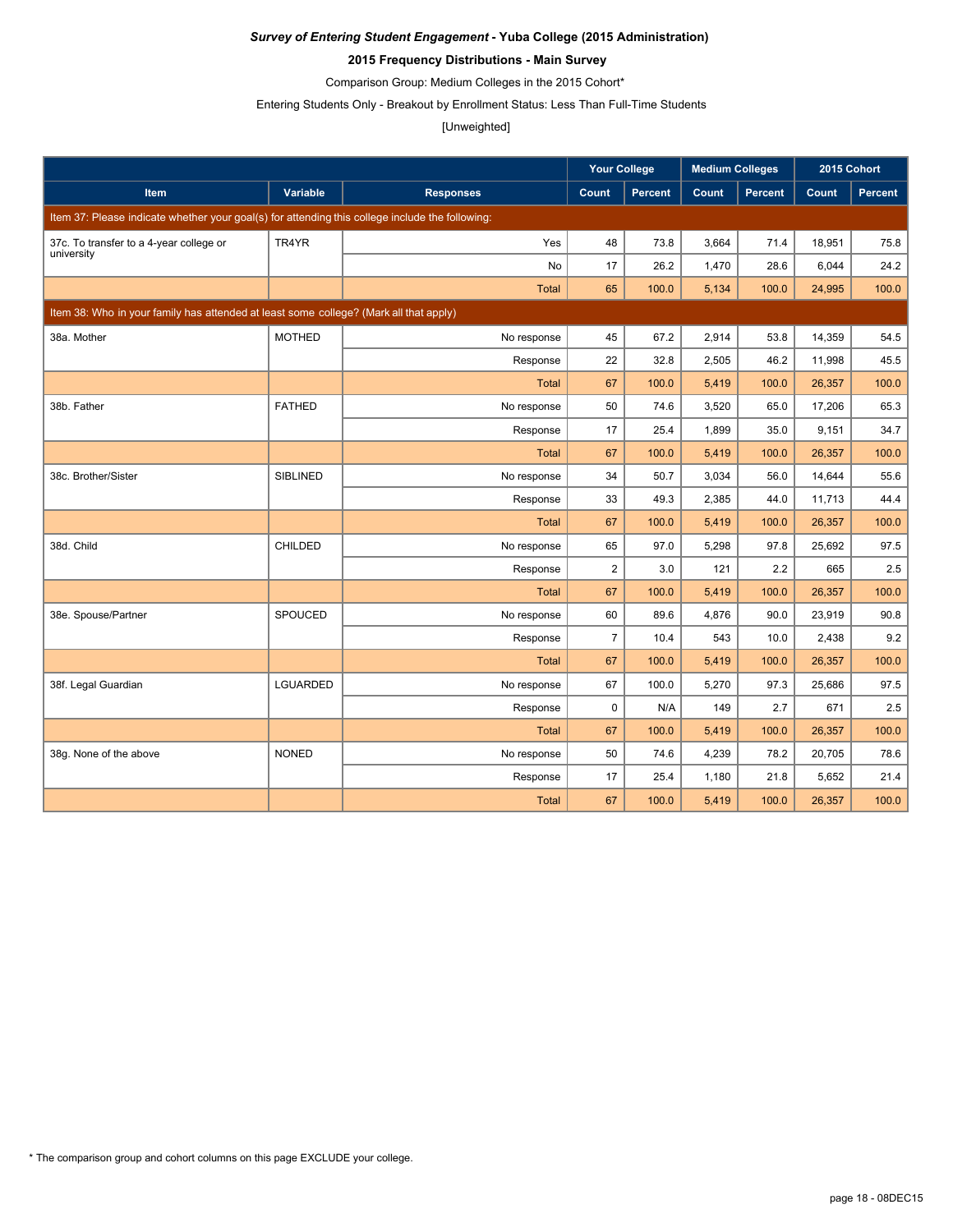### **2015 Frequency Distributions - Main Survey**

Comparison Group: Medium Colleges in the 2015 Cohort\*

Entering Students Only - Breakout by Enrollment Status: Full-Time Students

# [Unweighted]

|                                                                                                          |                 |                                                                                  | <b>Your College</b> |                | <b>Medium Colleges</b> |                | 2015 Cohort |                |
|----------------------------------------------------------------------------------------------------------|-----------------|----------------------------------------------------------------------------------|---------------------|----------------|------------------------|----------------|-------------|----------------|
| <b>Item</b>                                                                                              | Variable        | <b>Responses</b>                                                                 | Count               | <b>Percent</b> | Count                  | <b>Percent</b> | Count       | <b>Percent</b> |
| Item 3                                                                                                   |                 |                                                                                  |                     |                |                        |                |             |                |
| 3. Did you begin college at this college or                                                              | <b>ENTER</b>    | Started here                                                                     | 184                 | 93.9           | 15,378                 | 90.3           | 67,794      | 90.0           |
| elsewhere?                                                                                               |                 | Started elsewhere                                                                | 12                  | 6.1            | 1,659                  | 9.7            | 7,493       | 10.0           |
|                                                                                                          |                 | <b>Total</b>                                                                     | 196                 | 100.0          | 17,037                 | 100.0          | 75,287      | 100.0          |
| Item 4: While in high school, did you earn college credit for one or more courses? (Mark all that apply) |                 |                                                                                  |                     |                |                        |                |             |                |
| 4a. No                                                                                                   | <b>NOHS</b>     | No response                                                                      | 64                  | 31.1           | 5,098                  | 29.1           | 22,128      | 28.5           |
|                                                                                                          |                 | Response                                                                         | 142                 | 68.9           | 12,442                 | 70.9           | 55,470      | 71.5           |
|                                                                                                          |                 | <b>Total</b>                                                                     | 206                 | 100.0          | 17,540                 | 100.0          | 77,598      | 100.0          |
| 4b. Yes, at this college                                                                                 | <b>THISC</b>    | No response                                                                      | 181                 | 87.9           | 16,116                 | 91.9           | 72,185      | 93.0           |
|                                                                                                          |                 | Response                                                                         | 25                  | 12.1           | 1,424                  | 8.1            | 5,413       | 7.0            |
|                                                                                                          |                 | Total                                                                            | 206                 | 100.0          | 17,540                 | 100.0          | 77,598      | 100.0          |
| 4c. Yes, at a different college                                                                          | <b>DIFFC</b>    | No response                                                                      | 202                 | 98.1           | 16,694                 | 95.2           | 74,032      | 95.4           |
|                                                                                                          |                 | Response                                                                         | 4                   | 1.9            | 846                    | 4.8            | 3,566       | 4.6            |
|                                                                                                          |                 | <b>Total</b>                                                                     | 206                 | 100.0          | 17,540                 | 100.0          | 77,598      | 100.0          |
| 4d. Yes, at my high school                                                                               | <b>MYHS</b>     | No response                                                                      | 165                 | 80.1           | 14,213                 | 81.0           | 62,518      | 80.6           |
|                                                                                                          |                 | Response                                                                         | 41                  | 19.9           | 3,327                  | 19.0           | 15,080      | 19.4           |
|                                                                                                          |                 | <b>Total</b>                                                                     | 206                 | 100.0          | 17,540                 | 100.0          | 77,598      | 100.0          |
| Item 5                                                                                                   |                 |                                                                                  |                     |                |                        |                |             |                |
| 5. In addition to taking courses at this<br>college, were/are you also enrolled at a                     | <b>OTHERENR</b> | Yes                                                                              | 3                   | 1.5            | 560                    | 3.2            | 2,711       | 3.5            |
| 4-year college or university during your first<br>semester/quarter?                                      |                 | No                                                                               | 201                 | 98.5           | 16,863                 | 96.8           | 74,344      | 96.5           |
|                                                                                                          |                 | <b>Total</b>                                                                     | 204                 | 100.0          | 17,423                 | 100.0          | 77,055      | 100.0          |
| Item 7                                                                                                   |                 |                                                                                  |                     |                |                        |                |             |                |
| 7. How many courses did you enroll in for                                                                | COURSENO        | One                                                                              | 3                   | 1.5            | 221                    | 1.3            | 1,199       | 1.5            |
| your first semester/quarter at this college?                                                             |                 | Two                                                                              | 5                   | 2.4            | 390                    | 2.2            | 1,411       | 1.8            |
|                                                                                                          |                 | Three                                                                            | 36                  | 17.5           | 2,091                  | 11.9           | 7,738       | 10.0           |
|                                                                                                          |                 | Four or more                                                                     | 162                 | 78.6           | 14,813                 | 84.6           | 67,096      | 86.6           |
|                                                                                                          |                 | Total                                                                            | 206                 | 100.0          | 17,515                 | 100.0          | 77,444      | 100.0          |
| Item 8                                                                                                   |                 |                                                                                  |                     |                |                        |                |             |                |
| 8. Did you add or drop any classes within the<br>first three weeks of your first                         | <b>ADDROP</b>   | Yes, without discussing my decision with a<br>college staff member or instructor | 27                  | 13.3           | 910                    | 5.2            | 3,969       | 5.1            |
| semester/quarter at this college?                                                                        |                 | Yes, after discussing my decision with a<br>college staff member or instructor   | 24                  | 11.8           | 1,623                  | 9.3            | 6,878       | 8.9            |
|                                                                                                          |                 | No, I did not add or drop any courses                                            | 152                 | 74.9           | 14,938                 | 85.5           | 66,471      | 86.0           |
|                                                                                                          |                 | Total                                                                            | 203                 | 100.0          | 17,471                 | 100.0          | 77,318      | 100.0          |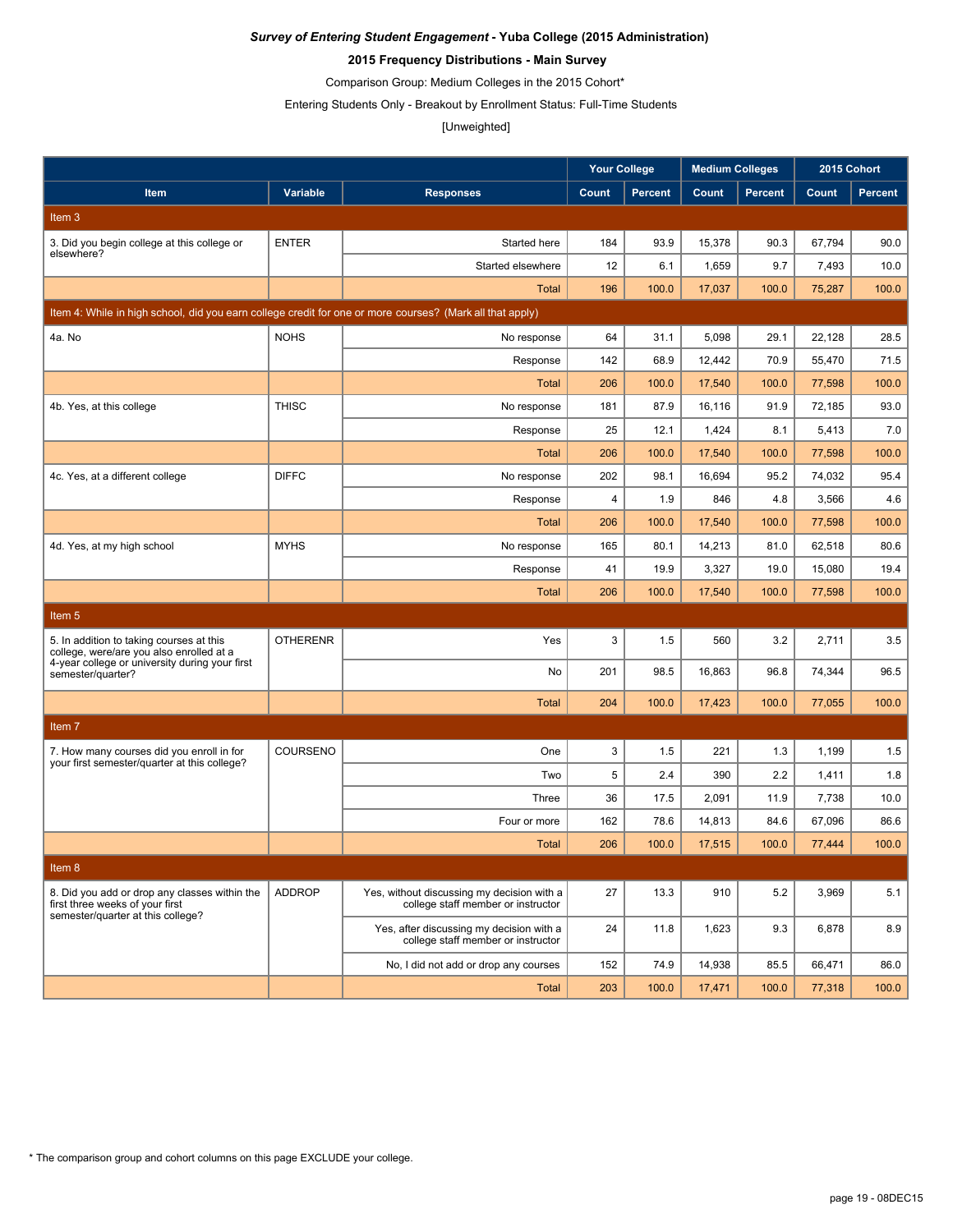### **2015 Frequency Distributions - Main Survey**

Comparison Group: Medium Colleges in the 2015 Cohort\*

Entering Students Only - Breakout by Enrollment Status: Full-Time Students

# [Unweighted]

|                                                                                                                           |                 |                                                                                                                                                                      | <b>Your College</b> |                | <b>Medium Colleges</b> |                | 2015 Cohort |                |
|---------------------------------------------------------------------------------------------------------------------------|-----------------|----------------------------------------------------------------------------------------------------------------------------------------------------------------------|---------------------|----------------|------------------------|----------------|-------------|----------------|
| Item                                                                                                                      | Variable        | <b>Responses</b>                                                                                                                                                     | Count               | <b>Percent</b> | Count                  | <b>Percent</b> | Count       | <b>Percent</b> |
| Item 9                                                                                                                    |                 |                                                                                                                                                                      |                     |                |                        |                |             |                |
| 9. Of the courses you enrolled in during your                                                                             | <b>DROPNO</b>   | None                                                                                                                                                                 | 171                 | 83.4           | 16,037                 | 91.9           | 71,148      | 92.1           |
| first semester/quarter at this college, how<br>many did you drop after the first day of                                   |                 | One                                                                                                                                                                  | 29                  | 14.1           | 1,176                  | 6.7            | 4,997       | 6.5            |
| class?                                                                                                                    |                 | Two                                                                                                                                                                  | 4                   | 2.0            | 163                    | 0.9            | 734         | 1.0            |
|                                                                                                                           |                 | Three                                                                                                                                                                | $\mathbf 0$         | N/A            | 40                     | 0.2            | 164         | 0.2            |
|                                                                                                                           |                 | Four or more                                                                                                                                                         | $\mathbf{1}$        | 0.5            | 38                     | 0.2            | 192         | 0.2            |
|                                                                                                                           |                 | Total                                                                                                                                                                | 205                 | 100.0          | 17,454                 | 100.0          | 77,235      | 100.0          |
| Item 10                                                                                                                   |                 |                                                                                                                                                                      |                     |                |                        |                |             |                |
| 10. When did you register for your courses                                                                                | <b>REGCLASS</b> | More than one week before classes began                                                                                                                              | 192                 | 93.7           | 15,863                 | 90.6           | 69,581      | 89.9           |
| for your first semester/quarter at this<br>college?                                                                       |                 | During the week before classes began                                                                                                                                 | 9                   | 4.4            | 1,358                  | 7.8            | 6,399       | 8.3            |
|                                                                                                                           |                 | During the first week of classes                                                                                                                                     | $\overline{2}$      | 1.0            | 240                    | 1.4            | 1,199       | 1.5            |
|                                                                                                                           |                 | After the first week of classes                                                                                                                                      | $\overline{2}$      | 1.0            | 56                     | 0.3            | 255         | 0.3            |
|                                                                                                                           |                 | Total                                                                                                                                                                | 205                 | 100.0          | 17,517                 | 100.0          | 77,434      | 100.0          |
|                                                                                                                           |                 | Item 11: The following statements are about this college's orientation for new students. (Mark all that apply)                                                       |                     |                |                        |                |             |                |
| 11a. I took part in an online orientation prior<br>to the beginning of classes                                            | <b>ONLORIEN</b> | No response                                                                                                                                                          | 75                  | 36.4           | 15,198                 | 86.6           | 67,040      | 86.4           |
|                                                                                                                           |                 | Response                                                                                                                                                             | 131                 | 63.6           | 2,342                  | 13.4           | 10,558      | 13.6           |
|                                                                                                                           |                 | Total                                                                                                                                                                | 206                 | 100.0          | 17,540                 | 100.0          | 77.598      | 100.0          |
| 11b. I attended an on-campus orientation                                                                                  | <b>ONCORIEN</b> | No response                                                                                                                                                          | 142                 | 68.9           | 6,523                  | 37.2           | 28,804      | 37.1           |
| prior to the beginning of classes                                                                                         |                 | Response                                                                                                                                                             | 64                  | 31.1           | 11,017                 | 62.8           | 48,794      | 62.9           |
|                                                                                                                           |                 | Total                                                                                                                                                                | 206                 | 100.0          | 17,540                 | 100.0          | 77,598      | 100.0          |
| 11c. I enrolled in an orientation course as<br>part of my course schedule during my first                                 | <b>CSORIEN</b>  | No response                                                                                                                                                          | 195                 | 94.7           | 16,203                 | 92.4           | 69,496      | 89.6           |
| semester/quarter at this college                                                                                          |                 | Response                                                                                                                                                             | 11                  | 5.3            | 1,337                  | 7.6            | 8,102       | 10.4           |
|                                                                                                                           |                 | Total                                                                                                                                                                | 206                 | 100.0          | 17,540                 | 100.0          | 77,598      | 100.0          |
| 11d. I was not aware of a college orientation                                                                             | <b>NWORIEN</b>  | No response                                                                                                                                                          | 184                 | 89.3           | 16,198                 | 92.3           | 71,382      | 92.0           |
|                                                                                                                           |                 | Response                                                                                                                                                             | 22                  | 10.7           | 1,342                  | 7.7            | 6,216       | 8.0            |
|                                                                                                                           |                 | Total                                                                                                                                                                | 206                 | 100.0          | 17,540                 | 100.0          | 77,598      | 100.0          |
| 11e. I was unable to participate in orientation<br>due to scheduling or other issues                                      | <b>UNAORIEN</b> | No response                                                                                                                                                          | 197                 | 95.6           | 14,882                 | 84.8           | 67,078      | 86.4           |
|                                                                                                                           |                 | Response                                                                                                                                                             | 9                   | 4.4            | 2,658                  | 15.2           | 10,520      | 13.6           |
|                                                                                                                           |                 | <b>Total</b>                                                                                                                                                         | 206                 | 100.0          | 17,540                 | 100.0          | 77,598      | 100.0          |
|                                                                                                                           |                 | Item 12: Think about your experiences from the time of your decision to attend this college through the end of the first three weeks of your first semester/quarter. |                     |                |                        |                |             |                |
| 12a. Before I could register for classes, I was<br>required to take a placement test<br>(COMPASS, ASSET, ACCUPLACER, SAT. | <b>REQPTEST</b> | Yes                                                                                                                                                                  | 194                 | 96.5           | 14,330                 | 83.3           | 62,972      | 82.6           |
| ACT, etc.) to assess my skills in reading,<br>writing, and/or math [COLLREAD]                                             |                 | No                                                                                                                                                                   | $\overline{7}$      | 3.5            | 2,876                  | 16.7           | 13,277      | 17.4           |
|                                                                                                                           |                 | <b>Total</b>                                                                                                                                                         | 201                 | 100.0          | 17,206                 | 100.0          | 76,249      | 100.0          |
| 12b. I took a placement test (COMPASS.<br>ASSET, ACCUPLACER, SAT, ACT, etc.)                                              | <b>TKPTEST</b>  | Yes                                                                                                                                                                  | 184                 | 92.9           | 14,994                 | 89.0           | 65,598      | 87.8           |
| [COLLREAD]                                                                                                                |                 | No                                                                                                                                                                   | 14                  | 7.1            | 1,859                  | 11.0           | 9,103       | 12.2           |
|                                                                                                                           |                 | Total                                                                                                                                                                | 198                 | 100.0          | 16,853                 | 100.0          | 74,701      | 100.0          |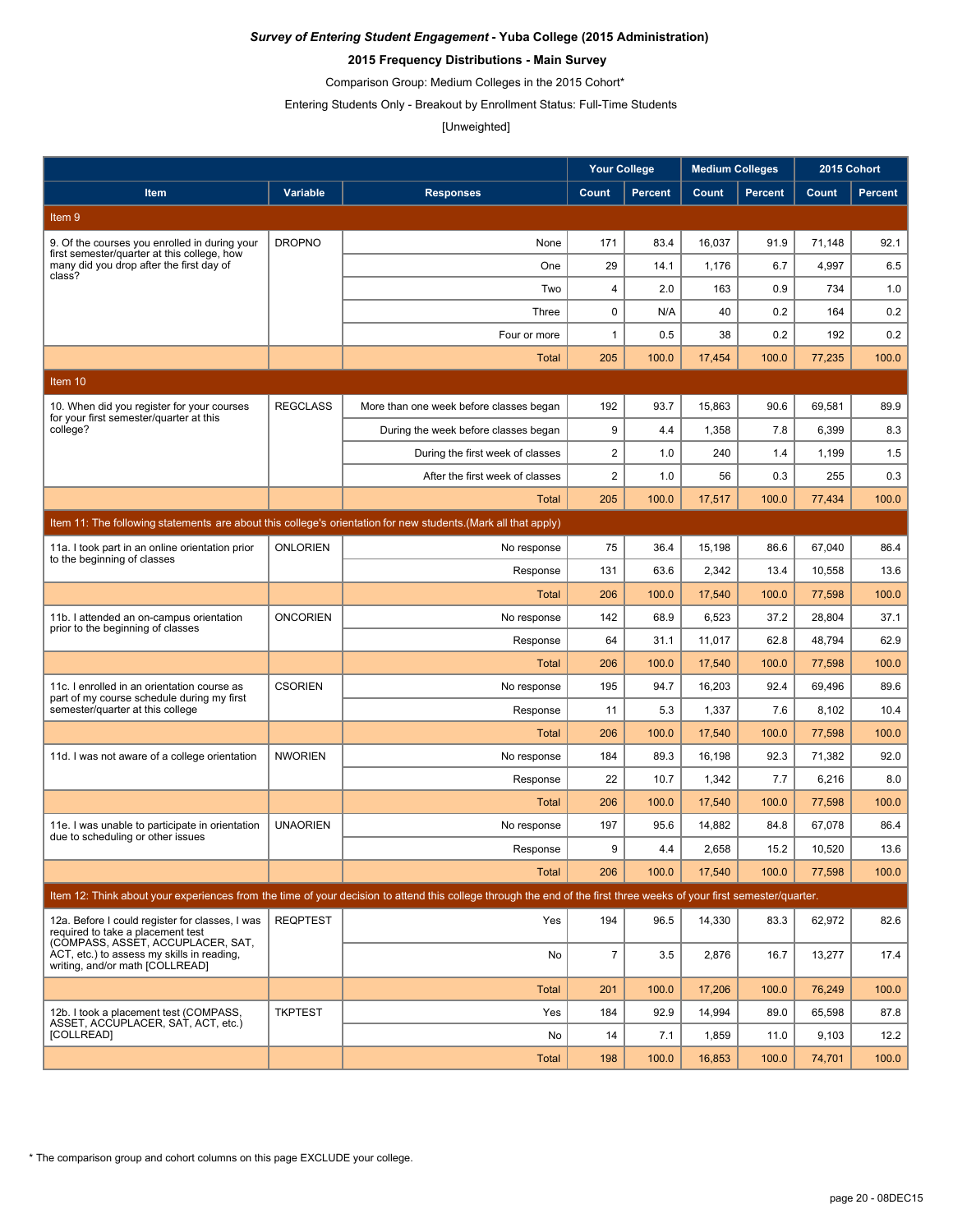### **2015 Frequency Distributions - Main Survey**

Comparison Group: Medium Colleges in the 2015 Cohort\*

Entering Students Only - Breakout by Enrollment Status: Full-Time Students

## [Unweighted]

|                                                                                                                                                                                                  |                 |                                                                                                                                                                      | <b>Your College</b> |                | <b>Medium Colleges</b> |                | 2015 Cohort |                |
|--------------------------------------------------------------------------------------------------------------------------------------------------------------------------------------------------|-----------------|----------------------------------------------------------------------------------------------------------------------------------------------------------------------|---------------------|----------------|------------------------|----------------|-------------|----------------|
| Item                                                                                                                                                                                             | Variable        | <b>Responses</b>                                                                                                                                                     | Count               | <b>Percent</b> | Count                  | <b>Percent</b> | Count       | <b>Percent</b> |
|                                                                                                                                                                                                  |                 | Item 12: Think about your experiences from the time of your decision to attend this college through the end of the first three weeks of your first semester/quarter. |                     |                |                        |                |             |                |
| 12c. I was exempt from taking a placement                                                                                                                                                        | <b>EXPTEST</b>  | Yes                                                                                                                                                                  | 21                  | 10.9           | 3,135                  | 18.9           | 14,831      | 20.1           |
| test at this college                                                                                                                                                                             |                 | No                                                                                                                                                                   | 171                 | 89.1           | 13,474                 | 81.1           | 58,811      | 79.9           |
|                                                                                                                                                                                                  |                 | <b>Total</b>                                                                                                                                                         | 192                 | 100.0          | 16,609                 | 100.0          | 73,642      | 100.0          |
| Item 13: My placement test scores indicated that I needed to take a Developmental course (also referred to as Basic Skills, College Prep, etc.) in the following areas. (Mark all<br>that apply) |                 |                                                                                                                                                                      |                     |                |                        |                |             |                |
| 13a. Didn't take a placement test                                                                                                                                                                | <b>NOTEST</b>   | No response                                                                                                                                                          | 200                 | 97.1           | 15,489                 | 88.3           | 67,523      | 87.0           |
|                                                                                                                                                                                                  |                 | Response                                                                                                                                                             | 6                   | 2.9            | 2,051                  | 11.7           | 10,075      | 13.0           |
|                                                                                                                                                                                                  |                 | <b>Total</b>                                                                                                                                                         | 206                 | 100.0          | 17,540                 | 100.0          | 77,598      | 100.0          |
| 13b. Developmental Reading                                                                                                                                                                       | NEEDREAD        | No response                                                                                                                                                          | 174                 | 84.5           | 13,689                 | 78.0           | 62,158      | 80.1           |
|                                                                                                                                                                                                  |                 | Response                                                                                                                                                             | 32                  | 15.5           | 3,851                  | 22.0           | 15,440      | 19.9           |
|                                                                                                                                                                                                  |                 | <b>Total</b>                                                                                                                                                         | 206                 | 100.0          | 17,540                 | 100.0          | 77,598      | 100.0          |
| 13c. Developmental Writing                                                                                                                                                                       | <b>NEEDWRIT</b> | No response                                                                                                                                                          | 173                 | 84.0           | 13,550                 | 77.3           | 61.296      | 79.0           |
|                                                                                                                                                                                                  |                 | Response                                                                                                                                                             | 33                  | 16.0           | 3,990                  | 22.7           | 16,302      | 21.0           |
|                                                                                                                                                                                                  |                 | Total                                                                                                                                                                | 206                 | 100.0          | 17,540                 | 100.0          | 77,598      | 100.0          |
| 13d. Developmental Math                                                                                                                                                                          | <b>NEEDMATH</b> | No response                                                                                                                                                          | 151                 | 73.3           | 10,728                 | 61.2           | 47,719      | 61.5           |
|                                                                                                                                                                                                  |                 | Response                                                                                                                                                             | 55                  | 26.7           | 6,812                  | 38.8           | 29,879      | 38.5           |
|                                                                                                                                                                                                  |                 | <b>Total</b>                                                                                                                                                         | 206                 | 100.0          | 17,540                 | 100.0          | 77,598      | 100.0          |
| 13e. Didn't place into any Developmental                                                                                                                                                         | <b>NEEDNONE</b> | No response                                                                                                                                                          | 84                  | 40.8           | 11,105                 | 63.3           | 48,173      | 62.1           |
| courses                                                                                                                                                                                          |                 | Response                                                                                                                                                             | 122                 | 59.2           | 6,435                  | 36.7           | 29,425      | 37.9           |
|                                                                                                                                                                                                  |                 | <b>Total</b>                                                                                                                                                         | 206                 | 100.0          | 17,540                 | 100.0          | 77,598      | 100.0          |
| Item 14                                                                                                                                                                                          |                 |                                                                                                                                                                      |                     |                |                        |                |             |                |
| 14. This college required me to enroll in<br>classes indicated by my placement test<br>scores during my first semester/quarter                                                                   | <b>REQCLASS</b> | Yes                                                                                                                                                                  | 174                 | 85.3           | 11,220                 | 65.3           | 50,406      | 66.3           |
| <b>[COLLREAD]</b>                                                                                                                                                                                |                 | No                                                                                                                                                                   | 30                  | 14.7           | 5,955                  | 34.7           | 25,608      | 33.7           |
|                                                                                                                                                                                                  |                 | <b>Total</b>                                                                                                                                                         | 204                 | 100.0          | 17,175                 | 100.0          | 76,014      | 100.0          |
|                                                                                                                                                                                                  |                 | Item 15: With regard to financial assistance (scholarships, grants, or loans, etc.) to help with your college costs:                                                 |                     |                |                        |                |             |                |
| 15a. I applied for financial assistance                                                                                                                                                          | <b>APPLIED</b>  | Yes                                                                                                                                                                  | 182                 | 88.8           | 14,556                 | 84.4           | 63,014      | 82.5           |
|                                                                                                                                                                                                  |                 | No                                                                                                                                                                   | 23                  | 11.2           | 2,687                  | 15.6           | 13,364      | 17.5           |
|                                                                                                                                                                                                  |                 | <b>Total</b>                                                                                                                                                         | 205                 | 100.0          | 17,243                 | 100.0          | 76,378      | 100.0          |
| 15b. I was notified I was eligible to receive                                                                                                                                                    | OFFERED         | Yes                                                                                                                                                                  | 147                 | 72.8           | 13,014                 | 76.4           | 56,026      | 74.3           |
| financial assistance                                                                                                                                                                             |                 | No                                                                                                                                                                   | 55                  | 27.2           | 4,011                  | 23.6           | 19,385      | 25.7           |
|                                                                                                                                                                                                  |                 | <b>Total</b>                                                                                                                                                         | 202                 | 100.0          | 17,025                 | 100.0          | 75,411      | 100.0          |
| 15c. I received financial assistance funds                                                                                                                                                       | <b>RECEIVED</b> | Yes                                                                                                                                                                  | 90                  | 44.3           | 10,758                 | 62.8           | 43,755      | 57.7           |
| before classes began                                                                                                                                                                             |                 | No                                                                                                                                                                   | 113                 | 55.7           | 6,361                  | 37.2           | 32,048      | 42.3           |
|                                                                                                                                                                                                  |                 | <b>Total</b>                                                                                                                                                         | 203                 | 100.0          | 17,119                 | 100.0          | 75,803      | 100.0          |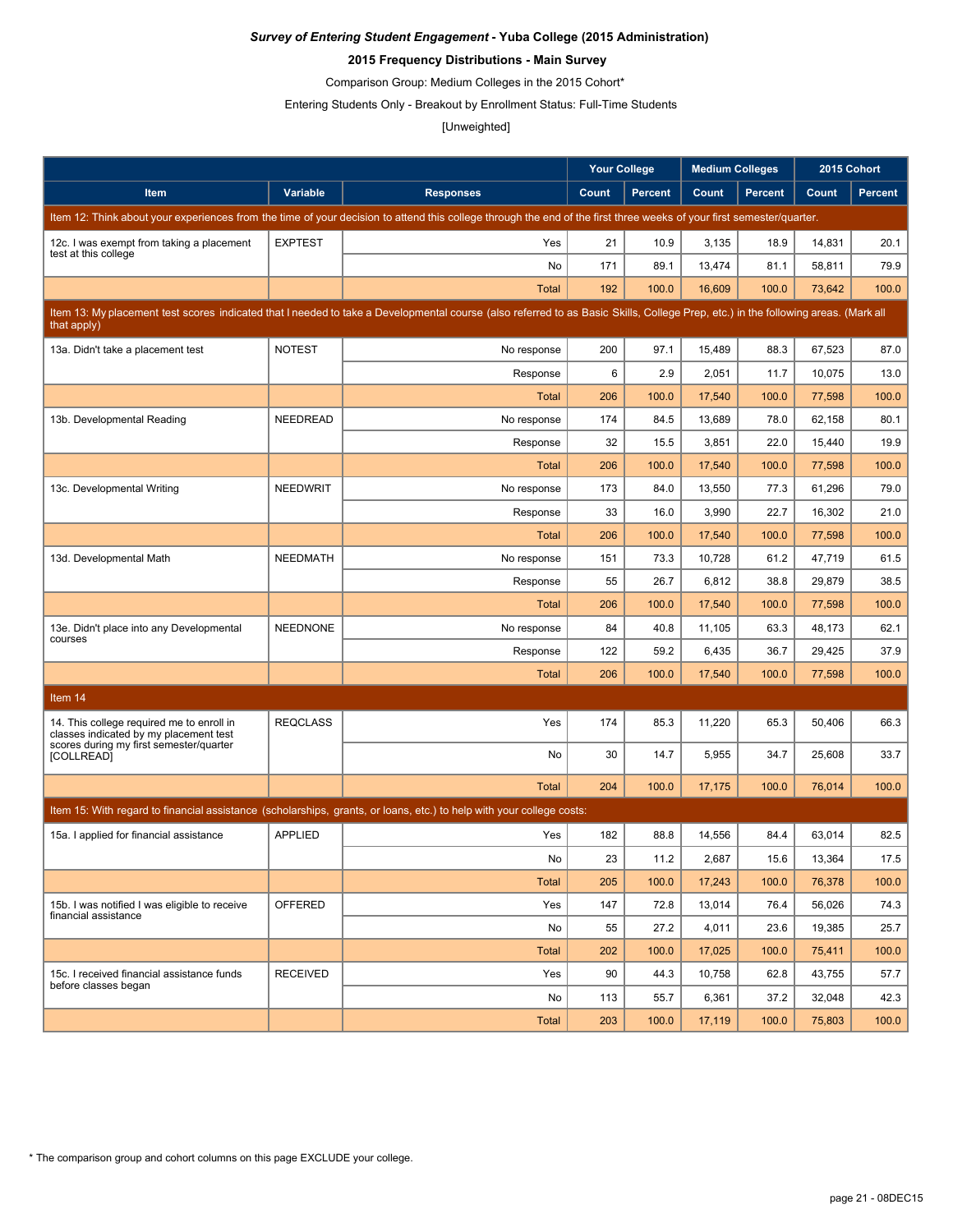### **2015 Frequency Distributions - Main Survey**

Comparison Group: Medium Colleges in the 2015 Cohort\*

Entering Students Only - Breakout by Enrollment Status: Full-Time Students

# [Unweighted]

|                                                                                                |                 |                                                                                                                                                                      | <b>Your College</b> |                | <b>Medium Colleges</b> |         | 2015 Cohort |                |
|------------------------------------------------------------------------------------------------|-----------------|----------------------------------------------------------------------------------------------------------------------------------------------------------------------|---------------------|----------------|------------------------|---------|-------------|----------------|
| Item                                                                                           | Variable        | <b>Responses</b>                                                                                                                                                     | Count               | <b>Percent</b> | Count                  | Percent | Count       | <b>Percent</b> |
| Item 16                                                                                        |                 |                                                                                                                                                                      |                     |                |                        |         |             |                |
| 16. When did you first apply for financial<br>assistance?                                      | <b>TIMEAPPL</b> | 3 or more months before classes began                                                                                                                                | 122                 | 59.8           | 8,685                  | 50.5    | 36,343      | 47.7           |
|                                                                                                |                 | 1 to 2 months before classes began                                                                                                                                   | 37                  | 18.1           | 3,736                  | 21.7    | 17,030      | 22.3           |
|                                                                                                |                 | Less than 1 month before classes began                                                                                                                               | 18                  | 8.8            | 1,830                  | 10.6    | 8,347       | 11.0           |
|                                                                                                |                 | After classes began                                                                                                                                                  | 11                  | 5.4            | 438                    | 2.5     | 1,969       | 2.6            |
|                                                                                                |                 | I did not apply for financial assistance                                                                                                                             | 16                  | 7.8            | 2,521                  | 14.6    | 12,537      | 16.4           |
|                                                                                                |                 | Total                                                                                                                                                                | 204                 | 100.0          | 17,210                 | 100.0   | 76,226      | 100.0          |
|                                                                                                |                 | Item 17: In which of the following types of courses were you enrolled during your first semester/quarter at this college?                                            |                     |                |                        |         |             |                |
| 17a. Developmental Reading (also referred<br>to as Basic Skills, College Prep, etc.)           | <b>EDCPR</b>    | Enrolled                                                                                                                                                             | 45                  | 22.4           | 4,404                  | 25.9    | 18,210      | 24.2           |
|                                                                                                |                 | Not enrolled                                                                                                                                                         | 156                 | 77.6           | 12,581                 | 74.1    | 56,948      | 75.8           |
|                                                                                                |                 | <b>Total</b>                                                                                                                                                         | 201                 | 100.0          | 16,985                 | 100.0   | 75,158      | 100.0          |
| 17b. Developmental Writing (also referred to<br>as Basic Skills, College Prep, etc.)           | <b>EDCPW</b>    | Enrolled                                                                                                                                                             | 54                  | 26.7           | 4,732                  | 27.9    | 20,240      | 27.0           |
|                                                                                                |                 | Not enrolled                                                                                                                                                         | 148                 | 73.3           | 12,211                 | 72.1    | 54,825      | 73.0           |
|                                                                                                |                 | Total                                                                                                                                                                | 202                 | 100.0          | 16,943                 | 100.0   | 75,065      | 100.0          |
| 17c. Developmental Math (also referred to<br>as Basic Skills, College Prep, etc.)              | <b>EDCPM</b>    | Enrolled                                                                                                                                                             | 66                  | 32.7           | 6,798                  | 40.0    | 31,046      | 41.1           |
|                                                                                                |                 | Not enrolled                                                                                                                                                         | 136                 | 67.3           | 10,193                 | 60.0    | 44,463      | 58.9           |
|                                                                                                |                 | <b>Total</b>                                                                                                                                                         | 202                 | 100.0          | 16,991                 | 100.0   | 75,509      | 100.0          |
| 17d. An English course taught specifically for<br>students whose first language is not English | <b>ENRLENG</b>  | Enrolled                                                                                                                                                             | 4                   | 2.0            | 521                    | 3.1     | 2,616       | 3.5            |
| (ESL, ESOL)                                                                                    |                 | Not enrolled                                                                                                                                                         | 196                 | 98.0           | 16,166                 | 96.9    | 71,443      | 96.5           |
|                                                                                                |                 | <b>Total</b>                                                                                                                                                         | 200                 | 100.0          | 16,687                 | 100.0   | 74,059      | 100.0          |
| 17e. A course specifically designed to teach<br>skills and strategies to help students         | <b>ENRLSSDC</b> | Enrolled                                                                                                                                                             | 56                  | 27.7           | 6,322                  | 37.4    | 29,913      | 39.8           |
| succeed in college (e.g., a college success<br>or student success course)                      |                 | Not enrolled                                                                                                                                                         | 146                 | 72.3           | 10,586                 | 62.6    | 45,151      | 60.2           |
|                                                                                                |                 | <b>Total</b>                                                                                                                                                         | 202                 | 100.0          | 16,908                 | 100.0   | 75,064      | 100.0          |
| 17f. An organized "learning community" (two<br>or more courses that a group of students        | <b>ENRLOLC</b>  | Enrolled                                                                                                                                                             | 8                   | 4.0            | 1,040                  | 6.2     | 4,746       | 6.4            |
| take together)                                                                                 |                 | Not enrolled                                                                                                                                                         | 191                 | 96.0           | 15,757                 | 93.8    | 69,729      | 93.6           |
|                                                                                                |                 | Total                                                                                                                                                                | 199                 | 100.0          | 16,797                 | 100.0   | 74,475      | 100.0          |
|                                                                                                |                 | Item 18: Think about your experiences from the time of your decision to attend this college through the end of the first three weeks of your first semester/quarter. |                     |                |                        |         |             |                |
| 18a. The very first time I came to this college<br>I felt welcome [EARLYCON]                   | WELCOME         | Strongly disagree                                                                                                                                                    | 0                   | N/A            | 89                     | 0.5     | 461         | 0.6            |
|                                                                                                |                 | <b>Disagree</b>                                                                                                                                                      | 4                   | 1.9            | 252                    | 1.5     | 1,266       | 1.6            |
|                                                                                                |                 | Neutral                                                                                                                                                              | 77                  | 37.4           | 3,418                  | 19.7    | 15,867      | 20.7           |
|                                                                                                |                 | Agree                                                                                                                                                                | 91                  | 44.2           | 8,083                  | 46.6    | 35,132      | 45.8           |
|                                                                                                |                 | Strongly agree                                                                                                                                                       | 34                  | 16.5           | 5,489                  | 31.7    | 24,031      | 31.3           |
|                                                                                                |                 | Total                                                                                                                                                                | 206                 | 100.0          | 17,331                 | 100.0   | 76,757      | 100.0          |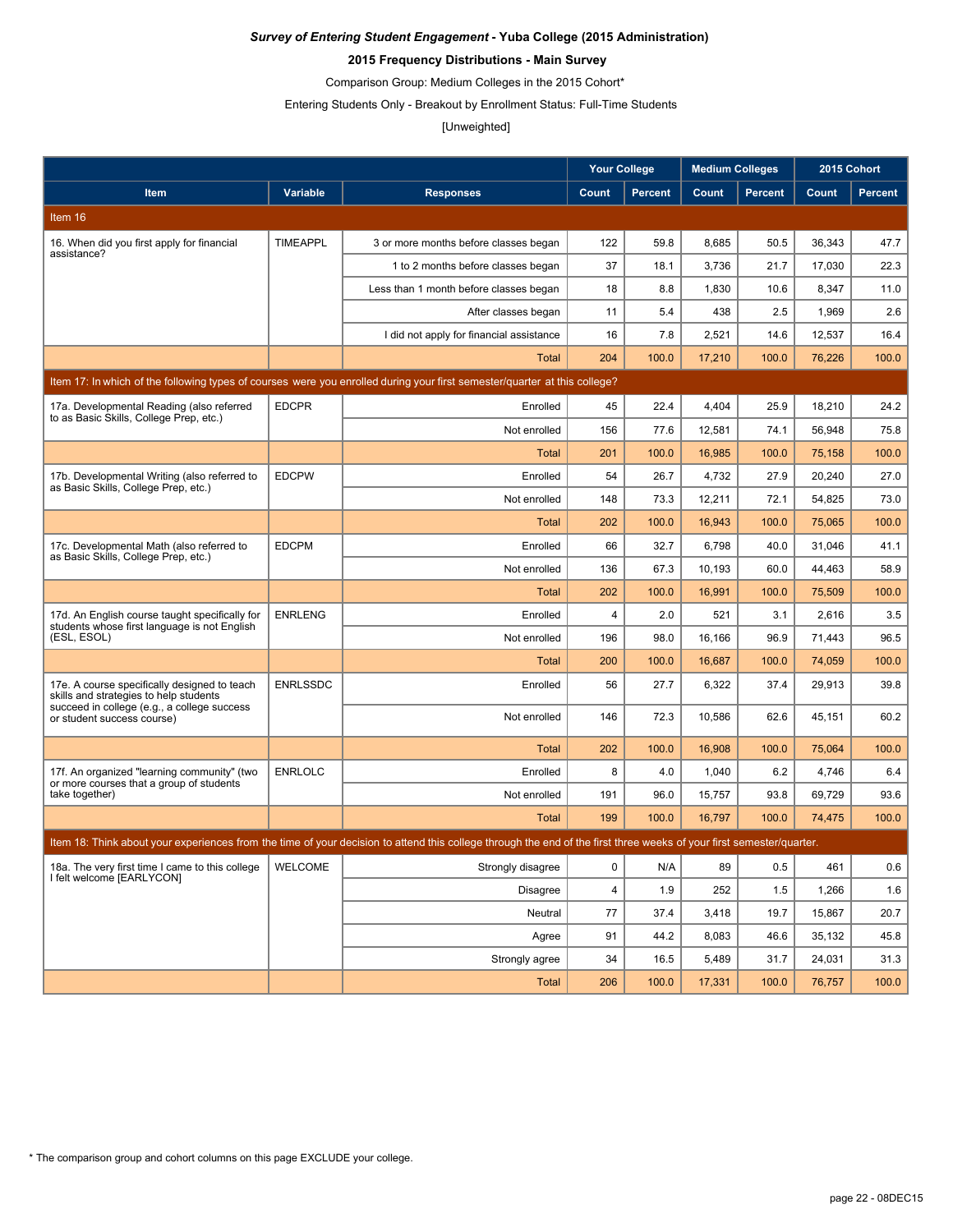### **2015 Frequency Distributions - Main Survey**

Comparison Group: Medium Colleges in the 2015 Cohort\*

Entering Students Only - Breakout by Enrollment Status: Full-Time Students

# [Unweighted]

|                                                                                             |                 |                                                                                                                                                                      | <b>Your College</b> |                | <b>Medium Colleges</b> |                | 2015 Cohort |                |
|---------------------------------------------------------------------------------------------|-----------------|----------------------------------------------------------------------------------------------------------------------------------------------------------------------|---------------------|----------------|------------------------|----------------|-------------|----------------|
| Item                                                                                        | Variable        | <b>Responses</b>                                                                                                                                                     | Count               | <b>Percent</b> | Count                  | <b>Percent</b> | Count       | <b>Percent</b> |
|                                                                                             |                 | Item 18: Think about your experiences from the time of your decision to attend this college through the end of the first three weeks of your first semester/quarter. |                     |                |                        |                |             |                |
| 18b. The instructors at this college want me                                                | <b>WNTSCCD</b>  | Strongly disagree                                                                                                                                                    | $\mathbf 0$         | N/A            | 27                     | 0.2            | 142         | 0.2            |
| to succeed [HIEXPECT]                                                                       |                 | <b>Disagree</b>                                                                                                                                                      | $\mathbf{1}$        | 0.5            | 109                    | 0.6            | 489         | 0.6            |
|                                                                                             |                 | Neutral                                                                                                                                                              | 47                  | 22.9           | 1,858                  | 10.8           | 8,380       | 11.0           |
|                                                                                             |                 | Agree                                                                                                                                                                | 97                  | 47.3           | 8,012                  | 46.5           | 35,305      | 46.2           |
|                                                                                             |                 | Strongly agree                                                                                                                                                       | 60                  | 29.3           | 7,235                  | 42.0           | 32,074      | 42.0           |
|                                                                                             |                 | Total                                                                                                                                                                | 205                 | 100.0          | 17,241                 | 100.0          | 76,390      | 100.0          |
| 18c. All the courses I needed to take during<br>my first semester/quarter were available at | <b>CONVTIME</b> | Strongly disagree                                                                                                                                                    | 6                   | 2.9            | 296                    | 1.7            | 1,267       | 1.7            |
| times convenient for me                                                                     |                 | <b>Disagree</b>                                                                                                                                                      | 18                  | 8.7            | 1,288                  | 7.4            | 5,647       | 7.4            |
|                                                                                             |                 | Neutral                                                                                                                                                              | 33                  | 16.0           | 2,631                  | 15.2           | 11,444      | 14.9           |
|                                                                                             |                 | Agree                                                                                                                                                                | 82                  | 39.8           | 6,859                  | 39.7           | 30,421      | 39.7           |
|                                                                                             |                 | Strongly agree                                                                                                                                                       | 67                  | 32.5           | 6,221                  | 36.0           | 27,816      | 36.3           |
|                                                                                             |                 | <b>Total</b>                                                                                                                                                         | 206                 | 100.0          | 17,295                 | 100.0          | 76,595      | 100.0          |
| 18d. I was able to meet with an academic<br>advisor at times convenient for me              | <b>AACONTIM</b> | Strongly disagree                                                                                                                                                    | 5                   | 2.5            | 334                    | 1.9            | 1,635       | 2.1            |
| [ACADPLAN]                                                                                  |                 | <b>Disagree</b>                                                                                                                                                      | 18                  | 8.8            | 1,087                  | 6.3            | 5,000       | 6.6            |
|                                                                                             |                 | Neutral                                                                                                                                                              | 59                  | 28.9           | 4,245                  | 24.7           | 18,396      | 24.2           |
|                                                                                             |                 | Agree                                                                                                                                                                | 83                  | 40.7           | 6,995                  | 40.7           | 30,385      | 39.9           |
|                                                                                             |                 | Strongly agree                                                                                                                                                       | 39                  | 19.1           | 4,530                  | 26.4           | 20,737      | 27.2           |
|                                                                                             |                 | <b>Total</b>                                                                                                                                                         | 204                 | 100.0          | 17,191                 | 100.0          | 76,153      | 100.0          |
| 18e. An advisor helped me to select a<br>course of study, program, or major                 | AASELMAJ        | Strongly disagree                                                                                                                                                    | 8                   | 3.9            | 808                    | 4.7            | 3,726       | 4.9            |
| [ACADPLAN]                                                                                  |                 | <b>Disagree</b>                                                                                                                                                      | 28                  | 13.6           | 2,129                  | 12.3           | 9,332       | 12.2           |
|                                                                                             |                 | Neutral                                                                                                                                                              | 34                  | 16.5           | 3,187                  | 18.4           | 13,734      | 17.9           |
|                                                                                             |                 | Agree                                                                                                                                                                | 86                  | 41.7           | 5,989                  | 34.6           | 26,636      | 34.8           |
|                                                                                             |                 | Strongly agree                                                                                                                                                       | 50                  | 24.3           | 5,187                  | 30.0           | 23,211      | 30.3           |
|                                                                                             |                 | Total                                                                                                                                                                | 206                 | 100.0          | 17,300                 | 100.0          | 76,639      | 100.0          |
| 18f. An advisor helped me to set academic<br>goals and to create a plan for achieving       | <b>ACADGOAL</b> | Strongly disagree                                                                                                                                                    | 8                   | 3.9            | 1,016                  | 5.9            | 4,713       | 6.2            |
| them [ACADPLAN]                                                                             |                 | <b>Disagree</b>                                                                                                                                                      | 33                  | 16.0           | 3,340                  | 19.3           | 14,585      | 19.1           |
|                                                                                             |                 | Neutral                                                                                                                                                              | 44                  | 21.4           | 5,067                  | 29.3           | 21,860      | 28.6           |
|                                                                                             |                 | Agree                                                                                                                                                                | 77                  | 37.4           | 4,620                  | 26.8           | 20,573      | 26.9           |
|                                                                                             |                 | Strongly agree                                                                                                                                                       | 44                  | 21.4           | 3,226                  | 18.7           | 14,784      | 19.3           |
|                                                                                             |                 | <b>Total</b>                                                                                                                                                         | 206                 | 100.0          | 17,269                 | 100.0          | 76,515      | 100.0          |
| 18g. An advisor helped me to identify the<br>courses I needed to take during my first       | CRSADV          | Strongly disagree                                                                                                                                                    | 8                   | 3.9            | 568                    | 3.3            | 2,742       | 3.6            |
| semester/quarter [ACADPLAN]                                                                 |                 | <b>Disagree</b>                                                                                                                                                      | 14                  | 6.8            | 1,280                  | 7.4            | 5,782       | 7.5            |
|                                                                                             |                 | Neutral                                                                                                                                                              | 22                  | 10.7           | 2,235                  | 12.9           | 9,950       | 13.0           |
|                                                                                             |                 | Agree                                                                                                                                                                | 99                  | 48.1           | 7,212                  | 41.7           | 31,472      | 41.1           |
|                                                                                             |                 | Strongly agree                                                                                                                                                       | 63                  | 30.6           | 6,007                  | 34.7           | 26,659      | 34.8           |
|                                                                                             |                 | <b>Total</b>                                                                                                                                                         | 206                 | 100.0          | 17,302                 | 100.0          | 76,605      | 100.0          |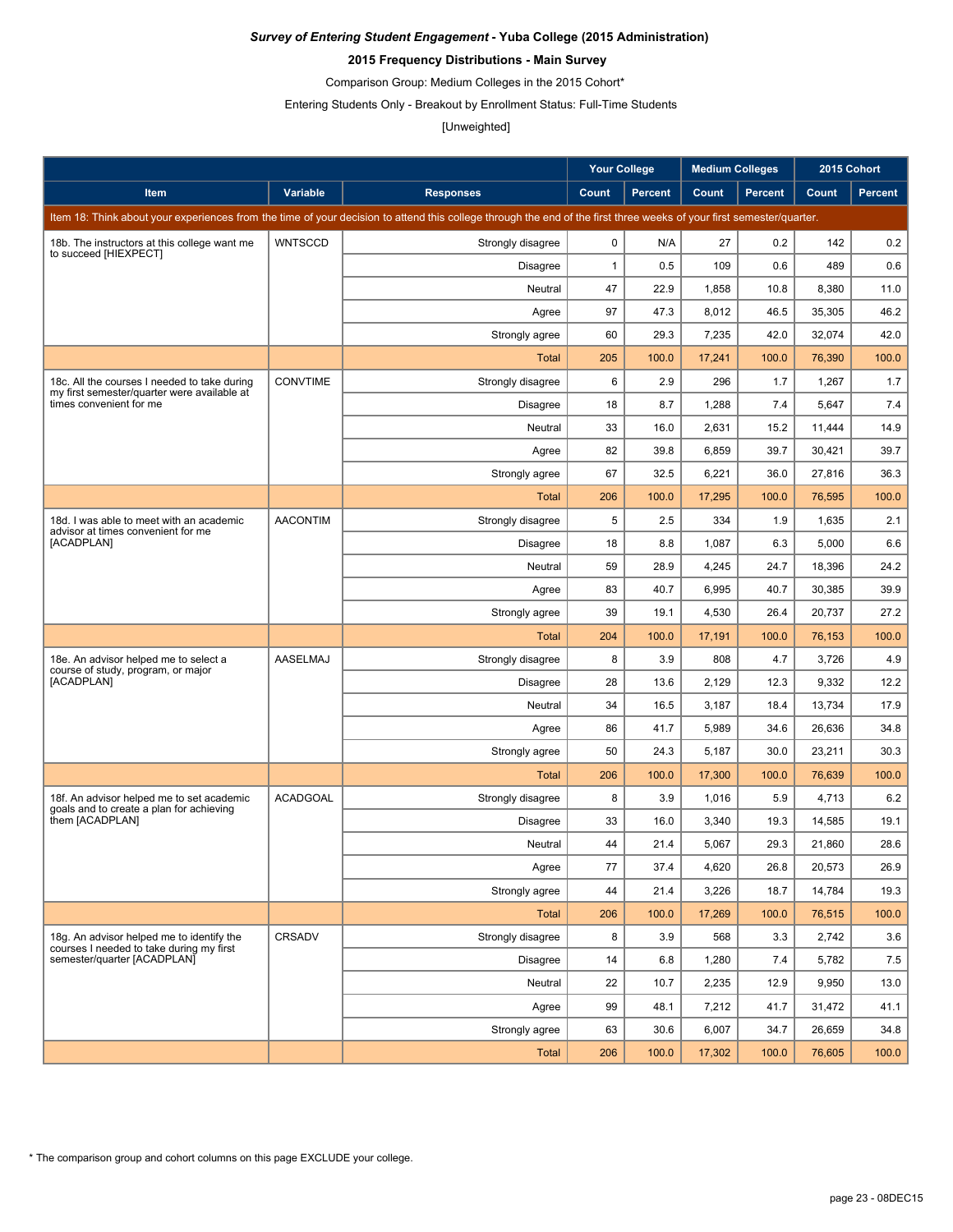### **2015 Frequency Distributions - Main Survey**

Comparison Group: Medium Colleges in the 2015 Cohort\*

Entering Students Only - Breakout by Enrollment Status: Full-Time Students

## [Unweighted]

|                                                                                         |                 |                                                                                                                                                                      | <b>Your College</b> |                | <b>Medium Colleges</b> |                | 2015 Cohort |                |
|-----------------------------------------------------------------------------------------|-----------------|----------------------------------------------------------------------------------------------------------------------------------------------------------------------|---------------------|----------------|------------------------|----------------|-------------|----------------|
| Item                                                                                    | Variable        | <b>Responses</b>                                                                                                                                                     | Count               | <b>Percent</b> | Count                  | <b>Percent</b> | Count       | <b>Percent</b> |
|                                                                                         |                 | Item 18: Think about your experiences from the time of your decision to attend this college through the end of the first three weeks of your first semester/quarter. |                     |                |                        |                |             |                |
| 18h. A college staff member talked with me                                              | <b>OSCOMM</b>   | Strongly disagree                                                                                                                                                    | 28                  | 13.7           | 1,963                  | 11.4           | 9,067       | 11.8           |
| about my commitments outside of school<br>(work, children, dependents, etc.) to help me |                 | <b>Disagree</b>                                                                                                                                                      | 69                  | 33.7           | 5,014                  | 29.0           | 22,997      | 30.0           |
| figure out how many courses to take<br>[ACADPLAN]                                       |                 | Neutral                                                                                                                                                              | 60                  | 29.3           | 4,538                  | 26.3           | 19,603      | 25.6           |
|                                                                                         |                 | Agree                                                                                                                                                                | 30                  | 14.6           | 3,529                  | 20.4           | 15,162      | 19.8           |
|                                                                                         |                 | Strongly agree                                                                                                                                                       | 18                  | 8.8            | 2,241                  | 13.0           | 9,772       | 12.8           |
|                                                                                         |                 | Total                                                                                                                                                                | 205                 | 100.0          | 17,285                 | 100.0          | 76,601      | 100.0          |
| 18. The college provided me with adequate<br>information about financial assistance     | <b>FAINFO</b>   | Strongly disagree                                                                                                                                                    | 17                  | 8.3            | 903                    | 5.2            | 4,203       | 5.5            |
| (scholarships, grants, loans, etc.)<br>[EARLYCON]                                       |                 | <b>Disagree</b>                                                                                                                                                      | 27                  | 13.1           | 2,200                  | 12.7           | 9,825       | 12.8           |
|                                                                                         |                 | Neutral                                                                                                                                                              | 58                  | 28.2           | 4,316                  | 24.9           | 19,446      | 25.4           |
|                                                                                         |                 | Agree                                                                                                                                                                | 77                  | 37.4           | 6,238                  | 36.0           | 26,830      | 35.0           |
|                                                                                         |                 | Strongly agree                                                                                                                                                       | 27                  | 13.1           | 3,647                  | 21.1           | 16,355      | 21.3           |
|                                                                                         |                 | <b>Total</b>                                                                                                                                                         | 206                 | 100.0          | 17,304                 | 100.0          | 76.659      | 100.0          |
| 18j. A college staff member helped me<br>determine whether I qualified for financial    | <b>QUALFA</b>   | Strongly disagree                                                                                                                                                    | 17                  | 8.3            | 1,613                  | 9.3            | 7,544       | 9.9            |
| assistance [EARLYCON]                                                                   |                 | Disagree                                                                                                                                                             | 42                  | 20.5           | 4,226                  | 24.5           | 18.983      | 24.8           |
|                                                                                         |                 | Neutral                                                                                                                                                              | 48                  | 23.4           | 4,563                  | 26.4           | 19,807      | 25.9           |
|                                                                                         |                 | Agree                                                                                                                                                                | 70                  | 34.1           | 4,152                  | 24.1           | 18,003      | 23.6           |
|                                                                                         |                 | Strongly agree                                                                                                                                                       | 28                  | 13.7           | 2,701                  | 15.7           | 12,103      | 15.8           |
|                                                                                         |                 | Total                                                                                                                                                                | 205                 | 100.0          | 17,255                 | 100.0          | 76,440      | 100.0          |
| 18k. All instructors had activities to introduce<br>students to one another             | <b>ACTINTRO</b> | Strongly disagree                                                                                                                                                    | 9                   | 4.4            | 1,113                  | 6.4            | 4,864       | 6.4            |
|                                                                                         |                 | <b>Disagree</b>                                                                                                                                                      | 54                  | 26.3           | 3,641                  | 21.1           | 15,683      | 20.5           |
|                                                                                         |                 | Neutral                                                                                                                                                              | 60                  | 29.3           | 4,091                  | 23.7           | 18,392      | 24.0           |
|                                                                                         |                 | Agree                                                                                                                                                                | 55                  | 26.8           | 5,230                  | 30.3           | 23,187      | 30.3           |
|                                                                                         |                 | Strongly agree                                                                                                                                                       | 27                  | 13.2           | 3,188                  | 18.5           | 14,404      | 18.8           |
|                                                                                         |                 | Total                                                                                                                                                                | 205                 | 100.0          | 17,263                 | 100.0          | 76,530      | 100.0          |
| 18I. All instructors clearly explained<br>academic and student support services         | <b>RESOURCE</b> | Strongly disagree                                                                                                                                                    | $\overline{4}$      | 1.9            | 306                    | 1.8            | 1,281       | 1.7            |
| available at this college [ACSOCSUP]                                                    |                 | <b>Disagree</b>                                                                                                                                                      | 17                  | 8.3            | 1,287                  | 7.5            | 5,479       | 7.2            |
|                                                                                         |                 | Neutral                                                                                                                                                              | 53                  | 25.7           | 3,231                  | 18.7           | 14,473      | 18.9           |
|                                                                                         |                 | Agree                                                                                                                                                                | 91                  | 44.2           | 7,538                  | 43.7           | 33,124      | 43.3           |
|                                                                                         |                 | Strongly agree                                                                                                                                                       | 41                  | 19.9           | 4,892                  | 28.4           | 22,087      | 28.9           |
|                                                                                         |                 | <b>Total</b>                                                                                                                                                         | 206                 | 100.0          | 17,254                 | 100.0          | 76,444      | 100.0          |
| 18m. All instructors clearly explained course<br>grading policies [ACSOCSUP]            | <b>GRADEPOL</b> | Strongly disagree                                                                                                                                                    | 0                   | N/A            | 93                     | 0.5            | 418         | 0.5            |
|                                                                                         |                 | Disagree                                                                                                                                                             | 5                   | 2.4            | 354                    | 2.0            | 1,681       | 2.2            |
|                                                                                         |                 | Neutral                                                                                                                                                              | 16                  | 7.8            | 1,468                  | 8.5            | 6,699       | 8.8            |
|                                                                                         |                 | Agree                                                                                                                                                                | 105                 | 51.0           | 8,069                  | 46.7           | 35,113      | 45.9           |
|                                                                                         |                 | Strongly agree                                                                                                                                                       | 80                  | 38.8           | 7,291                  | 42.2           | 32,632      | 42.6           |
|                                                                                         |                 | <b>Total</b>                                                                                                                                                         | 206                 | 100.0          | 17,275                 | 100.0          | 76,543      | 100.0          |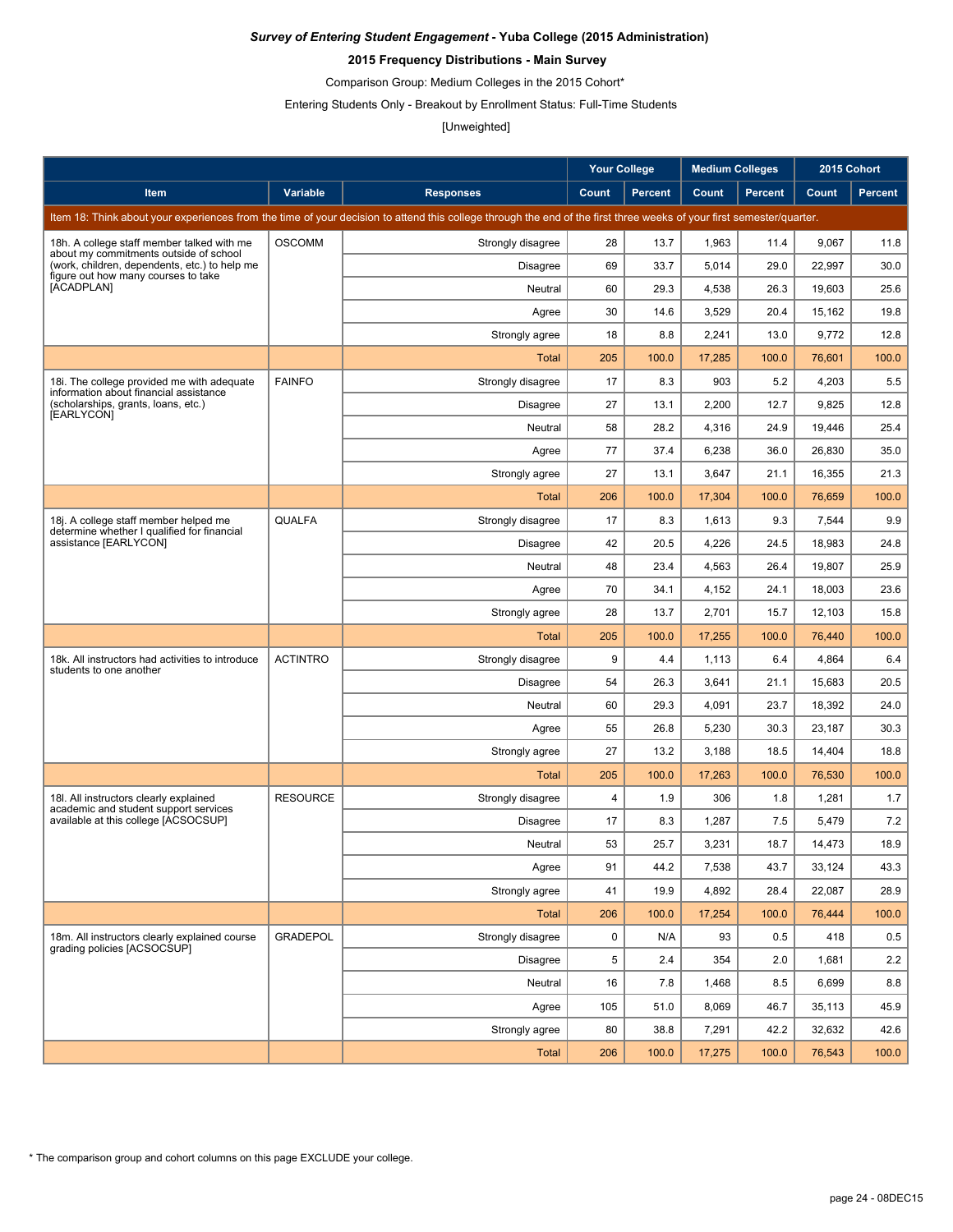### **2015 Frequency Distributions - Main Survey**

Comparison Group: Medium Colleges in the 2015 Cohort\*

Entering Students Only - Breakout by Enrollment Status: Full-Time Students

# [Unweighted]

|                                                                                           |                 |                                                                                                                                                                      | <b>Your College</b> |                | <b>Medium Colleges</b> |                | 2015 Cohort |                |
|-------------------------------------------------------------------------------------------|-----------------|----------------------------------------------------------------------------------------------------------------------------------------------------------------------|---------------------|----------------|------------------------|----------------|-------------|----------------|
| Item                                                                                      | Variable        | <b>Responses</b>                                                                                                                                                     | Count               | <b>Percent</b> | Count                  | <b>Percent</b> | Count       | <b>Percent</b> |
|                                                                                           |                 | Item 18: Think about your experiences from the time of your decision to attend this college through the end of the first three weeks of your first semester/quarter. |                     |                |                        |                |             |                |
| 18n. All instructors clearly explained course                                             | SYLLABI         | Strongly disagree                                                                                                                                                    | $\mathbf{1}$        | 0.5            | 55                     | 0.3            | 276         | 0.4            |
| syllabi (syllabuses) [ACSOCSUP]                                                           |                 | Disagree                                                                                                                                                             | 3                   | 1.5            | 251                    | 1.5            | 1,235       | 1.6            |
|                                                                                           |                 | Neutral                                                                                                                                                              | 9                   | 4.4            | 1,122                  | 6.5            | 5,105       | 6.7            |
|                                                                                           |                 | Agree                                                                                                                                                                | 97                  | 47.5           | 7,331                  | 42.5           | 32,280      | 42.3           |
|                                                                                           |                 | Strongly agree                                                                                                                                                       | 94                  | 46.1           | 8,487                  | 49.2           | 37,503      | 49.1           |
|                                                                                           |                 | Total                                                                                                                                                                | 204                 | 100.0          | 17,246                 | 100.0          | 76,399      | 100.0          |
| 180. I knew how to get in touch with my<br>instructors outside of class [ACSOCSUP]        | <b>FACMEET</b>  | Strongly disagree                                                                                                                                                    | 0                   | N/A            | 80                     | 0.5            | 379         | 0.5            |
|                                                                                           |                 | Disagree                                                                                                                                                             | 4                   | 1.9            | 311                    | 1.8            | 1,519       | 2.0            |
|                                                                                           |                 | Neutral                                                                                                                                                              | 28                  | 13.6           | 1,327                  | 7.7            | 6,431       | 8.4            |
|                                                                                           |                 | Agree                                                                                                                                                                | 101                 | 49.0           | 7,658                  | 44.3           | 33,648      | 43.9           |
|                                                                                           |                 | Strongly agree                                                                                                                                                       | 73                  | 35.4           | 7,917                  | 45.8           | 34,626      | 45.2           |
|                                                                                           |                 | <b>Total</b>                                                                                                                                                         | 206                 | 100.0          | 17,293                 | 100.0          | 76,603      | 100.0          |
| 18p. At least one college staff member (other<br>than an instructor) learned my name      | <b>CSTAFNAM</b> | Strongly disagree                                                                                                                                                    | 25                  | 12.1           | 1,877                  | 10.9           | 8,808       | 11.5           |
| [EARLYCON]                                                                                |                 | <b>Disagree</b>                                                                                                                                                      | 42                  | 20.4           | 3,403                  | 19.7           | 15,067      | 19.7           |
|                                                                                           |                 | Neutral                                                                                                                                                              | 47                  | 22.8           | 2,815                  | 16.3           | 12,517      | 16.4           |
|                                                                                           |                 | Agree                                                                                                                                                                | 58                  | 28.2           | 4,534                  | 26.3           | 19,834      | 25.9           |
|                                                                                           |                 | Strongly agree                                                                                                                                                       | 34                  | 16.5           | 4,642                  | 26.9           | 20,319      | 26.5           |
|                                                                                           |                 | <b>Total</b>                                                                                                                                                         | 206                 | 100.0          | 17,271                 | 100.0          | 76,545      | 100.0          |
| 18q. At least one other student whom I didn't<br>previously know learned my name          | <b>OSTUDNAM</b> | Strongly disagree                                                                                                                                                    | 3                   | 1.5            | 259                    | 1.5            | 1,360       | 1.8            |
| [ACSOCSUP]                                                                                |                 | Disagree                                                                                                                                                             | 5                   | 2.4            | 565                    | 3.3            | 2,771       | 3.6            |
|                                                                                           |                 | Neutral                                                                                                                                                              | 22                  | 10.7           | 1,439                  | 8.3            | 6,445       | 8.4            |
|                                                                                           |                 | Agree                                                                                                                                                                | 95                  | 46.1           | 6,950                  | 40.2           | 30,386      | 39.7           |
|                                                                                           |                 | Strongly agree                                                                                                                                                       | 81                  | 39.3           | 8,082                  | 46.7           | 35,658      | 46.5           |
|                                                                                           |                 | Total                                                                                                                                                                | 206                 | 100.0          | 17,295                 | 100.0          | 76,620      | 100.0          |
| 18r. At least one instructor learned my name<br>[ACSOCSUP]                                | <b>FACNAM</b>   | Strongly disagree                                                                                                                                                    | 3                   | 1.5            | 166                    | 1.0            | 974         | 1.3            |
|                                                                                           |                 | Disagree                                                                                                                                                             | 11                  | 5.4            | 399                    | 2.3            | 2,117       | 2.8            |
|                                                                                           |                 | Neutral                                                                                                                                                              | 24                  | 11.8           | 1,132                  | 6.6            | 5,448       | 7.1            |
|                                                                                           |                 | Agree                                                                                                                                                                | 88                  | 43.1           | 7,001                  | 40.7           | 30,100      | 39.5           |
|                                                                                           |                 | Strongly agree                                                                                                                                                       | 78                  | 38.2           | 8,512                  | 49.5           | 37,587      | 49.3           |
|                                                                                           |                 | Total                                                                                                                                                                | 204                 | 100.0          | 17,210                 | 100.0          | 76,226      | 100.0          |
| 18s. I learned the name of at least one other<br>student in most of my classes [ACSOCSUP] | <b>STUNAM</b>   | Strongly disagree                                                                                                                                                    | 0                   | N/A            | 184                    | 1.1            | 966         | 1.3            |
|                                                                                           |                 | Disagree                                                                                                                                                             | 8                   | 3.9            | 513                    | 3.0            | 2,439       | 3.2            |
|                                                                                           |                 | Neutral                                                                                                                                                              | 17                  | 8.3            | 1,111                  | 6.4            | 5,505       | 7.2            |
|                                                                                           |                 | Agree                                                                                                                                                                | 97                  | 47.1           | 6,733                  | 38.9           | 29,399      | 38.4           |
|                                                                                           |                 | Strongly agree                                                                                                                                                       | 84                  | 40.8           | 8,754                  | 50.6           | 38,317      | 50.0           |
|                                                                                           |                 | <b>Total</b>                                                                                                                                                         | 206                 | 100.0          | 17,295                 | 100.0          | 76,626      | 100.0          |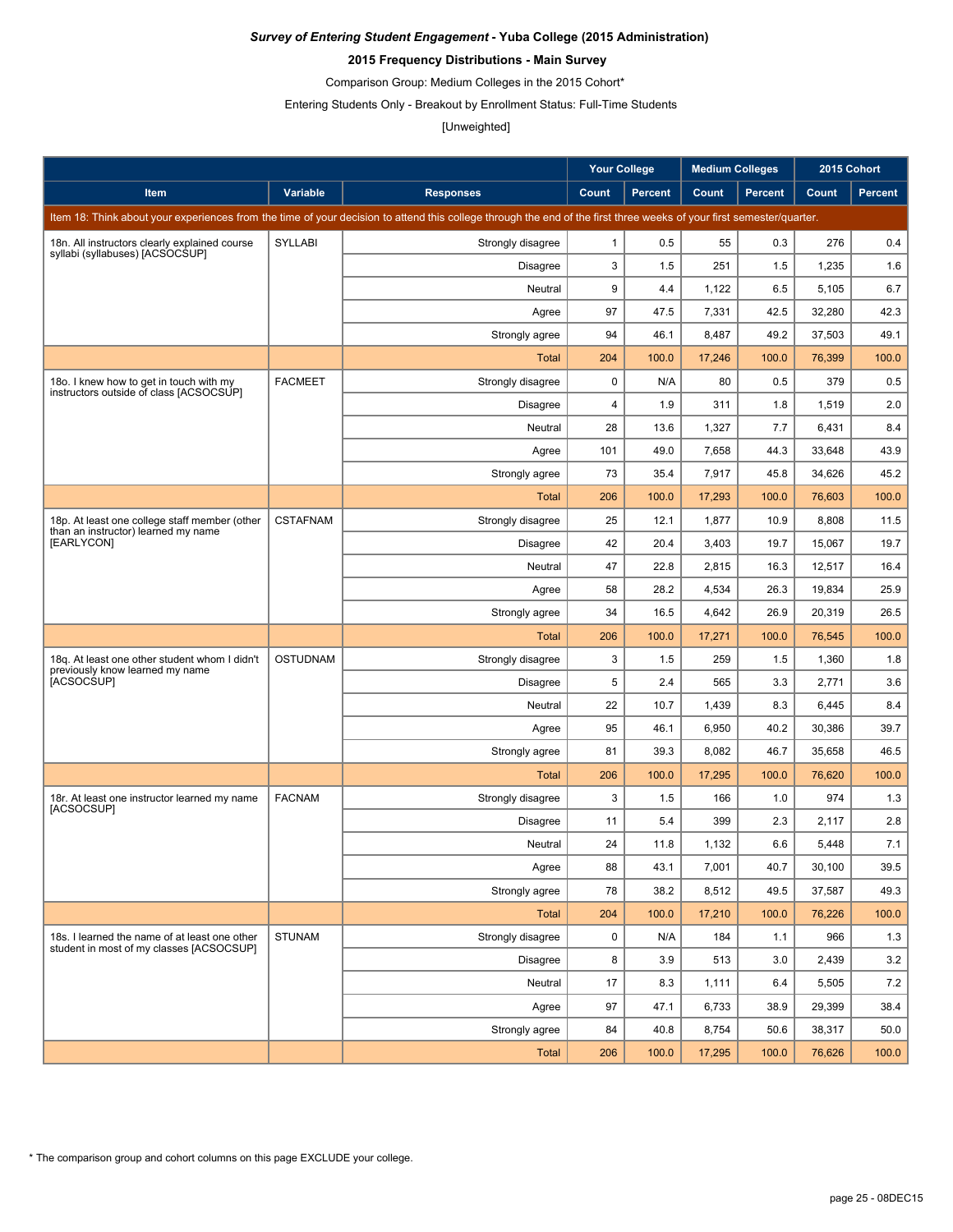### **2015 Frequency Distributions - Main Survey**

Comparison Group: Medium Colleges in the 2015 Cohort\*

Entering Students Only - Breakout by Enrollment Status: Full-Time Students

# [Unweighted]

|                                                                                                                                 |                 |                                                                                                                                                                      | <b>Your College</b> |                | <b>Medium Colleges</b> |                | 2015 Cohort |                |  |  |
|---------------------------------------------------------------------------------------------------------------------------------|-----------------|----------------------------------------------------------------------------------------------------------------------------------------------------------------------|---------------------|----------------|------------------------|----------------|-------------|----------------|--|--|
| <b>Item</b>                                                                                                                     | Variable        | <b>Responses</b>                                                                                                                                                     | Count               | <b>Percent</b> | Count                  | <b>Percent</b> | Count       | <b>Percent</b> |  |  |
|                                                                                                                                 |                 | Item 18: Think about your experiences from the time of your decision to attend this college through the end of the first three weeks of your first semester/quarter. |                     |                |                        |                |             |                |  |  |
| 18t. I have the motivation to do what it takes                                                                                  | <b>ITTAKES</b>  | Strongly disagree                                                                                                                                                    | $\mathbf 0$         | N/A            | 66                     | 0.4            | 329         | 0.4            |  |  |
| to succeed in college [HIEXPECT]                                                                                                |                 | <b>Disagree</b>                                                                                                                                                      | $\overline{2}$      | 1.0            | 201                    | 1.2            | 842         | 1.1            |  |  |
|                                                                                                                                 |                 | Neutral                                                                                                                                                              | 18                  | 8.8            | 1,474                  | 8.5            | 6,364       | 8.3            |  |  |
|                                                                                                                                 |                 | Agree                                                                                                                                                                | 83                  | 40.5           | 6,170                  | 35.7           | 26,684      | 34.9           |  |  |
|                                                                                                                                 |                 | Strongly agree                                                                                                                                                       | 102                 | 49.8           | 9,366                  | 54.2           | 42,274      | 55.3           |  |  |
|                                                                                                                                 |                 | Total                                                                                                                                                                | 205                 | 100.0          | 17,277                 | 100.0          | 76,493      | 100.0          |  |  |
| 18u. I am prepared academically to succeed<br>in college [HIEXPECT]                                                             | <b>ACPRPRD</b>  | Strongly disagree                                                                                                                                                    | 0                   | N/A            | 85                     | 0.5            | 364         | 0.5            |  |  |
|                                                                                                                                 |                 | <b>Disagree</b>                                                                                                                                                      | 4                   | 1.9            | 242                    | 1.4            | 1,000       | 1.3            |  |  |
|                                                                                                                                 |                 | Neutral                                                                                                                                                              | 23                  | 11.2           | 2,012                  | 11.6           | 8,587       | 11.2           |  |  |
|                                                                                                                                 |                 | Agree                                                                                                                                                                | 90                  | 43.7           | 6,812                  | 39.4           | 29,452      | 38.4           |  |  |
|                                                                                                                                 |                 | Strongly agree                                                                                                                                                       | 89                  | 43.2           | 8,153                  | 47.1           | 37,246      | 48.6           |  |  |
|                                                                                                                                 |                 | <b>Total</b>                                                                                                                                                         | 206                 | 100.0          | 17,304                 | 100.0          | 76,649      | 100.0          |  |  |
| Item 19: During the first three weeks of your first semester/quarter at this college, about how often did you do the following? |                 |                                                                                                                                                                      |                     |                |                        |                |             |                |  |  |
| 19a. Ask questions in class or contribute to                                                                                    | <b>ASKQUES</b>  | Never                                                                                                                                                                | 29                  | 14.3           | 1,324                  | 7.6            | 5,737       | 7.4            |  |  |
| class discussions [ENGAGLRN]                                                                                                    |                 | Once                                                                                                                                                                 | 63                  | 31.0           | 3,766                  | 21.6           | 17,309      | 22.4           |  |  |
|                                                                                                                                 |                 | Two or three times                                                                                                                                                   | 72                  | 35.5           | 8,274                  | 47.4           | 36,296      | 47.0           |  |  |
|                                                                                                                                 |                 | Four or more times                                                                                                                                                   | 39                  | 19.2           | 4,091                  | 23.4           | 17,918      | 23.2           |  |  |
|                                                                                                                                 |                 | Total                                                                                                                                                                | 203                 | 100.0          | 17,455                 | 100.0          | 77,260      | 100.0          |  |  |
| 19b. Prepare at least two drafts of a paper or                                                                                  | <b>PREPDRFT</b> | Never                                                                                                                                                                | 53                  | 26.2           | 4,741                  | 27.3           | 21,119      | 27.5           |  |  |
| assignment before turning it in [ENGAGLRN]                                                                                      |                 | Once                                                                                                                                                                 | 88                  | 43.6           | 6,449                  | 37.2           | 28,088      | 36.6           |  |  |
|                                                                                                                                 |                 | Two or three times                                                                                                                                                   | 47                  | 23.3           | 5,001                  | 28.8           | 22,382      | 29.2           |  |  |
|                                                                                                                                 |                 | Four or more times                                                                                                                                                   | 14                  | 6.9            | 1,160                  | 6.7            | 5,172       | 6.7            |  |  |
|                                                                                                                                 |                 | Total                                                                                                                                                                | 202                 | 100.0          | 17,351                 | 100.0          | 76,761      | 100.0          |  |  |
| 19c. Turn in an assignment late [HIEXPECT]                                                                                      | LATETURN        | Never                                                                                                                                                                | 148                 | 72.5           | 11,297                 | 65.0           | 50,487      | 65.6           |  |  |
|                                                                                                                                 |                 | Once                                                                                                                                                                 | 38                  | 18.6           | 4,501                  | 25.9           | 19,765      | 25.7           |  |  |
|                                                                                                                                 |                 | Two or three times                                                                                                                                                   | 14                  | 6.9            | 1,410                  | 8.1            | 5,891       | 7.7            |  |  |
|                                                                                                                                 |                 | Four or more times                                                                                                                                                   | $\overline{4}$      | 2.0            | 182                    | 1.0            | 779         | 1.0            |  |  |
|                                                                                                                                 |                 | <b>Total</b>                                                                                                                                                         | 204                 | 100.0          | 17,390                 | 100.0          | 76,922      | 100.0          |  |  |
| 19d. Not turn in an assignment [HIEXPECT]                                                                                       | <b>NOTTURN</b>  | Never                                                                                                                                                                | 127                 | 63.2           | 12.409                 | 72.4           | 53.740      | 70.8           |  |  |
|                                                                                                                                 |                 | Once                                                                                                                                                                 | 53                  | 26.4           | 3,371                  | 19.7           | 15,811      | 20.8           |  |  |
|                                                                                                                                 |                 | Two or three times                                                                                                                                                   | 16                  | 8.0            | 1,100                  | 6.4            | 5,089       | 6.7            |  |  |
|                                                                                                                                 |                 | Four or more times                                                                                                                                                   | 5                   | 2.5            | 260                    | 1.5            | 1,225       | 1.6            |  |  |
|                                                                                                                                 |                 | Total                                                                                                                                                                | 201                 | 100.0          | 17,140                 | 100.0          | 75,865      | 100.0          |  |  |
| 19e. Participate in supplemental instruction                                                                                    | <b>SUPINSTR</b> | Never                                                                                                                                                                | 138                 | 68.0           | 12,117                 | 69.4           | 51,543      | 66.8           |  |  |
| (extra class sessions with an instructor, tutor,<br>or experienced student) [ENGAGLRN]                                          |                 | Once                                                                                                                                                                 | 29                  | 14.3           | 2,715                  | 15.5           | 13,044      | 16.9           |  |  |
|                                                                                                                                 |                 | Two or three times                                                                                                                                                   | 20                  | 9.9            | 1,858                  | 10.6           | 8,879       | 11.5           |  |  |
|                                                                                                                                 |                 | Four or more times                                                                                                                                                   | 16                  | 7.9            | 770                    | 4.4            | 3,728       | 4.8            |  |  |
|                                                                                                                                 |                 | Total                                                                                                                                                                | 203                 | 100.0          | 17,460                 | 100.0          | 77,194      | 100.0          |  |  |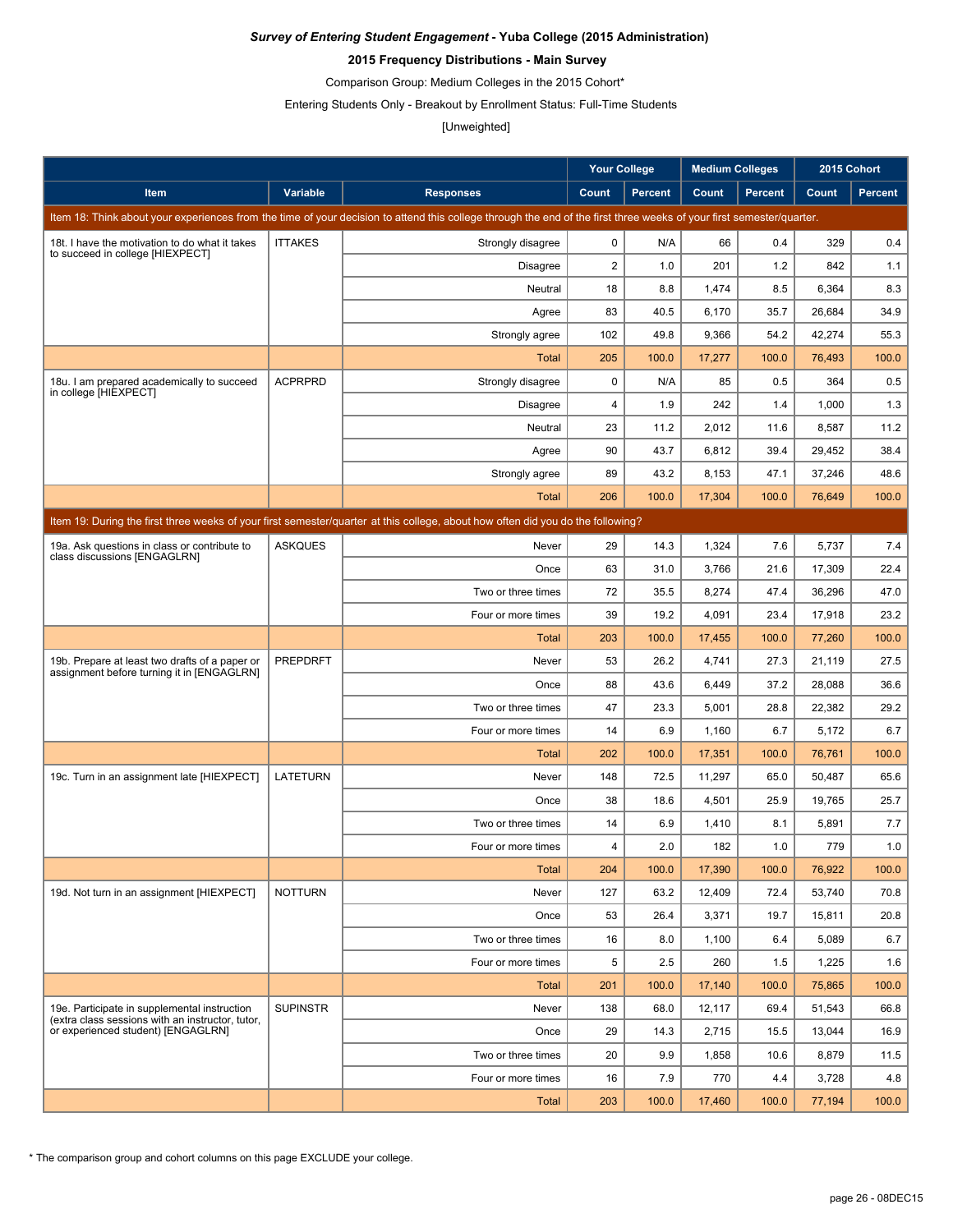### **2015 Frequency Distributions - Main Survey**

Comparison Group: Medium Colleges in the 2015 Cohort\*

Entering Students Only - Breakout by Enrollment Status: Full-Time Students

# [Unweighted]

|                                                                                        |                 |                                                                                                                                 | <b>Your College</b> |                | <b>Medium Colleges</b> |                | 2015 Cohort |                |
|----------------------------------------------------------------------------------------|-----------------|---------------------------------------------------------------------------------------------------------------------------------|---------------------|----------------|------------------------|----------------|-------------|----------------|
| Item                                                                                   | Variable        | <b>Responses</b>                                                                                                                | Count               | <b>Percent</b> | Count                  | <b>Percent</b> | Count       | <b>Percent</b> |
|                                                                                        |                 | Item 19: During the first three weeks of your first semester/quarter at this college, about how often did you do the following? |                     |                |                        |                |             |                |
| 19f. Come to class without completing                                                  | <b>NOTCOMPL</b> | Never                                                                                                                           | 100                 | 49.0           | 9,229                  | 53.0           | 41,675      | 54.1           |
| readings or assignments [HIEXPECT]                                                     |                 | Once                                                                                                                            | 73                  | 35.8           | 5,309                  | 30.5           | 23.099      | 30.0           |
|                                                                                        |                 | Two or three times                                                                                                              | 27                  | 13.2           | 2,300                  | 13.2           | 9,863       | 12.8           |
|                                                                                        |                 | Four or more times                                                                                                              | 4                   | 2.0            | 577                    | 3.3            | 2,342       | 3.0            |
|                                                                                        |                 | <b>Total</b>                                                                                                                    | 204                 | 100.0          | 17,415                 | 100.0          | 76,979      | 100.0          |
| 19g. Work with other students on a project or<br>assignment during class [ENGAGLRN]    | <b>PINCLASS</b> | Never                                                                                                                           | 25                  | 12.1           | 2,823                  | 16.2           | 13,123      | 17.0           |
|                                                                                        |                 | Once                                                                                                                            | 55                  | 26.7           | 4,447                  | 25.5           | 19,740      | 25.6           |
|                                                                                        |                 | Two or three times                                                                                                              | 76                  | 36.9           | 7,179                  | 41.1           | 31,713      | 41.1           |
|                                                                                        |                 | Four or more times                                                                                                              | 50                  | 24.3           | 3,004                  | 17.2           | 12,592      | 16.3           |
|                                                                                        |                 | <b>Total</b>                                                                                                                    | 206                 | 100.0          | 17,453                 | 100.0          | 77,168      | 100.0          |
| 19h. Work with classmates outside of class<br>on class projects or assignments         | <b>PREPOUTC</b> | Never                                                                                                                           | 119                 | 58.0           | 10,167                 | 58.6           | 44,600      | 58.1           |
| [ENGAGLRN]                                                                             |                 | Once                                                                                                                            | 44                  | 21.5           | 3,499                  | 20.2           | 15,965      | 20.8           |
|                                                                                        |                 | Two or three times                                                                                                              | 33                  | 16.1           | 2,667                  | 15.4           | 11,712      | 15.3           |
|                                                                                        |                 | Four or more times                                                                                                              | 9                   | 4.4            | 1,010                  | 5.8            | 4,479       | 5.8            |
|                                                                                        |                 | Total                                                                                                                           | 205                 | 100.0          | 17,343                 | 100.0          | 76,756      | 100.0          |
| 19i. Participate in a required study group<br>outside of class [ENGAGLRN]              | <b>GRPSTUDY</b> | Never                                                                                                                           | 163                 | 79.1           | 14,293                 | 81.9           | 61,844      | 80.2           |
|                                                                                        |                 | Once                                                                                                                            | 22                  | 10.7           | 1,602                  | 9.2            | 7,999       | 10.4           |
|                                                                                        |                 | Two or three times                                                                                                              | 13                  | 6.3            | 1,045                  | 6.0            | 4,961       | 6.4            |
|                                                                                        |                 | Four or more times                                                                                                              | 8                   | 3.9            | 516                    | 3.0            | 2,353       | 3.0            |
|                                                                                        |                 | Total                                                                                                                           | 206                 | 100.0          | 17,456                 | 100.0          | 77,157      | 100.0          |
| 19j. Participate in a student-initiated (not<br>required) study group outside of class | <b>NRGSTUDY</b> | Never                                                                                                                           | 161                 | 78.5           | 13,802                 | 79.3           | 60,199      | 78.3           |
| [ENGAGLRN]                                                                             |                 | Once                                                                                                                            | 16                  | 7.8            | 1,899                  | 10.9           | 8,868       | 11.5           |
|                                                                                        |                 | Two or three times                                                                                                              | 19                  | 9.3            | 1,160                  | 6.7            | 5,361       | 7.0            |
|                                                                                        |                 | Four or more times                                                                                                              | 9                   | 4.4            | 533                    | 3.1            | 2,440       | 3.2            |
|                                                                                        |                 | <b>Total</b>                                                                                                                    | 205                 | 100.0          | 17,394                 | 100.0          | 76,868      | 100.0          |
| 19k. Use an electronic tool (e-mail, text<br>messaging, Facebook, MySpace, class Web   | <b>USEINTMG</b> | Never                                                                                                                           | 70                  | 34.0           | 6,028                  | 34.5           | 25,963      | 33.6           |
| site, etc.) to communicate with another<br>student about coursework [ENGAGLRN]         |                 | Once                                                                                                                            | 43                  | 20.9           | 3,870                  | 22.2           | 17,407      | 22.5           |
|                                                                                        |                 | Two or three times                                                                                                              | 52                  | 25.2           | 4,174                  | 23.9           | 18,752      | 24.3           |
|                                                                                        |                 | Four or more times                                                                                                              | 41                  | 19.9           | 3,398                  | 19.5           | 15,091      | 19.5           |
|                                                                                        |                 | Total                                                                                                                           | 206                 | 100.0          | 17,470                 | 100.0          | 77,213      | 100.0          |
| 19I. Use an electronic tool (e-mail, text<br>messaging, Facebook, MySpace, class Web   | <b>MAILFAC</b>  | Never                                                                                                                           | 88                  | 42.9           | 4,495                  | 25.9           | 20,737      | 27.0           |
| site, etc.) to communicate with an instructor<br>about coursework [ENGAGLRN]           |                 | Once                                                                                                                            | 64                  | 31.2           | 4,449                  | 25.6           | 20,225      | 26.3           |
|                                                                                        |                 | Two or three times                                                                                                              | 31                  | 15.1           | 5,290                  | 30.4           | 22,663      | 29.5           |
|                                                                                        |                 | Four or more times                                                                                                              | 22                  | 10.7           | 3,149                  | 18.1           | 13,232      | 17.2           |
|                                                                                        |                 | <b>Total</b>                                                                                                                    | 205                 | 100.0          | 17,383                 | 100.0          | 76,857      | 100.0          |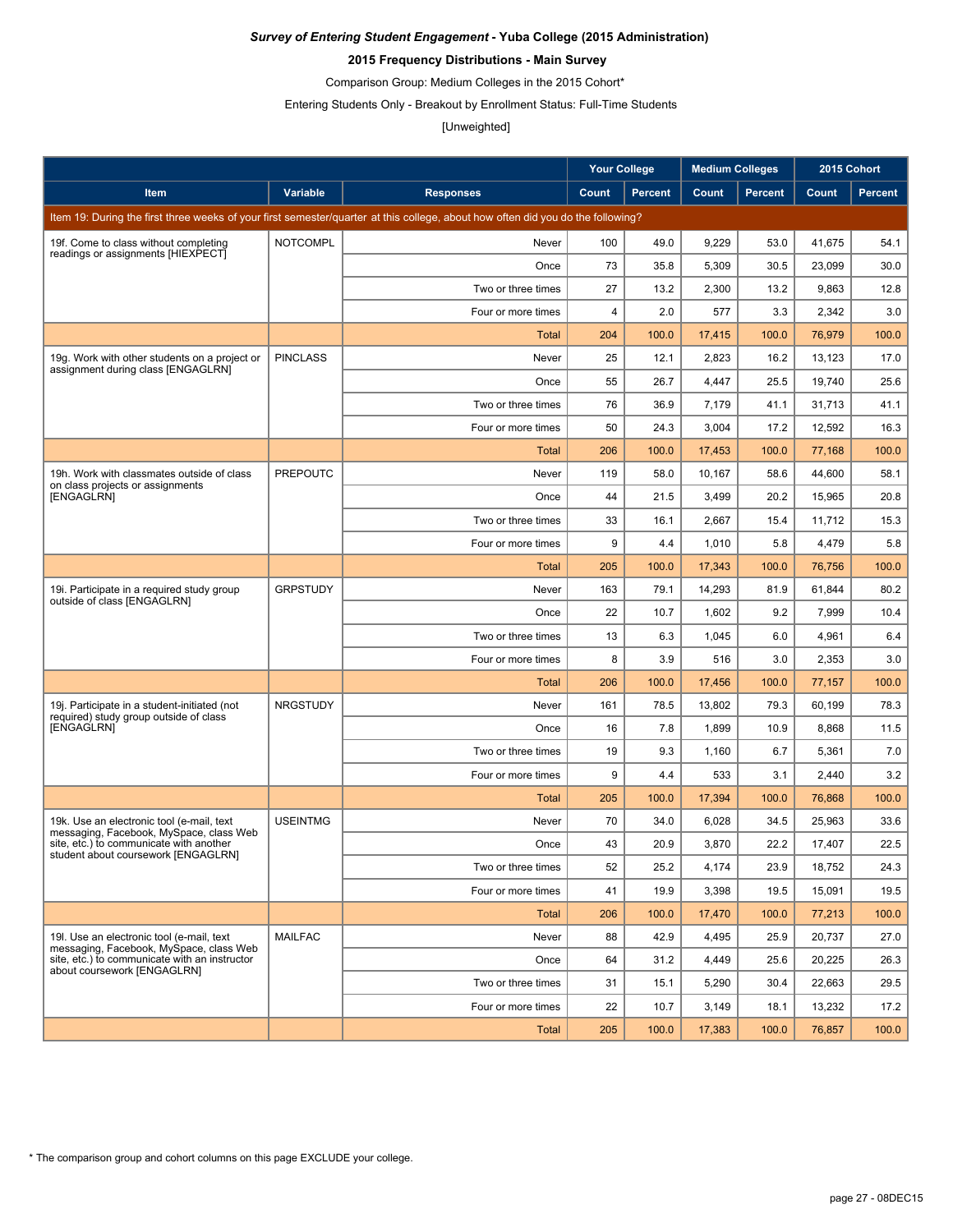### **2015 Frequency Distributions - Main Survey**

Comparison Group: Medium Colleges in the 2015 Cohort\*

Entering Students Only - Breakout by Enrollment Status: Full-Time Students

# [Unweighted]

|                                                                                       |                 |                                                                                                                                 | <b>Your College</b> |                | <b>Medium Colleges</b> |                | 2015 Cohort |                |
|---------------------------------------------------------------------------------------|-----------------|---------------------------------------------------------------------------------------------------------------------------------|---------------------|----------------|------------------------|----------------|-------------|----------------|
| Item                                                                                  | Variable        | <b>Responses</b>                                                                                                                | Count               | <b>Percent</b> | Count                  | <b>Percent</b> | Count       | <b>Percent</b> |
|                                                                                       |                 | Item 19: During the first three weeks of your first semester/quarter at this college, about how often did you do the following? |                     |                |                        |                |             |                |
| 19m. Discuss an assignment or grade with                                              | <b>FACASSN</b>  | Never                                                                                                                           | 89                  | 43.4           | 5,287                  | 30.3           | 24,115      | 31.3           |
| an instructor [ENGAGLRN]                                                              |                 | Once                                                                                                                            | 55                  | 26.8           | 6,006                  | 34.4           | 26,522      | 34.4           |
|                                                                                       |                 | Two or three times                                                                                                              | 51                  | 24.9           | 4,734                  | 27.1           | 20,380      | 26.4           |
|                                                                                       |                 | Four or more times                                                                                                              | 10                  | 4.9            | 1,412                  | 8.1            | 6,069       | 7.9            |
|                                                                                       |                 | Total                                                                                                                           | 205                 | 100.0          | 17,439                 | 100.0          | 77,086      | 100.0          |
| 19n. Ask for help from an instructor                                                  | <b>CLASSREL</b> | Never                                                                                                                           | 58                  | 28.3           | 3,758                  | 21.5           | 16,786      | 21.8           |
| regarding questions or problems related to a<br>class [ENGAGLRN]                      |                 | Once                                                                                                                            | 72                  | 35.1           | 5,430                  | 31.1           | 23,628      | 30.7           |
|                                                                                       |                 | Two or three times                                                                                                              | 58                  | 28.3           | 6,028                  | 34.6           | 26,752      | 34.7           |
|                                                                                       |                 | Four or more times                                                                                                              | 17                  | 8.3            | 2,223                  | 12.7           | 9,915       | 12.9           |
|                                                                                       |                 | Total                                                                                                                           | 205                 | 100.0          | 17,439                 | 100.0          | 77,081      | 100.0          |
| 190. Receive prompt written or oral feedback<br>from instructors on your performance  | <b>FEEDBACK</b> | Never                                                                                                                           | 55                  | 26.8           | 3,589                  | 20.6           | 16,435      | 21.3           |
| [ENGAGLRN]                                                                            |                 | Once                                                                                                                            | 62                  | 30.2           | 4,980                  | 28.6           | 22.189      | 28.8           |
|                                                                                       |                 | Two or three times                                                                                                              | 67                  | 32.7           | 6,290                  | 36.1           | 27,276      | 35.4           |
|                                                                                       |                 | Four or more times                                                                                                              | 21                  | 10.2           | 2,571                  | 14.8           | 11.172      | 14.5           |
|                                                                                       |                 | Total                                                                                                                           | 205                 | 100.0          | 17,430                 | 100.0          | 77,072      | 100.0          |
| 19p. Receive grades or points on<br>assignments, quizzes, tests, or papers, etc.      | <b>RCVGRDS</b>  | Never                                                                                                                           | 11                  | 5.4            | 528                    | 3.0            | 2,699       | 3.5            |
|                                                                                       |                 | Once                                                                                                                            | 28                  | 13.8           | 1,724                  | 10.0           | 8,127       | 10.6           |
|                                                                                       |                 | Two or three times                                                                                                              | 57                  | 28.1           | 5,232                  | 30.2           | 23,129      | 30.2           |
|                                                                                       |                 | Four or more times                                                                                                              | 107                 | 52.7           | 9,833                  | 56.8           | 42,637      | 55.7           |
|                                                                                       |                 | Total                                                                                                                           | 203                 | 100.0          | 17,317                 | 100.0          | 76,592      | 100.0          |
| 19q. Discuss ideas from your readings or<br>classes with instructors outside of class | <b>FACIDOC</b>  | Never                                                                                                                           | 146                 | 71.2           | 10,915                 | 62.6           | 47,447      | 61.6           |
| [ENGAGLRN]                                                                            |                 | Once                                                                                                                            | 34                  | 16.6           | 3,499                  | 20.1           | 15,615      | 20.3           |
|                                                                                       |                 | Two or three times                                                                                                              | 17                  | 8.3            | 2,123                  | 12.2           | 9,870       | 12.8           |
|                                                                                       |                 | Four or more times                                                                                                              | 8                   | 3.9            | 889                    | 5.1            | 4,115       | 5.3            |
|                                                                                       |                 | Total                                                                                                                           | 205                 | 100.0          | 17,426                 | 100.0          | 77,047      | 100.0          |
| 19r. Discuss ideas from your readings or<br>classes with others outside of class      | <b>OCIDEAS</b>  | Never                                                                                                                           | 66                  | 32.2           | 6,134                  | 35.4           | 27,187      | 35.5           |
| (students, family, co-workers, etc.)                                                  |                 | Once                                                                                                                            | 60                  | 29.3           | 3,958                  | 22.8           | 17,623      | 23.0           |
|                                                                                       |                 | Two or three times                                                                                                              | 46                  | 22.4           | 4,606                  | 26.6           | 20,479      | 26.7           |
|                                                                                       |                 | Four or more times                                                                                                              | 33                  | 16.1           | 2,636                  | 15.2           | 11,327      | 14.8           |
|                                                                                       |                 | <b>Total</b>                                                                                                                    | 205                 | 100.0          | 17,334                 | 100.0          | 76,616      | 100.0          |
| 19s. Skip class [HIEXPECT]                                                            | <b>SKIPCL</b>   | Never                                                                                                                           | 156                 | 76.1           | 12,879                 | 73.8           | 57,604      | 74.7           |
|                                                                                       |                 | Once                                                                                                                            | 41                  | 20.0           | 3,171                  | 18.2           | 13,371      | 17.3           |
|                                                                                       |                 | Two or three times                                                                                                              | 5                   | 2.4            | 1,177                  | 6.7            | 5,143       | 6.7            |
|                                                                                       |                 | Four or more times                                                                                                              | 3                   | 1.5            | 214                    | 1.2            | 993         | 1.3            |
|                                                                                       |                 | <b>Total</b>                                                                                                                    | 205                 | 100.0          | 17,441                 | 100.0          | 77,111      | 100.0          |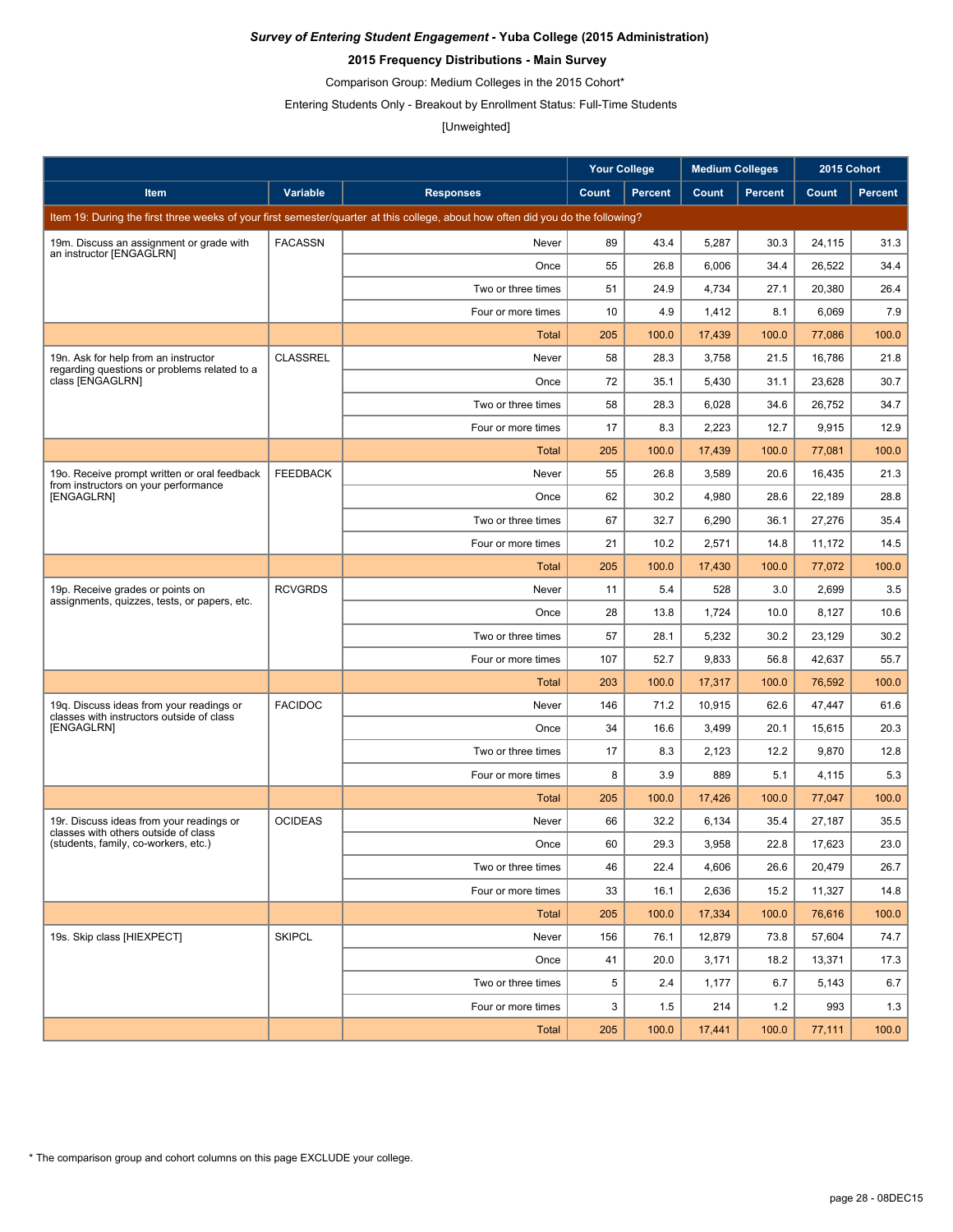### **2015 Frequency Distributions - Main Survey**

Comparison Group: Medium Colleges in the 2015 Cohort\*

Entering Students Only - Breakout by Enrollment Status: Full-Time Students

# [Unweighted]

|                                               |                 |                                                                                                                                                                                     | <b>Your College</b> |                | <b>Medium Colleges</b> |                | 2015 Cohort |                |
|-----------------------------------------------|-----------------|-------------------------------------------------------------------------------------------------------------------------------------------------------------------------------------|---------------------|----------------|------------------------|----------------|-------------|----------------|
| Item                                          | Variable        | <b>Responses</b>                                                                                                                                                                    | Count               | <b>Percent</b> | Count                  | <b>Percent</b> | Count       | <b>Percent</b> |
| about the following services?                 |                 | Item 20.1: Think about your experiences from the time of your decision to attend this college through the end of the first three weeks of your first semester/quarter. Did you know |                     |                |                        |                |             |                |
| 20.1a. Academic advising/planning             | <b>ACADPLNG</b> | Yes                                                                                                                                                                                 | 143                 | 69.8           | 13,882                 | 79.9           | 62,185      | 81.0           |
|                                               |                 | No                                                                                                                                                                                  | 62                  | 30.2           | 3,488                  | 20.1           | 14,558      | 19.0           |
|                                               |                 | <b>Total</b>                                                                                                                                                                        | 205                 | 100.0          | 17,370                 | 100.0          | 76,743      | 100.0          |
| 20.1b. Career counseling                      | CAREERC         | Yes                                                                                                                                                                                 | 133                 | 65.2           | 9,087                  | 52.5           | 41,130      | 53.7           |
|                                               |                 | No                                                                                                                                                                                  | 71                  | 34.8           | 8,233                  | 47.5           | 35,413      | 46.3           |
|                                               |                 | <b>Total</b>                                                                                                                                                                        | 204                 | 100.0          | 17,320                 | 100.0          | 76,543      | 100.0          |
| 20.1c. Job placement assistance               | <b>JOBPLACE</b> | Yes                                                                                                                                                                                 | 48                  | 23.4           | 6,088                  | 35.3           | 27,626      | 36.3           |
|                                               |                 | No                                                                                                                                                                                  | 157                 | 76.6           | 11,164                 | 64.7           | 48,495      | 63.7           |
|                                               |                 | <b>Total</b>                                                                                                                                                                        | 205                 | 100.0          | 17,252                 | 100.0          | 76,121      | 100.0          |
| 20.1d. Face-to-face tutoring                  | <b>FFTUTOR</b>  | Yes                                                                                                                                                                                 | 162                 | 79.4           | 14,286                 | 82.4           | 62,110      | 81.2           |
|                                               |                 | No                                                                                                                                                                                  | 42                  | 20.6           | 3,058                  | 17.6           | 14,387      | 18.8           |
|                                               |                 | <b>Total</b>                                                                                                                                                                        | 204                 | 100.0          | 17,344                 | 100.0          | 76,497      | 100.0          |
| 20.1e. Online tutoring                        | <b>OLTUTOR</b>  | Yes                                                                                                                                                                                 | 54                  | 26.5           | 7,319                  | 42.5           | 31,956      | 42.0           |
|                                               |                 | No                                                                                                                                                                                  | 150                 | 73.5           | 9,901                  | 57.5           | 44,113      | 58.0           |
|                                               |                 | <b>Total</b>                                                                                                                                                                        | 204                 | 100.0          | 17,220                 | 100.0          | 76,069      | 100.0          |
| 20.1f. Writing, math, or other skill lab      | <b>SKILLABS</b> | Yes                                                                                                                                                                                 | 129                 | 63.2           | 12.997                 | 75.2           | 57,626      | 75.5           |
|                                               |                 | No                                                                                                                                                                                  | 75                  | 36.8           | 4,289                  | 24.8           | 18,668      | 24.5           |
|                                               |                 | <b>Total</b>                                                                                                                                                                        | 204                 | 100.0          | 17,286                 | 100.0          | 76,294      | 100.0          |
| 20.1g. Financial assistance advising          | <b>FAADVS</b>   | Yes                                                                                                                                                                                 | 155                 | 76.4           | 13,658                 | 79.2           | 60,589      | 79.6           |
|                                               |                 | No                                                                                                                                                                                  | 48                  | 23.6           | 3,589                  | 20.8           | 15,536      | 20.4           |
|                                               |                 | <b>Total</b>                                                                                                                                                                        | 203                 | 100.0          | 17,247                 | 100.0          | 76,125      | 100.0          |
| 20.1h. Computer lab                           | <b>COMPLAB</b>  | Yes                                                                                                                                                                                 | 170                 | 83.3           | 15,186                 | 87.7           | 66,315      | 86.8           |
|                                               |                 | No                                                                                                                                                                                  | 34                  | 16.7           | 2,125                  | 12.3           | 10,089      | 13.2           |
|                                               |                 | <b>Total</b>                                                                                                                                                                        | 204                 | 100.0          | 17,311                 | 100.0          | 76,404      | 100.0          |
| 20.1i. Student organizations                  | <b>STUORGS</b>  | Yes                                                                                                                                                                                 | 82                  | 40.6           | 11,121                 | 64.4           | 49.831      | 65.3           |
|                                               |                 | No                                                                                                                                                                                  | 120                 | 59.4           | 6,161                  | 35.6           | 26,426      | 34.7           |
|                                               |                 | <b>Total</b>                                                                                                                                                                        | 202                 | 100.0          | 17,282                 | 100.0          | 76,257      | 100.0          |
| 20.1j. Transfer credit assistance             | TRANSFCR        | Yes                                                                                                                                                                                 | 86                  | 42.0           | 8,715                  | 50.3           | 38,713      | 50.7           |
|                                               |                 | No                                                                                                                                                                                  | 119                 | 58.0           | 8,602                  | 49.7           | 37,694      | 49.3           |
|                                               |                 | <b>Total</b>                                                                                                                                                                        | 205                 | 100.0          | 17,317                 | 100.0          | 76,407      | 100.0          |
| 20.1k. Services to students with disabilities | <b>DISABSVS</b> | Yes                                                                                                                                                                                 | 100                 | 49.5           | 10,162                 | 58.8           | 44,767      | 58.7           |
|                                               |                 | No                                                                                                                                                                                  | 102                 | 50.5           | 7,123                  | 41.2           | 31,540      | 41.3           |
|                                               |                 | <b>Total</b>                                                                                                                                                                        | 202                 | 100.0          | 17,285                 | 100.0          | 76,307      | 100.0          |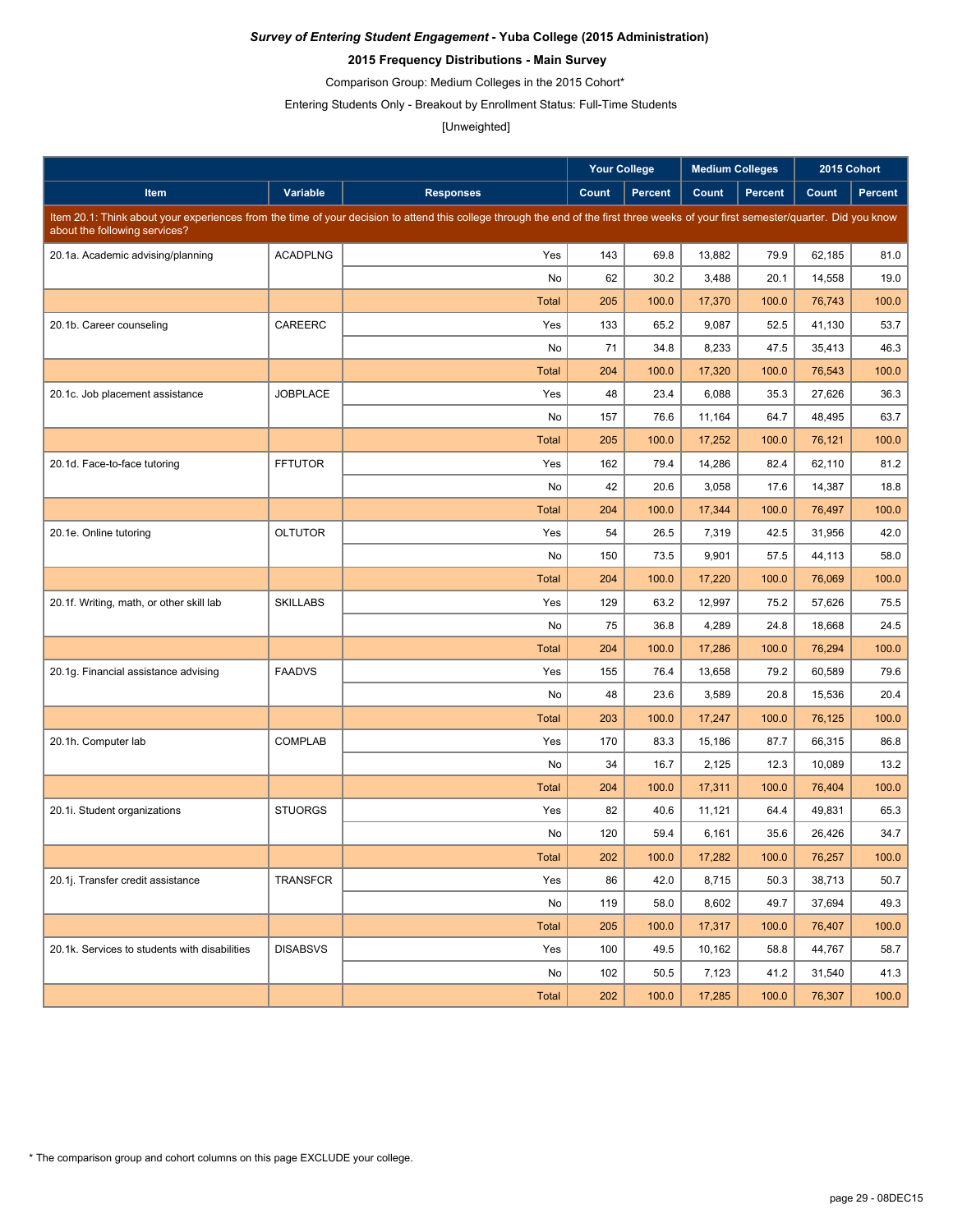### **2015 Frequency Distributions - Main Survey**

Comparison Group: Medium Colleges in the 2015 Cohort\*

Entering Students Only - Breakout by Enrollment Status: Full-Time Students

## [Unweighted]

|                                                        |                 |                                                                                                                                                                                      | <b>Your College</b> |         | <b>Medium Colleges</b> |                | 2015 Cohort |                |
|--------------------------------------------------------|-----------------|--------------------------------------------------------------------------------------------------------------------------------------------------------------------------------------|---------------------|---------|------------------------|----------------|-------------|----------------|
| Item                                                   | Variable        | <b>Responses</b>                                                                                                                                                                     | Count               | Percent | Count                  | <b>Percent</b> | Count       | <b>Percent</b> |
| you use the following services?                        |                 | Item 20.2: Think about your experiences from the time of your decision to attend this college through the end of the first three weeks of your first semester/quarter. How often did |                     |         |                        |                |             |                |
| 20.2a. Academic advising/planning                      | <b>ACADPUSE</b> | Never                                                                                                                                                                                | 89                  | 44.9    | 7,079                  | 41.7           | 28,990      | 38.7           |
|                                                        |                 | Once                                                                                                                                                                                 | 77                  | 38.9    | 6,154                  | 36.2           | 27,486      | 36.7           |
|                                                        |                 | Two or three times                                                                                                                                                                   | 26                  | 13.1    | 3,206                  | 18.9           | 15,544      | 20.8           |
|                                                        |                 | Four or more times                                                                                                                                                                   | 6                   | 3.0     | 546                    | 3.2            | 2,875       | 3.8            |
|                                                        |                 | <b>Total</b>                                                                                                                                                                         | 198                 | 100.0   | 16,985                 | 100.0          | 74,895      | 100.0          |
| 20.2b. Career counseling                               | CARCUSE         | Never                                                                                                                                                                                | 130                 | 65.7    | 13,881                 | 82.7           | 60,413      | 81.7           |
|                                                        |                 | Once                                                                                                                                                                                 | 42                  | 21.2    | 2,083                  | 12.4           | 9,665       | 13.1           |
|                                                        |                 | Two or three times                                                                                                                                                                   | 19                  | 9.6     | 671                    | 4.0            | 3,143       | 4.2            |
|                                                        |                 | Four or more times                                                                                                                                                                   | $\overline{7}$      | 3.5     | 158                    | 0.9            | 767         | 1.0            |
|                                                        |                 | <b>Total</b>                                                                                                                                                                         | 198                 | 100.0   | 16,793                 | 100.0          | 73,988      | 100.0          |
| 20.2c. Job placement assistance                        | <b>JOBPLUSE</b> | Never                                                                                                                                                                                | 186                 | 95.4    | 15,510                 | 93.6           | 68,082      | 93.3           |
|                                                        |                 | Once                                                                                                                                                                                 | 9                   | 4.6     | 743                    | 4.5            | 3,492       | 4.8            |
|                                                        |                 | Two or three times                                                                                                                                                                   | $\mathbf 0$         | N/A     | 250                    | 1.5            | 1,038       | 1.4            |
|                                                        |                 | Four or more times                                                                                                                                                                   | $\mathbf 0$         | N/A     | 62                     | 0.4            | 331         | 0.5            |
|                                                        |                 | <b>Total</b>                                                                                                                                                                         | 195                 | 100.0   | 16,565                 | 100.0          | 72,943      | 100.0          |
| 20.2d. Face-to-face tutoring [ENGAGLRN]                | <b>FFTUSE</b>   | Never                                                                                                                                                                                | 163                 | 81.5    | 14,074                 | 83.2           | 60,834      | 81.6           |
|                                                        |                 | Once                                                                                                                                                                                 | 13                  | 6.5     | 1,505                  | 8.9            | 7,075       | 9.5            |
|                                                        |                 | Two or three times                                                                                                                                                                   | 8                   | 4.0     | 819                    | 4.8            | 4,098       | 5.5            |
|                                                        |                 | Four or more times                                                                                                                                                                   | 16                  | 8.0     | 510                    | 3.0            | 2,536       | 3.4            |
|                                                        |                 | <b>Total</b>                                                                                                                                                                         | 200                 | 100.0   | 16,908                 | 100.0          | 74,543      | 100.0          |
| 20.2e. Online tutoring                                 | <b>OLTUSE</b>   | Never                                                                                                                                                                                | 189                 | 95.9    | 15,617                 | 94.1           | 68,329      | 93.5           |
|                                                        |                 | Once                                                                                                                                                                                 | $\overline{2}$      | 1.0     | 554                    | 3.3            | 2,639       | 3.6            |
|                                                        |                 | Two or three times                                                                                                                                                                   | $\mathbf{1}$        | 0.5     | 276                    | 1.7            | 1,299       | 1.8            |
|                                                        |                 | Four or more times                                                                                                                                                                   | 5                   | 2.5     | 151                    | 0.9            | 783         | 1.1            |
|                                                        |                 | Total                                                                                                                                                                                | 197                 | 100.0   | 16,598                 | 100.0          | 73,050      | 100.0          |
| 20.2f. Writing, math, or other skill lab<br>[ENGAGLRN] | <b>SKLABUSE</b> | Never                                                                                                                                                                                | 150                 | 75.0    | 10,554                 | 62.8           | 46,995      | 63.4           |
|                                                        |                 | Once                                                                                                                                                                                 | 26                  | 13.0    | 1,884                  | 11.2           | 9,204       | 12.4           |
|                                                        |                 | Two or three times                                                                                                                                                                   | 10                  | 5.0     | 1,750                  | 10.4           | 7,889       | 10.6           |
|                                                        |                 | Four or more times                                                                                                                                                                   | 14                  | 7.0     | 2,613                  | 15.6           | 10,006      | 13.5           |
|                                                        |                 | <b>Total</b>                                                                                                                                                                         | 200                 | 100.0   | 16,801                 | 100.0          | 74,094      | 100.0          |
| 20.2g. Financial assistance advising                   | <b>FAUSE</b>    | Never                                                                                                                                                                                | 82                  | 41.4    | 8,533                  | 50.8           | 37,101      | 50.2           |
|                                                        |                 | Once                                                                                                                                                                                 | 53                  | 26.8    | 4,424                  | 26.3           | 19,000      | 25.7           |
|                                                        |                 | Two or three times                                                                                                                                                                   | 47                  | 23.7    | 2,701                  | 16.1           | 12,499      | 16.9           |
|                                                        |                 | Four or more times                                                                                                                                                                   | 16                  | 8.1     | 1,133                  | 6.7            | 5,362       | 7.2            |
|                                                        |                 | Total                                                                                                                                                                                | 198                 | 100.0   | 16,791                 | 100.0          | 73,962      | 100.0          |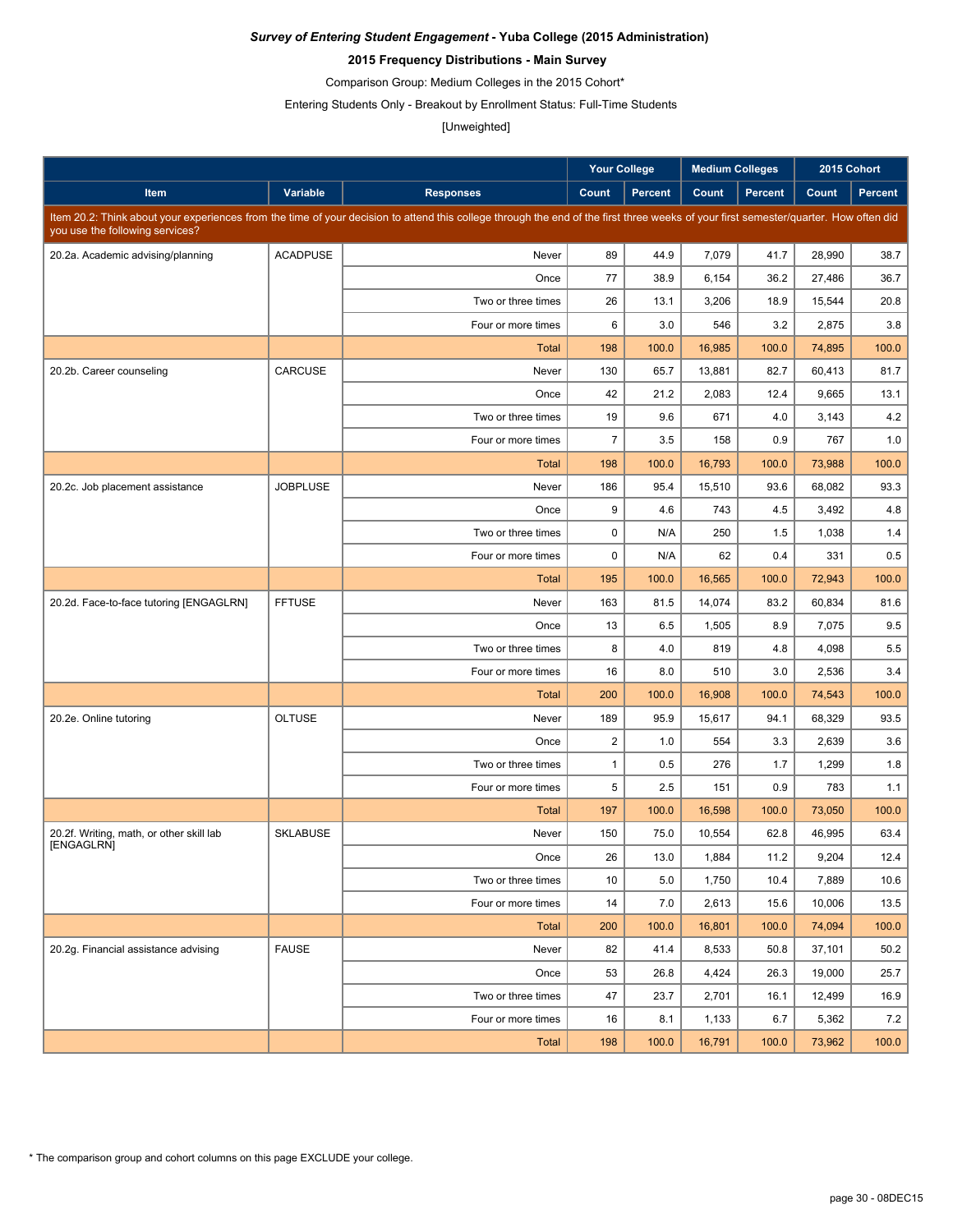### **2015 Frequency Distributions - Main Survey**

Comparison Group: Medium Colleges in the 2015 Cohort\*

Entering Students Only - Breakout by Enrollment Status: Full-Time Students

## [Unweighted]

|                                               |                 |                                                                                                                                                                                      | <b>Your College</b> |                | <b>Medium Colleges</b> |                |        | 2015 Cohort    |
|-----------------------------------------------|-----------------|--------------------------------------------------------------------------------------------------------------------------------------------------------------------------------------|---------------------|----------------|------------------------|----------------|--------|----------------|
| Item                                          | Variable        | <b>Responses</b>                                                                                                                                                                     | Count               | <b>Percent</b> | Count                  | <b>Percent</b> | Count  | <b>Percent</b> |
|                                               |                 | Item 20.2: Think about your experiences from the time of your decision to attend this college through the end of the first three weeks of your first semester/quarter. How often did |                     |                |                        |                |        |                |
| you use the following services?               |                 |                                                                                                                                                                                      |                     |                |                        |                |        |                |
| 20.2h. Computer lab [ENGAGLRN]                | <b>COMLBUSE</b> | Never                                                                                                                                                                                | 100                 | 50.5           | 7,048                  | 41.6           | 31,739 | 42.5           |
|                                               |                 | Once                                                                                                                                                                                 | 40                  | 20.2           | 2,942                  | 17.4           | 13,101 | 17.6           |
|                                               |                 | Two or three times                                                                                                                                                                   | 36                  | 18.2           | 3,184                  | 18.8           | 13,880 | 18.6           |
|                                               |                 | Four or more times                                                                                                                                                                   | 22                  | 11.1           | 3,763                  | 22.2           | 15,926 | 21.3           |
|                                               |                 | <b>Total</b>                                                                                                                                                                         | 198                 | 100.0          | 16,937                 | 100.0          | 74,646 | 100.0          |
| 20.2i. Student organizations                  | <b>STORGUSE</b> | Never                                                                                                                                                                                | 181                 | 91.9           | 14,162                 | 85.0           | 61.467 | 83.6           |
|                                               |                 | Once                                                                                                                                                                                 | 9                   | 4.6            | 1,357                  | 8.1            | 6,636  | 9.0            |
|                                               |                 | Two or three times                                                                                                                                                                   | 4                   | 2.0            | 705                    | 4.2            | 3,354  | 4.6            |
|                                               |                 | Four or more times                                                                                                                                                                   | 3                   | 1.5            | 438                    | 2.6            | 2,088  | 2.8            |
|                                               |                 | Total                                                                                                                                                                                | 197                 | 100.0          | 16,662                 | 100.0          | 73,545 | 100.0          |
| 20.2j. Transfer credit assistance             | <b>TRNFCRAS</b> | Never                                                                                                                                                                                | 170                 | 86.3           | 14,708                 | 88.1           | 64,038 | 87.1           |
|                                               |                 | Once                                                                                                                                                                                 | 17                  | 8.6            | 1,462                  | 8.8            | 7,000  | 9.5            |
|                                               |                 | Two or three times                                                                                                                                                                   | 8                   | 4.1            | 394                    | 2.4            | 1,843  | 2.5            |
|                                               |                 | Four or more times                                                                                                                                                                   | 2                   | 1.0            | 132                    | 0.8            | 649    | 0.9            |
|                                               |                 | <b>Total</b>                                                                                                                                                                         | 197                 | 100.0          | 16,696                 | 100.0          | 73,530 | 100.0          |
| 20.2k. Services to students with disabilities | <b>DISVSUSE</b> | Never                                                                                                                                                                                | 183                 | 94.3           | 15,696                 | 93.9           | 69,054 | 93.8           |
|                                               |                 | Once                                                                                                                                                                                 | $\overline{7}$      | 3.6            | 516                    | 3.1            | 2,272  | 3.1            |
|                                               |                 | Two or three times                                                                                                                                                                   | $\mathbf{1}$        | 0.5            | 254                    | 1.5            | 1,209  | 1.6            |
|                                               |                 | Four or more times                                                                                                                                                                   | 3                   | 1.5            | 248                    | 1.5            | 1,060  | 1.4            |
|                                               |                 | <b>Total</b>                                                                                                                                                                         | 194                 | 100.0          | 16,714                 | 100.0          | 73,595 | 100.0          |
|                                               |                 | Item 20.3: Think about your experiences from the time of your decision to attend this college through the end of the first three weeks of your first semester/quarter. How satisfied |                     |                |                        |                |        |                |
| were you with the following services?         |                 |                                                                                                                                                                                      |                     |                |                        |                |        |                |
| 20.3a. Academic advising/planning             | <b>ACADPSAT</b> | Not applicable                                                                                                                                                                       | 80                  | 41.5           | 6,526                  | 39.1           | 26,649 | 36.2           |
|                                               |                 | Not at all                                                                                                                                                                           | 6                   | 3.1            | 579                    | 3.5            | 2,777  | 3.8            |
|                                               |                 | Somewhat                                                                                                                                                                             | 67                  | 34.7           | 4,911                  | 29.4           | 22,417 | 30.5           |
|                                               |                 | Very                                                                                                                                                                                 | 40                  | 20.7           | 4,666                  | 28.0           | 21,759 | 29.6           |
|                                               |                 | Total                                                                                                                                                                                | 193                 | 100.0          | 16,682                 | 100.0          | 73,602 | 100.0          |
| 20.3b. Career counseling                      | CARCSAT         | Not applicable                                                                                                                                                                       | 120                 | 61.9           | 12,741                 | 77.7           | 55,256 | 76.5           |
|                                               |                 | Not at all                                                                                                                                                                           | $\boldsymbol{7}$    | 3.6            | 465                    | 2.8            | 2,205  | 3.1            |
|                                               |                 | Somewhat                                                                                                                                                                             | 40                  | 20.6           | 1,515                  | 9.2            | 7,027  | 9.7            |
|                                               |                 | Very                                                                                                                                                                                 | 27                  | 13.9           | 1,669                  | 10.2           | 7,759  | 10.7           |
|                                               |                 | <b>Total</b>                                                                                                                                                                         | 194                 | 100.0          | 16,390                 | 100.0          | 72,247 | 100.0          |
| 20.3c. Job placement assistance               | <b>JOBPLSAT</b> | Not applicable                                                                                                                                                                       | 170                 | 89.5           | 14,258                 | 87.9           | 62,458 | 87.3           |
|                                               |                 | Not at all                                                                                                                                                                           | 10                  | 5.3            | 485                    | 3.0            | 2,237  | 3.1            |
|                                               |                 | Somewhat                                                                                                                                                                             | $\overline{7}$      | 3.7            | 772                    | 4.8            | 3,570  | 5.0            |
|                                               |                 | Very                                                                                                                                                                                 | 3                   | 1.6            | 700                    | 4.3            | 3,254  | 4.5            |
|                                               |                 | <b>Total</b>                                                                                                                                                                         | 190                 | 100.0          | 16,215                 | 100.0          | 71,519 | 100.0          |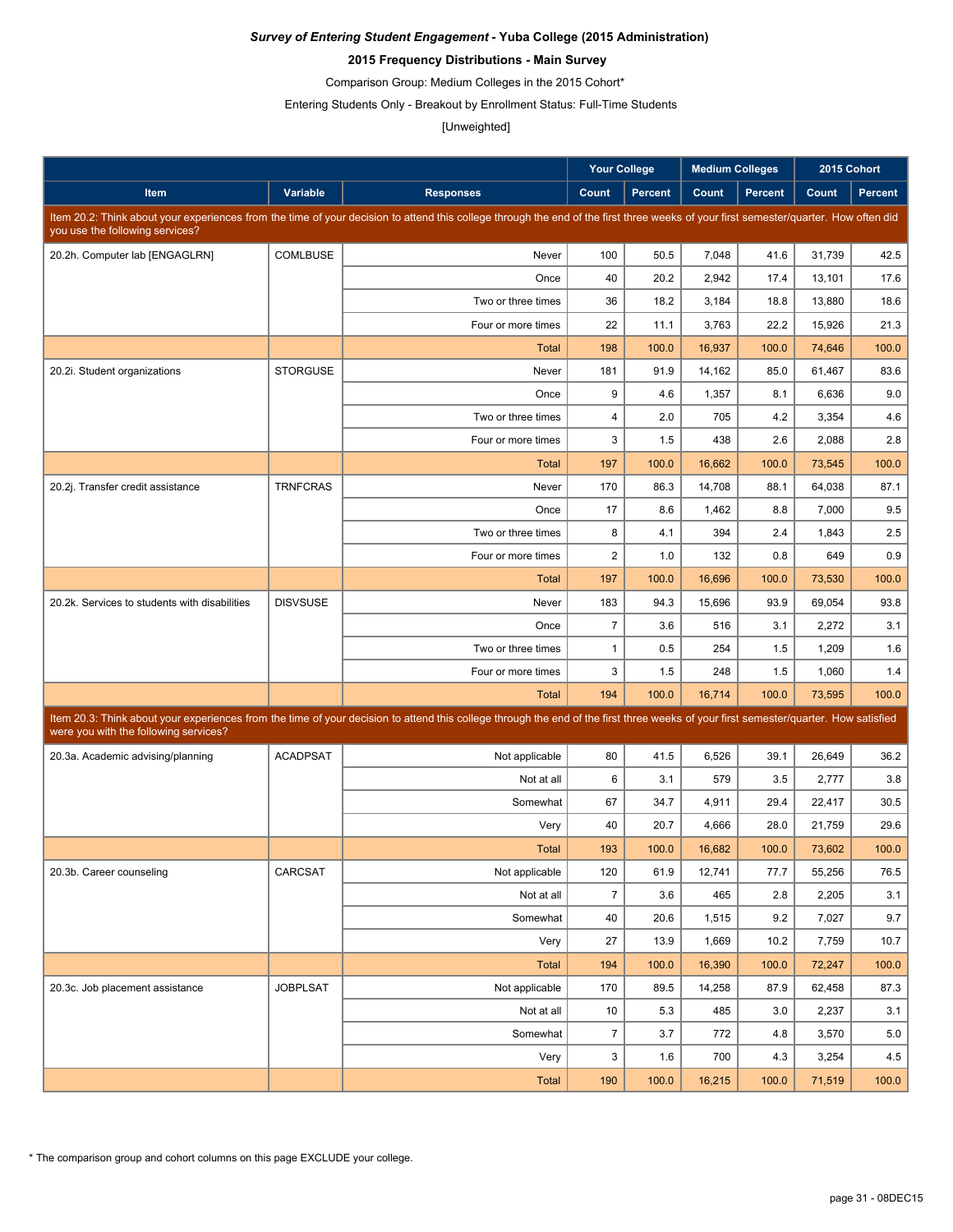### **2015 Frequency Distributions - Main Survey**

Comparison Group: Medium Colleges in the 2015 Cohort\*

Entering Students Only - Breakout by Enrollment Status: Full-Time Students

### [Unweighted]

|                                          |                 |                                                                                                                                                                                      | <b>Your College</b> |                | <b>Medium Colleges</b> |                | 2015 Cohort |                |
|------------------------------------------|-----------------|--------------------------------------------------------------------------------------------------------------------------------------------------------------------------------------|---------------------|----------------|------------------------|----------------|-------------|----------------|
| Item                                     | Variable        | <b>Responses</b>                                                                                                                                                                     | Count               | <b>Percent</b> | Count                  | <b>Percent</b> | Count       | <b>Percent</b> |
|                                          |                 | Item 20.3: Think about your experiences from the time of your decision to attend this college through the end of the first three weeks of your first semester/quarter. How satisfied |                     |                |                        |                |             |                |
| were you with the following services?    |                 |                                                                                                                                                                                      |                     |                |                        |                |             |                |
| 20.3d. Face-to-face tutoring             | <b>FFTSAT</b>   | Not applicable                                                                                                                                                                       | 141                 | 72.3           | 12,715                 | 77.7           | 54,874      | 75.9           |
|                                          |                 | Not at all                                                                                                                                                                           | 8                   | 4.1            | 329                    | 2.0            | 1,610       | 2.2            |
|                                          |                 | Somewhat                                                                                                                                                                             | 23                  | 11.8           | 1,163                  | 7.1            | 5,615       | 7.8            |
|                                          |                 | Very                                                                                                                                                                                 | 23                  | 11.8           | 2,163                  | 13.2           | 10,156      | 14.1           |
|                                          |                 | <b>Total</b>                                                                                                                                                                         | 195                 | 100.0          | 16,370                 | 100.0          | 72,255      | 100.0          |
| 20.3e. Online tutoring                   | <b>OLTSAT</b>   | Not applicable                                                                                                                                                                       | 170                 | 88.5           | 14,319                 | 88.6           | 62,586      | 87.8           |
|                                          |                 | Not at all                                                                                                                                                                           | 8                   | 4.2            | 372                    | 2.3            | 1,895       | 2.7            |
|                                          |                 | Somewhat                                                                                                                                                                             | $\overline{7}$      | 3.6            | 708                    | 4.4            | 3,310       | 4.6            |
|                                          |                 | Very                                                                                                                                                                                 | $\overline{7}$      | 3.6            | 754                    | 4.7            | 3,512       | 4.9            |
|                                          |                 | <b>Total</b>                                                                                                                                                                         | 192                 | 100.0          | 16,153                 | 100.0          | 71,303      | 100.0          |
| 20.3f. Writing, math, or other skill lab | <b>SKLBSAT</b>  | Not applicable                                                                                                                                                                       | 138                 | 71.1           | 9,848                  | 60.2           | 43,623      | 60.5           |
|                                          |                 | Not at all                                                                                                                                                                           | 5                   | 2.6            | 328                    | 2.0            | 1,571       | 2.2            |
|                                          |                 | Somewhat                                                                                                                                                                             | 28                  | 14.4           | 2,509                  | 15.3           | 11,136      | 15.4           |
|                                          |                 | Very                                                                                                                                                                                 | 23                  | 11.9           | 3,673                  | 22.5           | 15,825      | 21.9           |
|                                          |                 | <b>Total</b>                                                                                                                                                                         | 194                 | 100.0          | 16,358                 | 100.0          | 72,155      | 100.0          |
| 20.3g. Financial assistance advising     | <b>FAADVSAT</b> | Not applicable                                                                                                                                                                       | 78                  | 40.0           | 7,910                  | 48.4           | 34,246      | 47.5           |
|                                          |                 | Not at all                                                                                                                                                                           | 14                  | 7.2            | 859                    | 5.3            | 4,473       | 6.2            |
|                                          |                 | Somewhat                                                                                                                                                                             | 47                  | 24.1           | 3,217                  | 19.7           | 14,414      | 20.0           |
|                                          |                 | Very                                                                                                                                                                                 | 56                  | 28.7           | 4,367                  | 26.7           | 19,007      | 26.3           |
|                                          |                 | <b>Total</b>                                                                                                                                                                         | 195                 | 100.0          | 16,353                 | 100.0          | 72,140      | 100.0          |
| 20.3h. Computer lab                      | COMLBSAT        | Not applicable                                                                                                                                                                       | 88                  | 45.4           | 6,555                  | 39.8           | 29,630      | 40.7           |
|                                          |                 | Not at all                                                                                                                                                                           | 6                   | 3.1            | 245                    | 1.5            | 1,243       | 1.7            |
|                                          |                 | Somewhat                                                                                                                                                                             | 35                  | 18.0           | 2,834                  | 17.2           | 12,532      | 17.2           |
|                                          |                 | Very                                                                                                                                                                                 | 65                  | 33.5           | 6,853                  | 41.6           | 29,309      | 40.3           |
|                                          |                 | <b>Total</b>                                                                                                                                                                         | 194                 | 100.0          | 16,487                 | 100.0          | 72,714      | 100.0          |
| 20.3i. Student organizations             | <b>STORGSAT</b> | Not applicable                                                                                                                                                                       | 159                 | 83.7           | 12.899                 | 79.7           | 55,838      | 78.1           |
|                                          |                 | Not at all                                                                                                                                                                           | 8                   | 4.2            | 363                    | $2.2\,$        | 1,732       | 2.4            |
|                                          |                 | Somewhat                                                                                                                                                                             | 14                  | 7.4            | 1,326                  | 8.2            | 6,198       | 8.7            |
|                                          |                 | Very                                                                                                                                                                                 | 9                   | 4.7            | 1,600                  | 9.9            | 7,718       | 10.8           |
|                                          |                 | <b>Total</b>                                                                                                                                                                         | 190                 | 100.0          | 16,188                 | 100.0          | 71,486      | 100.0          |
| 20.3j. Transfer credit assistance        | <b>TRCRASAT</b> | Not applicable                                                                                                                                                                       | 149                 | 78.8           | 13,368                 | 82.3           | 58,330      | 81.3           |
|                                          |                 | Not at all                                                                                                                                                                           | 9                   | 4.8            | 457                    | 2.8            | 2,205       | 3.1            |
|                                          |                 | Somewhat                                                                                                                                                                             | 18                  | 9.5            | 1,097                  | 6.8            | 5,155       | 7.2            |
|                                          |                 | Very                                                                                                                                                                                 | 13                  | 6.9            | 1,313                  | 8.1            | 6,040       | 8.4            |
|                                          |                 | <b>Total</b>                                                                                                                                                                         | 189                 | 100.0          | 16,235                 | 100.0          | 71,730      | 100.0          |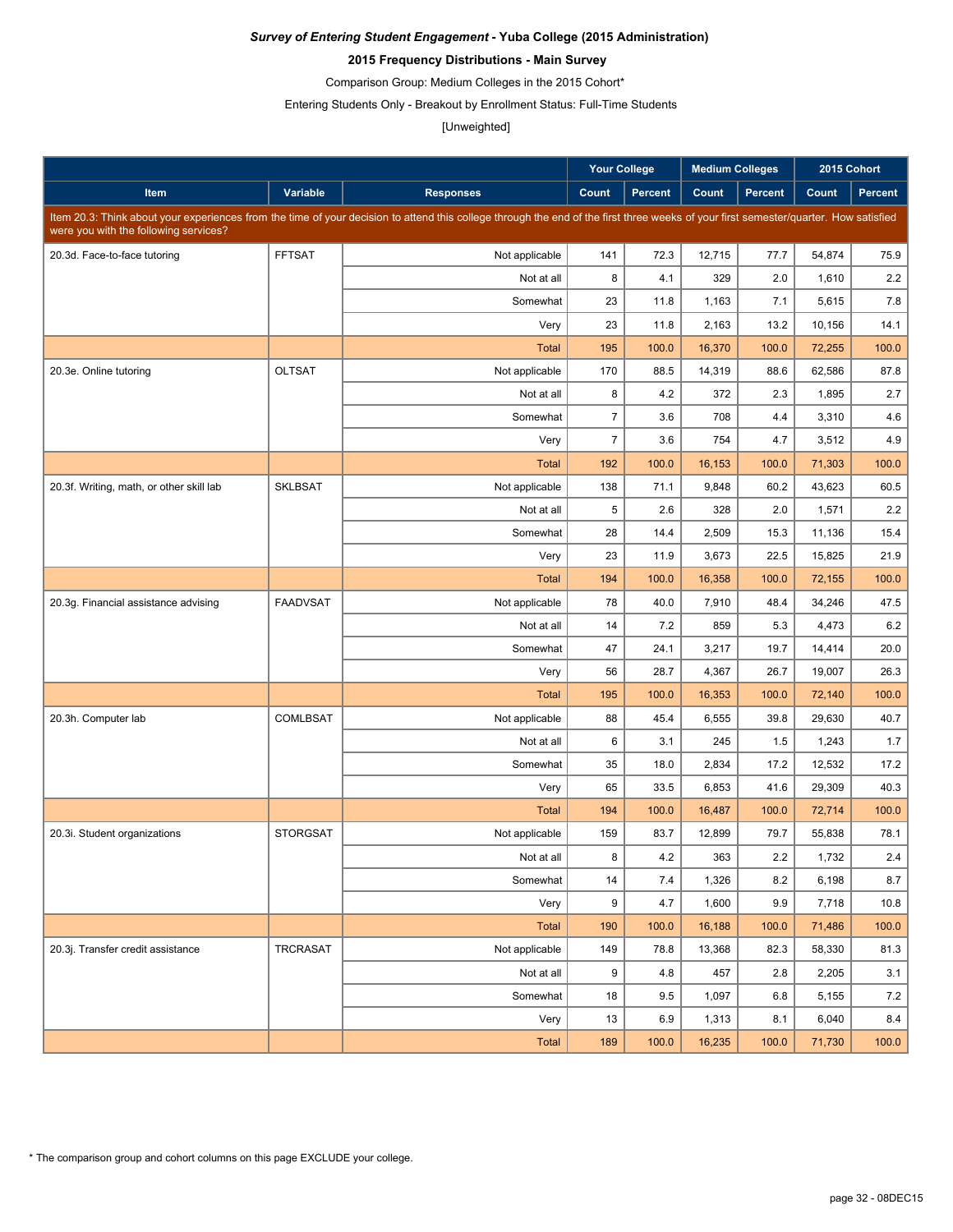### **2015 Frequency Distributions - Main Survey**

Comparison Group: Medium Colleges in the 2015 Cohort\*

Entering Students Only - Breakout by Enrollment Status: Full-Time Students

### [Unweighted]

|                                                                                                                                                                                                                                        |                 |                                                                                                                                                                                      | <b>Your College</b>     |                | <b>Medium Colleges</b> |                |                | 2015 Cohort |
|----------------------------------------------------------------------------------------------------------------------------------------------------------------------------------------------------------------------------------------|-----------------|--------------------------------------------------------------------------------------------------------------------------------------------------------------------------------------|-------------------------|----------------|------------------------|----------------|----------------|-------------|
| Item                                                                                                                                                                                                                                   | Variable        | <b>Responses</b>                                                                                                                                                                     | Count                   | <b>Percent</b> | Count                  | <b>Percent</b> | Count          | Percent     |
|                                                                                                                                                                                                                                        |                 | Item 20.3: Think about your experiences from the time of your decision to attend this college through the end of the first three weeks of your first semester/quarter. How satisfied |                         |                |                        |                |                |             |
| were you with the following services?                                                                                                                                                                                                  |                 |                                                                                                                                                                                      |                         |                |                        |                |                |             |
| 20.3k. Services to students with disabilities                                                                                                                                                                                          | <b>DISVSAT</b>  | Not applicable                                                                                                                                                                       | 168                     | 88.0           | 14,247                 | 87.7           | 62,719         | 87.5        |
|                                                                                                                                                                                                                                        |                 | Not at all                                                                                                                                                                           | $\overline{7}$          | 3.7            | 298                    | 1.8            | 1,440          | 2.0         |
|                                                                                                                                                                                                                                        |                 | Somewhat<br>Very                                                                                                                                                                     | 8<br>8                  | 4.2<br>4.2     | 577<br>1,120           | 3.6<br>6.9     | 2,582<br>4,972 | 3.6<br>6.9  |
|                                                                                                                                                                                                                                        |                 | <b>Total</b>                                                                                                                                                                         | 191                     | 100.0          | 16,242                 | 100.0          | 71,713         | 100.0       |
|                                                                                                                                                                                                                                        |                 |                                                                                                                                                                                      |                         |                |                        |                |                |             |
| Item 21: Think about your experiences from the time of your decision to attend this college through the end of the first three weeks of your first semester/quarter. Within a class,<br>or through another experience at this college: |                 |                                                                                                                                                                                      |                         |                |                        |                |                |             |
| 21a. I learned to improve my study skills<br>(listening, note taking, highlighting readings,                                                                                                                                           | <b>LNDSTUDY</b> | Strongly disagree                                                                                                                                                                    | $\mathbf{1}$            | 0.5            | 257                    | 1.5            | 1,156          | 1.5         |
| working with others, etc.) [COLLREAD]                                                                                                                                                                                                  |                 | <b>Disagree</b>                                                                                                                                                                      | 6                       | 2.9            | 765                    | 4.4            | 3,162          | 4.1         |
|                                                                                                                                                                                                                                        |                 | Neutral                                                                                                                                                                              | 54                      | 26.5           | 3,332                  | 19.2           | 14,882         | 19.4        |
|                                                                                                                                                                                                                                        |                 | Agree                                                                                                                                                                                | 80                      | 39.2           | 7,451                  | 42.9           | 32,485         | 42.3        |
|                                                                                                                                                                                                                                        |                 | Strongly agree                                                                                                                                                                       | 63                      | 30.9           | 5,575                  | 32.1           | 25,094         | 32.7        |
|                                                                                                                                                                                                                                        |                 | Total                                                                                                                                                                                | 204                     | 100.0          | 17,380                 | 100.0          | 76,779         | 100.0       |
| 21b. I learned to understand my academic<br>strengths and weaknesses [COLLREAD]                                                                                                                                                        | <b>LNDACAWK</b> | Strongly disagree                                                                                                                                                                    | $\mathbf 0$             | N/A            | 201                    | 1.2            | 878            | 1.1         |
|                                                                                                                                                                                                                                        |                 | Disagree                                                                                                                                                                             | 8                       | 3.9            | 733                    | 4.2            | 2,950          | 3.8         |
|                                                                                                                                                                                                                                        |                 | Neutral                                                                                                                                                                              | 55                      | 27.0           | 3,747                  | 21.6           | 16,382         | 21.4        |
|                                                                                                                                                                                                                                        |                 | Agree                                                                                                                                                                                | 89                      | 43.6           | 7,709                  | 44.4           | 34,131         | 44.5        |
|                                                                                                                                                                                                                                        |                 | Strongly agree                                                                                                                                                                       | 52                      | 25.5           | 4,979                  | 28.7           | 22,366         | 29.2        |
|                                                                                                                                                                                                                                        |                 | Total                                                                                                                                                                                | 204                     | 100.0          | 17,369                 | 100.0          | 76,707         | 100.0       |
| 21c. I learned skills and strategies to improve<br>my test-taking ability [COLLREAD]                                                                                                                                                   | <b>LNDSKLLS</b> | Strongly disagree                                                                                                                                                                    | $\overline{\mathbf{c}}$ | 1.0            | 509                    | 2.9            | 2,138          | 2.8         |
|                                                                                                                                                                                                                                        |                 | <b>Disagree</b>                                                                                                                                                                      | 21                      | 10.3           | 1,930                  | 11.1           | 7,772          | 10.1        |
|                                                                                                                                                                                                                                        |                 | Neutral                                                                                                                                                                              | 78                      | 38.4           | 5,467                  | 31.5           | 23,892         | 31.2        |
|                                                                                                                                                                                                                                        |                 | Agree                                                                                                                                                                                | 64                      | 31.5           | 5,513                  | 31.7           | 24,704         | 32.2        |
|                                                                                                                                                                                                                                        |                 | Strongly agree                                                                                                                                                                       | 38                      | 18.7           | 3,948                  | 22.7           | 18,179         | 23.7        |
|                                                                                                                                                                                                                                        |                 | <b>Total</b>                                                                                                                                                                         | 203                     | 100.0          | 17,367                 | 100.0          | 76,685         | 100.0       |
| Item 22                                                                                                                                                                                                                                |                 |                                                                                                                                                                                      |                         |                |                        |                |                |             |
| 22. What has been your MAIN source of<br>academic advising (help with academic                                                                                                                                                         | PSOURACA        | Instructors                                                                                                                                                                          | 38                      | 20.2           | 4,340                  | 27.4           | 19,310         | 27.7        |
| goal-setting, planning, course<br>recommendations, graduation requirements,                                                                                                                                                            |                 | College staff (not instructors)                                                                                                                                                      | 46                      | 24.5           | 2,206                  | 13.9           | 9,788          | 14.0        |
| $etc.$ )?                                                                                                                                                                                                                              |                 | Friends, family, or other students                                                                                                                                                   | 86                      | 45.7           | 7,309                  | 46.2           | 32,115         | 46.1        |
|                                                                                                                                                                                                                                        |                 | Computerized degree advisor system                                                                                                                                                   | $\mathbf{1}$            | 0.5            | 216                    | 1.4            | 951            | 1.4         |
|                                                                                                                                                                                                                                        |                 | College Web site                                                                                                                                                                     | 11                      | 5.9            | 1,216                  | 7.7            | 5,212          | 7.5         |
|                                                                                                                                                                                                                                        |                 | Other college materials                                                                                                                                                              | 6                       | 3.2            | 547                    | 3.5            | 2,337          | 3.4         |
|                                                                                                                                                                                                                                        |                 | Total                                                                                                                                                                                | 188                     | 100.0          | 15,834                 | 100.0          | 69,713         | 100.0       |
| Item 23                                                                                                                                                                                                                                |                 |                                                                                                                                                                                      |                         |                |                        |                |                |             |
| 23. Was a specific person assigned to you<br>so you could see him/her each time you                                                                                                                                                    | <b>ASNPERS</b>  | Yes                                                                                                                                                                                  | 55                      | 27.5           | 6,049                  | 35.8           | 25,125         | 33.7        |
| needed information or assistance?                                                                                                                                                                                                      |                 | No                                                                                                                                                                                   | 145                     | 72.5           | 10,832                 | 64.2           | 49,391         | 66.3        |
|                                                                                                                                                                                                                                        |                 | <b>Total</b>                                                                                                                                                                         | 200                     | 100.0          | 16,881                 | 100.0          | 74,516         | 100.0       |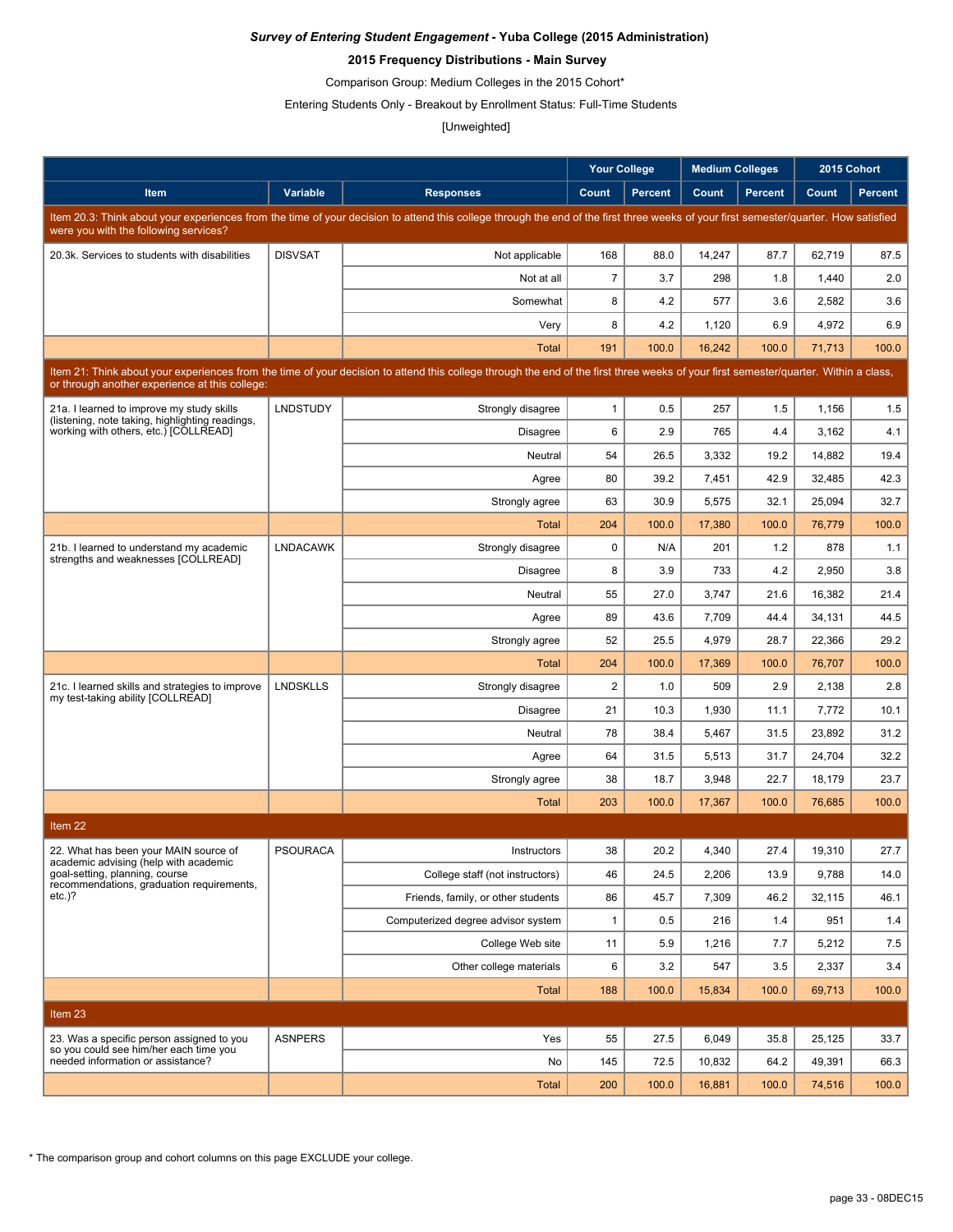### **2015 Frequency Distributions - Main Survey**

Comparison Group: Medium Colleges in the 2015 Cohort\*

Entering Students Only - Breakout by Enrollment Status: Full-Time Students

# [Unweighted]

|                                                                       |                 |                                                                                                                                                                               | Your College     |         | <b>Medium Colleges</b> |                | 2015 Cohort |         |
|-----------------------------------------------------------------------|-----------------|-------------------------------------------------------------------------------------------------------------------------------------------------------------------------------|------------------|---------|------------------------|----------------|-------------|---------|
| Item                                                                  | Variable        | <b>Responses</b>                                                                                                                                                              | Count            | Percent | Count                  | <b>Percent</b> | Count       | Percent |
|                                                                       |                 | Item 24: During the first three weeks of your first semester/quarter at this college, about how many hours did you spend in a typical 7-day week doing each of the following? |                  |         |                        |                |             |         |
| 24a. Preparing for class                                              | <b>PREPCLAS</b> | None                                                                                                                                                                          | 11               | 5.4     | 597                    | 3.5            | 2,900       | 3.8     |
|                                                                       |                 | 1-5 hours                                                                                                                                                                     | 113              | 55.1    | 8,803                  | 51.5           | 38,869      | 51.5    |
|                                                                       |                 | 6-10 hours                                                                                                                                                                    | 45               | 22.0    | 4,176                  | 24.4           | 18,528      | 24.5    |
|                                                                       |                 | 11-20 hours                                                                                                                                                                   | 23               | 11.2    | 2,447                  | 14.3           | 10,552      | 14.0    |
|                                                                       |                 | 21-30 hours                                                                                                                                                                   | 6                | 2.9     | 725                    | 4.2            | 3,147       | 4.2     |
|                                                                       |                 | More than 30 hours                                                                                                                                                            | $\boldsymbol{7}$ | 3.4     | 338                    | 2.0            | 1,547       | 2.0     |
|                                                                       |                 | <b>Total</b>                                                                                                                                                                  | 205              | 100.0   | 17,086                 | 100.0          | 75,543      | 100.0   |
| 24b. Working for pay                                                  | <b>WORKPAY</b>  | None                                                                                                                                                                          | 113              | 56.5    | 6,242                  | 37.6           | 29,189      | 39.8    |
|                                                                       |                 | 1-5 hours                                                                                                                                                                     | 20               | 10.0    | 1,358                  | 8.2            | 6,192       | 8.4     |
|                                                                       |                 | 6-10 hours                                                                                                                                                                    | 8                | 4.0     | 1,278                  | 7.7            | 5,427       | 7.4     |
|                                                                       |                 | 11-20 hours                                                                                                                                                                   | 19               | 9.5     | 2,465                  | 14.8           | 10,809      | 14.7    |
|                                                                       |                 | 21-30 hours                                                                                                                                                                   | 25               | 12.5    | 2,910                  | 17.5           | 12,135      | 16.5    |
|                                                                       |                 | More than 30 hours                                                                                                                                                            | 15               | 7.5     | 2,352                  | 14.2           | 9,576       | 13.1    |
|                                                                       |                 | <b>Total</b>                                                                                                                                                                  | 200              | 100.0   | 16,605                 | 100.0          | 73,328      | 100.0   |
| Item 25                                                               |                 |                                                                                                                                                                               |                  |         |                        |                |             |         |
| 25. When do you plan to take classes at this<br>college again?        | <b>AGAINCL</b>  | I will accomplish my goal(s) during this<br>semester/quarter and will not be returning                                                                                        | 11               | 5.4     | 1,017                  | 6.0            | 4,977       | 6.6     |
|                                                                       |                 | I have no current plans to return                                                                                                                                             | $\overline{2}$   | 1.0     | 327                    | 1.9            | 1,540       | 2.0     |
|                                                                       |                 | Within the next 12 months                                                                                                                                                     | 137              | 67.2    | 12,583                 | 73.8           | 54,387      | 72.3    |
|                                                                       |                 | Uncertain                                                                                                                                                                     | 54               | 26.5    | 3,117                  | 18.3           | 14,358      | 19.1    |
|                                                                       |                 | <b>Total</b>                                                                                                                                                                  | 204              | 100.0   | 17,044                 | 100.0          | 75,262      | 100.0   |
| Item 26: While in high school, did you:                               |                 |                                                                                                                                                                               |                  |         |                        |                |             |         |
| 26a. Take math every school year?                                     | <b>MATHALLF</b> | Not applicable                                                                                                                                                                | $\boldsymbol{2}$ | 1.0     | 143                    | 0.8            | 658         | 0.9     |
|                                                                       |                 | Yes                                                                                                                                                                           | 141              | 69.1    | 14,261                 | 82.9           | 63,030      | 82.9    |
|                                                                       |                 | No                                                                                                                                                                            | 61               | 29.9    | 2,795                  | 16.3           | 12,353      | 16.2    |
|                                                                       |                 | <b>Total</b>                                                                                                                                                                  | 204              | 100.0   | 17,199                 | 100.0          | 76,041      | 100.0   |
| 26b. Take math during your senior year?                               | <b>MATHSNYR</b> | Not applicable                                                                                                                                                                | $\overline{7}$   | 3.5     | 477                    | 2.8            | 1,913       | 2.6     |
|                                                                       |                 | Yes                                                                                                                                                                           | 126              | 63.0    | 13,462                 | 80.1           | 59,366      | 80.1    |
|                                                                       |                 | No                                                                                                                                                                            | 67               | 33.5    | 2,865                  | 17.0           | 12,806      | 17.3    |
|                                                                       |                 | Total                                                                                                                                                                         | 200              | 100.0   | 16,804                 | 100.0          | 74,085      | 100.0   |
| Item 27                                                               |                 |                                                                                                                                                                               |                  |         |                        |                |             |         |
| 27. Would you recommend this college to a<br>friend or family member? | <b>RECOCOLL</b> | Yes                                                                                                                                                                           | 193              | 94.1    | 16,272                 | 94.7           | 71,596      | 94.3    |
|                                                                       |                 | No                                                                                                                                                                            | 12               | 5.9     | 918                    | 5.3            | 4,363       | 5.7     |
|                                                                       |                 | <b>Total</b>                                                                                                                                                                  | 205              | 100.0   | 17,190                 | 100.0          | 75,959      | 100.0   |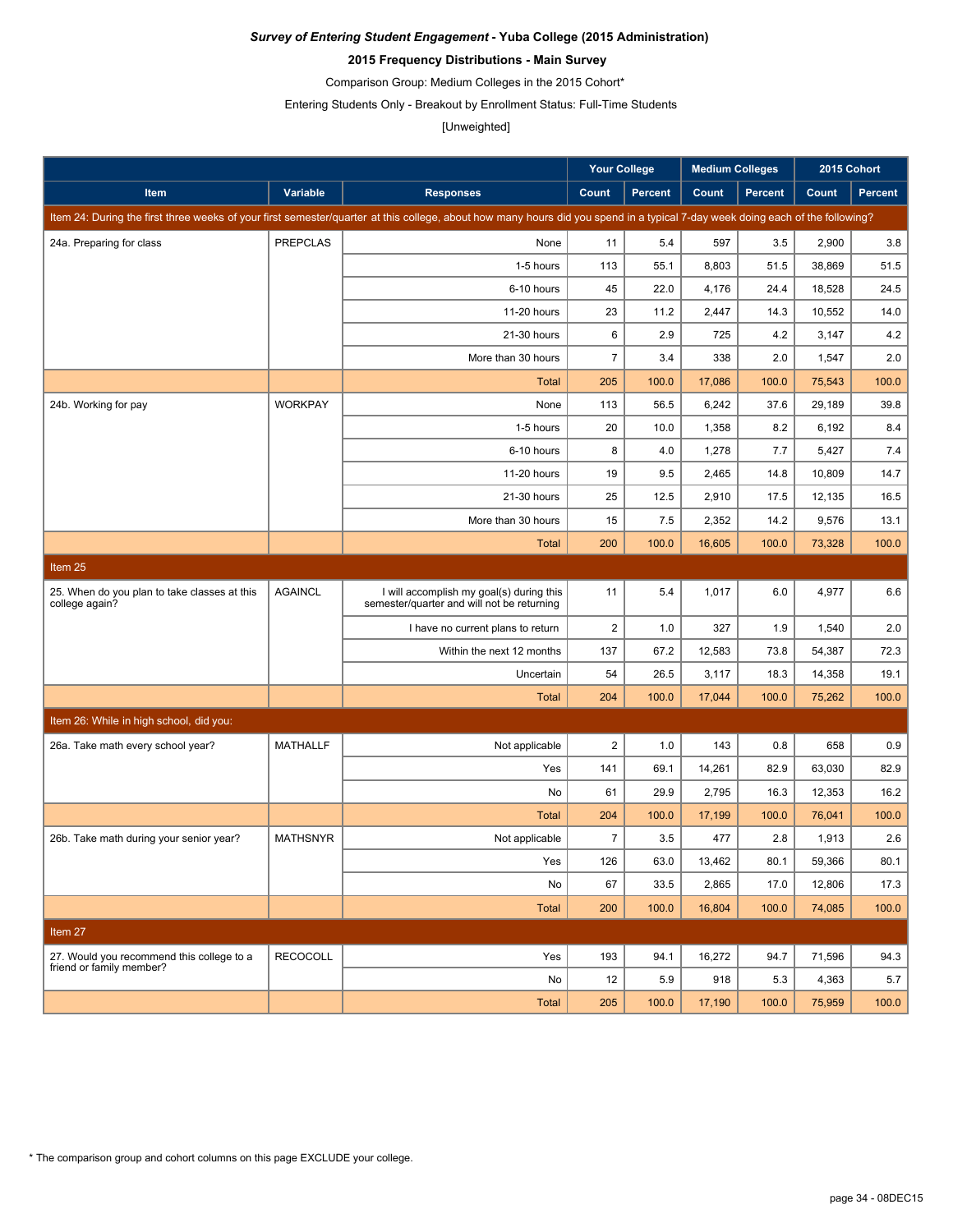### **2015 Frequency Distributions - Main Survey**

Comparison Group: Medium Colleges in the 2015 Cohort\*

Entering Students Only - Breakout by Enrollment Status: Full-Time Students

# [Unweighted]

|                                                                                                 |                 |                                       | <b>Your College</b> |                | <b>Medium Colleges</b> |                |        | 2015 Cohort    |
|-------------------------------------------------------------------------------------------------|-----------------|---------------------------------------|---------------------|----------------|------------------------|----------------|--------|----------------|
| Item                                                                                            | Variable        | <b>Responses</b>                      | Count               | <b>Percent</b> | Count                  | <b>Percent</b> | Count  | <b>Percent</b> |
| Item 28                                                                                         |                 |                                       |                     |                |                        |                |        |                |
| 28. In what range was your overall high                                                         | <b>HSGRADE</b>  | A                                     | 9                   | 4.4            | 1,517                  | 8.8            | 6,274  | 8.3            |
| school grade average?                                                                           |                 | $A - to B +$                          | 64                  | 31.4           | 5,828                  | 34.0           | 25.685 | 33.8           |
|                                                                                                 |                 | B                                     | 54                  | 26.5           | 3,994                  | 23.3           | 18,016 | 23.7           |
|                                                                                                 |                 | $B-$ to $C+$                          | 59                  | 28.9           | 4,075                  | 23.8           | 18,400 | 24.2           |
|                                                                                                 |                 | C                                     | 9                   | 4.4            | 1,258                  | 7.3            | 5,507  | 7.3            |
|                                                                                                 |                 | C- or lower                           | 9                   | 4.4            | 476                    | 2.8            | 2,028  | 2.7            |
|                                                                                                 |                 | <b>Total</b>                          | 204                 | 100.0          | 17,148                 | 100.0          | 75,910 | 100.0          |
| Item 31                                                                                         |                 |                                       |                     |                |                        |                |        |                |
| 31. Are you married?                                                                            | <b>MARRSTAT</b> | Yes                                   | 12                  | 5.9            | 942                    | 5.5            | 4,153  | 5.5            |
|                                                                                                 |                 | No                                    | 193                 | 94.1           | 16,280                 | 94.5           | 72,013 | 94.5           |
|                                                                                                 |                 | <b>Total</b>                          | 205                 | 100.0          | 17,222                 | 100.0          | 76,166 | 100.0          |
| Item 32                                                                                         |                 |                                       |                     |                |                        |                |        |                |
| 32. Do you have children who live with you                                                      | <b>CHILDREN</b> | Yes                                   | 23                  | 11.2           | 1,875                  | 10.9           | 8,034  | 10.6           |
| and depend on you for their care?                                                               |                 | No                                    | 182                 | 88.8           | 15,290                 | 89.1           | 67,934 | 89.4           |
|                                                                                                 |                 | <b>Total</b>                          | 205                 | 100.0          | 17,165                 | 100.0          | 75,968 | 100.0          |
| Item 33                                                                                         |                 |                                       |                     |                |                        |                |        |                |
| 33. Is English your native (first) language?                                                    | <b>ENGNAT</b>   | Yes                                   | 124                 | 60.8           | 15,188                 | 88.3           | 64,646 | 85.0           |
|                                                                                                 |                 | No                                    | 80                  | 39.2           | 2,009                  | 11.7           | 11,406 | 15.0           |
|                                                                                                 |                 | <b>Total</b>                          | 204                 | 100.0          | 17,197                 | 100.0          | 76,052 | 100.0          |
| Item 36                                                                                         |                 |                                       |                     |                |                        |                |        |                |
| 36. What is the highest academic certificate                                                    | <b>DEGREE</b>   | None                                  | 3                   | 1.5            | 239                    | 1.4            | 708    | 0.9            |
| or degree you have earned?                                                                      |                 | GED                                   | $\boldsymbol{7}$    | 3.4            | 665                    | 3.9            | 2,982  | 3.9            |
|                                                                                                 |                 | High school diploma                   | 189                 | 92.2           | 15,401                 | 90.0           | 68,376 | 90.3           |
|                                                                                                 |                 | Vocational/technical certificate      | 6                   | 2.9            | 615                    | 3.6            | 2,491  | 3.3            |
|                                                                                                 |                 | Associate degree                      | $\mathbf 0$         | N/A            | 99                     | 0.6            | 616    | 0.8            |
|                                                                                                 |                 | Bachelor's degree                     | $\pmb{0}$           | N/A            | 65                     | 0.4            | 380    | 0.5            |
|                                                                                                 |                 | Master's/Doctoral/Professional degree | $\pmb{0}$           | N/A            | 34                     | $0.2\,$        | 196    | 0.3            |
|                                                                                                 |                 | Total                                 | 205                 | 100.0          | 17,118                 | 100.0          | 75,749 | 100.0          |
| Item 37: Please indicate whether your goal(s) for attending this college include the following: |                 |                                       |                     |                |                        |                |        |                |
| 37a. To complete a certificate                                                                  | <b>CERTPRGM</b> | Yes                                   | 140                 | 70.4           | 10,080                 | 60.2           | 43,880 | 59.2           |
|                                                                                                 |                 | No                                    | 59                  | 29.6           | 6,668                  | 39.8           | 30,242 | 40.8           |
|                                                                                                 |                 | <b>Total</b>                          | 199                 | 100.0          | 16,748                 | 100.0          | 74,122 | 100.0          |
| 37b. To obtain an Associate degree                                                              | ASSOCDEG        | Yes                                   | 177                 | 89.8           | 13,956                 | 82.9           | 61,132 | 82.2           |
|                                                                                                 |                 | No                                    | 20                  | 10.2           | 2,876                  | 17.1           | 13,265 | 17.8           |
|                                                                                                 |                 | <b>Total</b>                          | 197                 | 100.0          | 16,832                 | 100.0          | 74,397 | 100.0          |